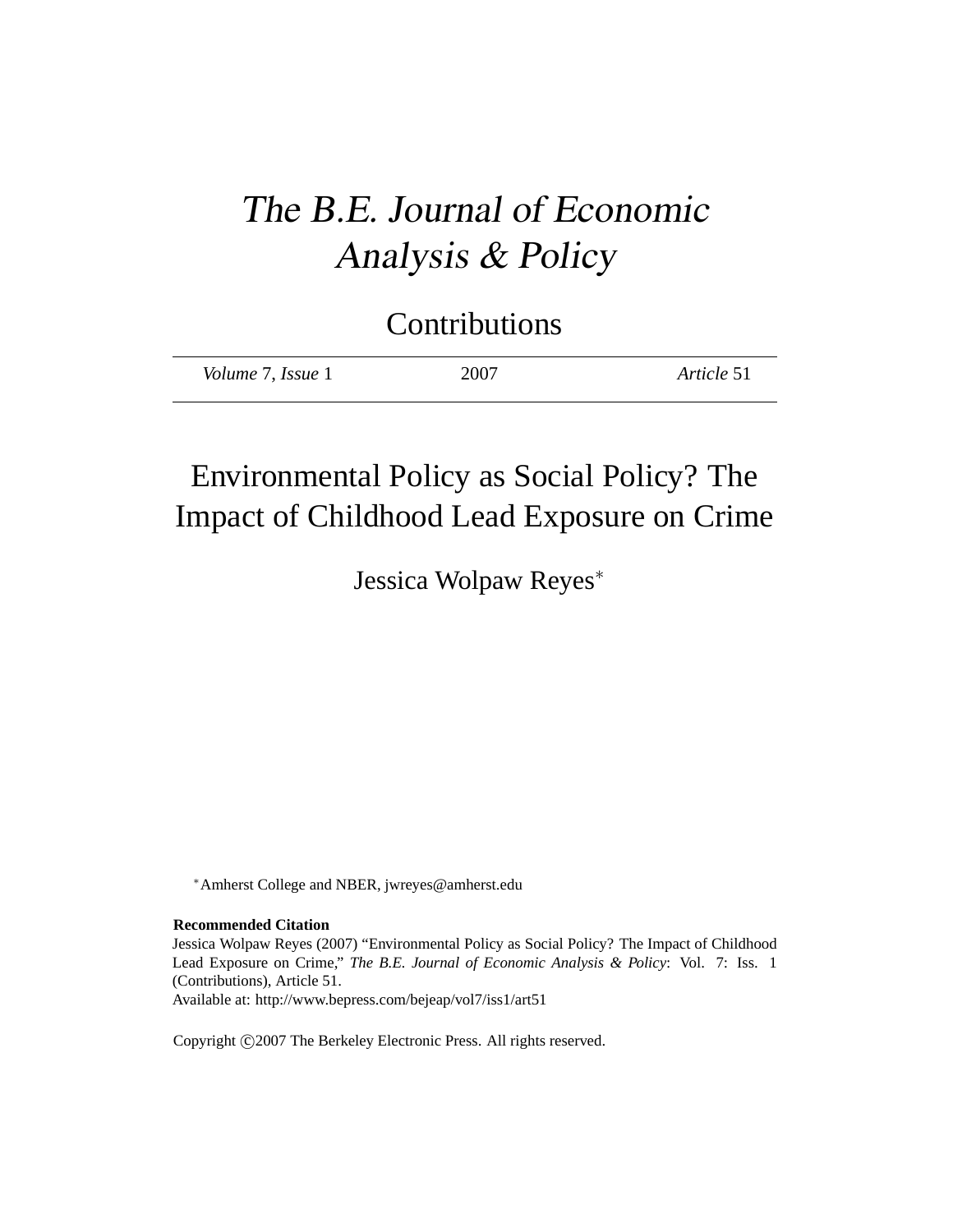# Environmental Policy as Social Policy? The Impact of Childhood Lead Exposure on Crime<sup>∗</sup>

Jessica Wolpaw Reyes

#### **Abstract**

Childhood lead exposure can lead to psychological traits that are strongly associated with aggressive and criminal behavior. In the late 1970s in the United States, lead was removed from gasoline under the Clean Air Act. I use the state-specific reductions in lead exposure that resulted from this removal to identify the effect of childhood lead exposure on crime rates. The elasticity of violent crime with respect to childhood lead exposure is estimated to be 0.8, and this result is robust to numerous sensitivity tests. Mixed evidence supports an effect of lead exposure on murder rates, and little evidence indicates an effect of lead on property crime. Overall, I find that the reduction in childhood lead exposure in the late 1970s and early 1980s was responsible for significant declines in violent crime in the 1990s and may cause further declines in the future. Moreover, the social value of the reductions in violent crime far exceeds the cost of the removal of lead from gasoline.

**KEYWORDS:** crime, lead, environmental policy

<sup>∗</sup> I would especially like to thank Lawrence Katz for valuable advice, as well as David Cutler, Leemore Dafny, Amy Finkelstein, Don Fullerton, Claudia Goldin, Nora Gordon, Christopher Jencks, Walter Nicholson, Linda Reyes, René Reyes, Steven Rivkin, Geoffrey Woglom, Justin Wolfers, several anonymous referees, and many seminar participants. Numerous individuals at government agencies and petroleum industry companies generously provided data on lead in gasoline. Brent Mast, Bomy Hong, and John Indellicate II provided excellent research assistance. Any remaining errors are my own. This research was supported by grants from the National Science Foundation, the National Bureau of Economic Research, the National Institute on Aging, and the Harvard Multidisciplinary Program in Inequality and Social Policy.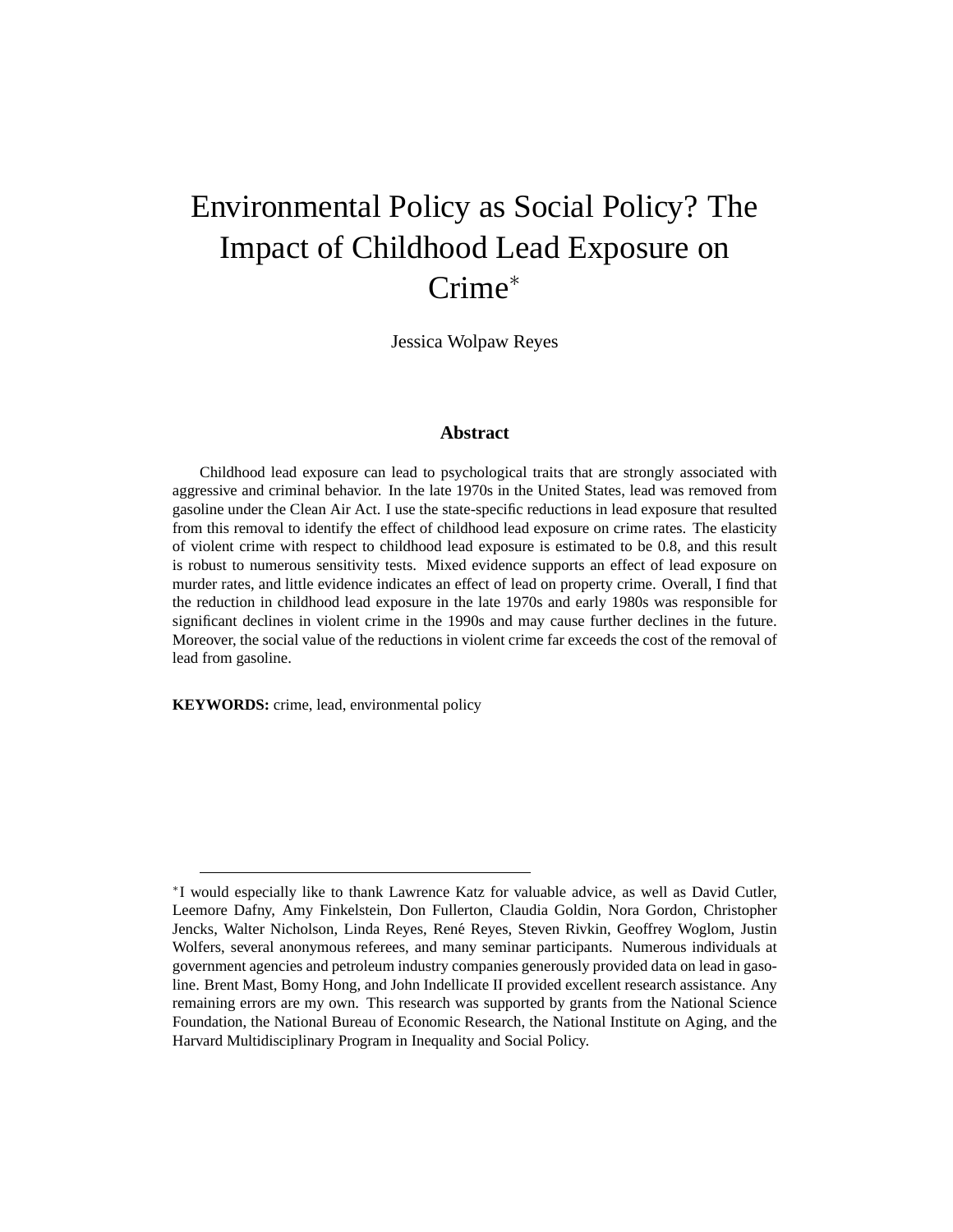## **I. INTRODUCTION**

In the 1990s, after decades of relatively steady increase, crime rates in the United States began a sharp and surprising decline. Researchers have investigated many possible explanations for this decline. Levitt (2004) argues that the decline in crime in the 1990s is primarily explained by increases in the number of police, the size of the prison population, the waning crack epidemic, and the legalization of abortion in the 1970s. This paper argues that the removal of lead from gasoline in the late 1970s under the Clean Air Act is an additional important factor in explaining the decline in crime in the 1990s. The main result of the paper is that changes in childhood lead exposure are responsible for a 56% drop in violent crime in the 1990s.

Substantial reasons suggest that a person's lead exposure as a child could affect whether he commits a crime as an adult. Childhood lead exposure increases the likelihood of behavioral and cognitive traits such as impulsivity, aggressivity, and low IQ that are strongly associated with criminal behavior. Under the 1970 Clean Air Act, lead was almost entirely removed from gasoline between 1975 and 1985. Children exposed to significant lead in the early 1970s may have been more likely to grow up to be impulsive or aggressive adults who committed crimes in the late 1980s and early 1990s. On the other hand, children born in the 1980s, who experienced drastically lower lead exposure after the phase-out of lead from gasoline, may have been much less likely to commit crimes when they became adults in the late 1990s and early 2000s. As each cohort approaches adulthood, the sharp declines in lead exposure that occurred between 1975 and 1985 could be revealed in their behavior as adults. By the year 2020, all adults in their 20s and 30s will have grown up without any direct exposure to gasoline lead during childhood, and their crime rates could be correspondingly lower.

 This paper uses state-level observations to identify this connection between lead exposure and crime. I construct a panel of state-year observations by linking crime rates in a state in a given year to childhood lead exposure in that state 20 or 30 years earlier.<sup>[1](#page-2-0)</sup> I evaluate this link for all 50 states and the District of Columbia for crime in the years 1985 to 2002. The link between lead and crime is thus identified from the variation of lead exposure and crime over time within each state. Lead exposure is measured both as lead in gasoline and lead in the air, and these lead exposure measures are tested against individual-level blood data. I test the robustness of the crime results to sample restrictions, alternate specifications, and alternate measures of childhood lead exposure.

The elasticity of violent crime with respect to childhood lead exposure is estimated to be approximately 0.8. This implies that, between 1992 and 2002, the

<span id="page-2-0"></span><sup>&</sup>lt;sup>1</sup> This methodology is similar to that of Donohue and Levitt (2001).

Published by The Berkeley Electronic Press, 2007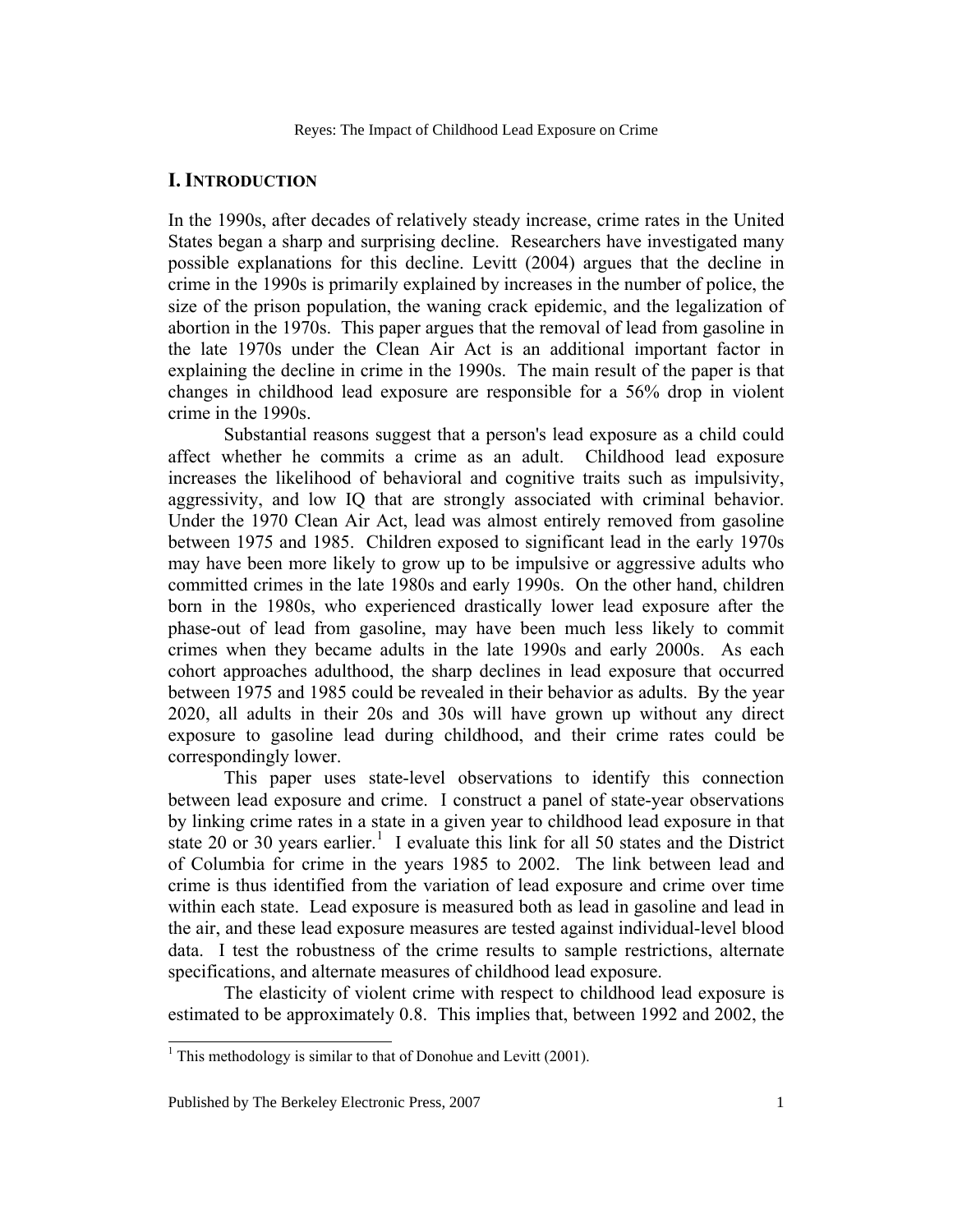phase-out of lead from gasoline was responsible for approximately a 56% decline in violent crime. Sensitivity testing confirms the strength of these results. Results for murder are not robust if New York and the District of Columbia are included, but suggest a substantial elasticity as well. No significant effects are found for property crime. The effect of legalized abortion reported by Donohue and Levitt (2001) is largely unaffected, so that abortion accounts for a 29% decline in violent crime (elasticity 0.23), and similar declines in murder and property crime. Overall, the phase-out of lead and the legalization of abortion appear to have been responsible for significant reductions in violent crime rates.

 This paper shows that childhood lead exposure can increase the likelihood of violent criminal behavior, and that this effect is large enough to have significantly affected national crime trends. It provides a new explanation for rising and declining crime rates, and predicts continuing declines in the future. More broadly, this paper shows that environmental regulations such as the Clean Air Act can have large and unexpected social benefits.

 The paper is organized as follows. Section II discusses lead, and Section III explains the association between childhood lead exposure and criminal behavior. Section IV outlines the empirical framework, discusses the measurement of lead exposure, and introduces the data. Section V presents the empirical results, Section VI provides interpretation, and Section VII concludes.

## **II. LEAD**

Lead is an extremely useful metal but unfortunately has also proved to be a dangerous toxin. Lead exposure is particularly dangerous to young children because they absorb more lead from their environment and are at a critical and sensitive stage of their neurobehavioral development.<sup>[2](#page-3-0)</sup> Not until after 1950 was it widely accepted that the neurological effects of lead persist beyond the stage of acute poisoning and that lead exposure is dangerous even at low levels.<sup>[3](#page-3-1)</sup> The two primary environmental sources of lead exposure for the average child are leaded gasoline and lead-based paint.<sup>[4](#page-3-2)</sup>

 Lead was first added to gasoline in the late 1920s to boost engine power, and the lead content of gasoline rose throughout the middle part of the century

<span id="page-3-0"></span><sup>&</sup>lt;sup>2</sup> Hammond (1988) reports that children absorb up to 50% of lead they ingest, compared with 8% for adults. Bellinger (2004) surveys differences in lead absorption between children and adults. 3

<span id="page-3-1"></span><sup>&</sup>lt;sup>3</sup> Lead exposure is simply exposure to some level of lead, whereas lead poisoning encompasses a certain set of symptoms and occurs at particularly high levels of exposure (traditionally blood lead levels in excess of 25  $\mu$ g/dL). This paper is primarily concerned with lead exposure.

<span id="page-3-2"></span><sup>&</sup>lt;sup>4</sup> Troesken (2006) makes a compelling argument that water pipes have historically represented a third important source of lead exposure. However, exposure from water pipes did not experience sharp changes during the time period under consideration, so its omission from the analysis is not expected to cause a problem.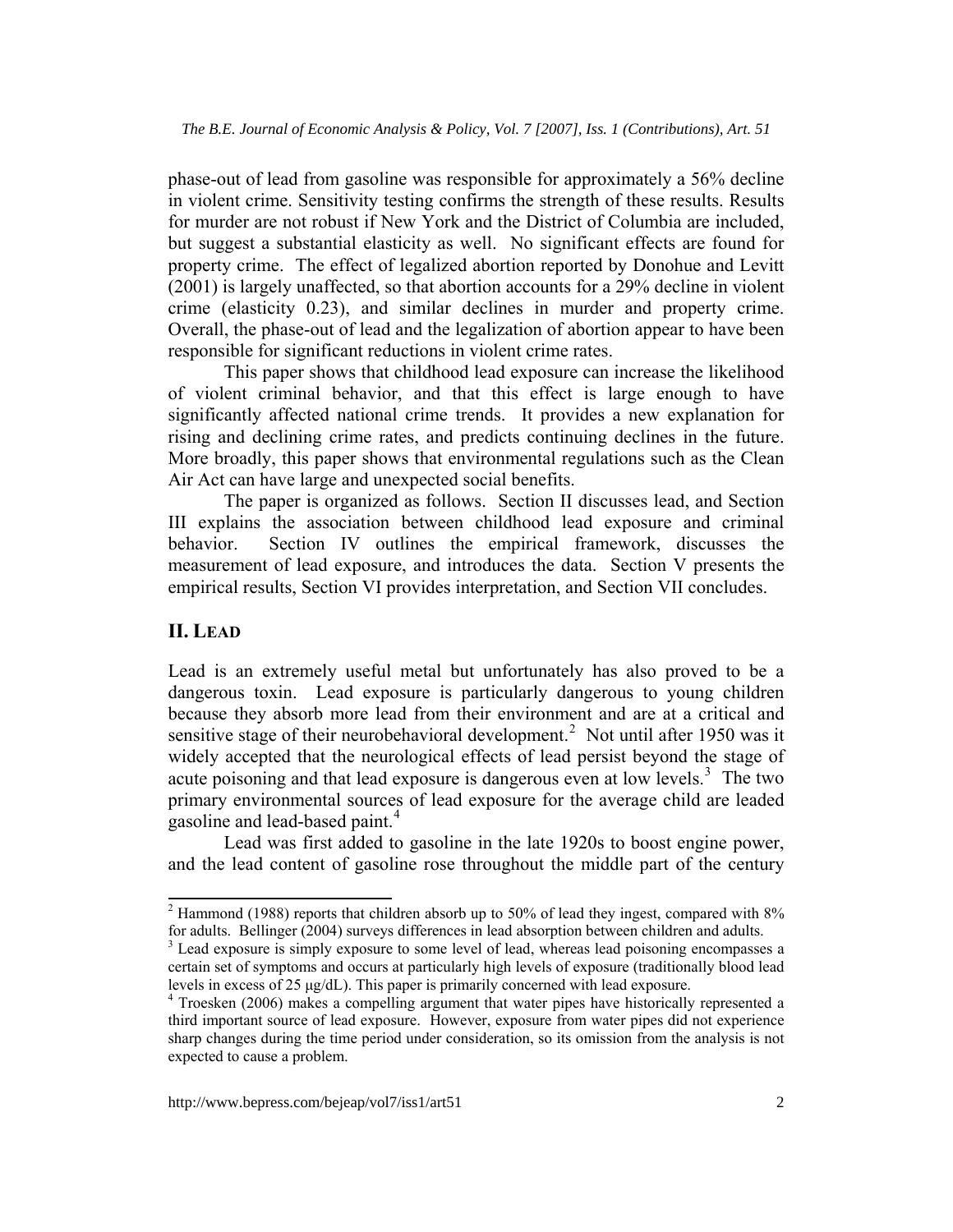and remained high until the 1970s. According to the Environmental Protection Agency (EPA), in 1973 gasoline represented "the most ubiquitous source of lead found in the air, dust, and dirt in urban areas."<sup>[5](#page-4-0)</sup> In 1974, under the authorization of the Clean Air Act, the EPA mandated a timetable for the reduction of lead in gasoline, requiring petroleum companies to meet targets of maximum grams of lead per gallon of gasoline. The average lead content of the gasoline produced by each refinery was to be reduced from 2.0 grams per total gallon to a maximum of 0.5 grams per total gallon by 1979. Over the next few years, the timetable was delayed slightly, and further reductions were implemented. This phase-out was extremely successful: gasoline lead dropped by 99% between 1975 and 1990.<sup>[6](#page-4-1)</sup>

Lead from gasoline can be absorbed into the body directly from breathing gasoline exhaust from the air and also indirectly from contact with lead deposits that have accumulated in soil. From the 1950s to the 1980s, leaded gasoline was the major source of lead exposure for the general population.<sup>[7](#page-4-2)</sup> The National Health and Nutrition Examination Survey (NHANES) also confirmed that the massive reduction of lead emissions from gasoline between 1975 and 1990 was closely associated with corresponding large reductions in the blood lead levels of Americans.<sup>[8](#page-4-3)</sup> For the entire population, the mean dropped from 16 micrograms per deciliter of blood (μg/dL) in 1976 to only 3 μg/dL in 1991; among children under age 6, levels declined from 18 μg/dL in 1976 to 2.8 μg/dL in 1991. These declines occurred across all demographic groups, including age, race, income, and urban vs. non-urban residence: the entire distribution shifted downward.

 Lead in paint is the second major source of environmental lead exposure, but it is not as readily absorbed as lead from gasoline. Gasoline lead is spewed into the air whereas paint lead mostly sits inertly on houses. Moreover, paint lead did not experience such drastic changes. The lead content of paint declined relatively smoothly from 1920 on, with breaks in 1950 when new lead-based paint was banned for interior use and in 1978 when it was banned for all residential uses. The primary danger since 1970 stems from older housing with deteriorating paint. Children absorb lead from paint sources directly when they eat paint chips or indirectly when deteriorating paint creates lead dust.

 Thus, lead exposure was significant throughout this century, until federal legislation in the  $1970s$  $1970s$  $1970s$  essentially eliminated first-hand exposure.<sup>9</sup> The

<sup>&</sup>lt;sup>5</sup> U.S. Environmental Protection Agency, 1973.

<span id="page-4-1"></span><span id="page-4-0"></span><sup>6</sup> U.S. Environmental Protection Agency, 1998.

<span id="page-4-2"></span><sup>&</sup>lt;sup>7</sup> Schwartz and Pitcher (1989) show that, when gasoline was leaded in the U.S., blood lead levels of individuals were highly correlated with gasoline lead consumption in the previous two months. 8 U.S. Environmental Protection Agency, 1991; Brody, Pirkle, 1994.

<span id="page-4-4"></span><span id="page-4-3"></span><sup>&</sup>lt;sup>9</sup> Between 1975 and 1990, all lead measures (on-road vehicle emissions, other emissions, air lead, gasoline lead, and blood lead) declined drastically and in concert with one another. Total lead emissions declined by 97%, and gasoline lead went from the dominant source of lead (80% of emissions) to a minor source (8% of emissions). Although first-hand exposure is currently low, dust, dirt, and old paint still represent significant sources of lead in our environment.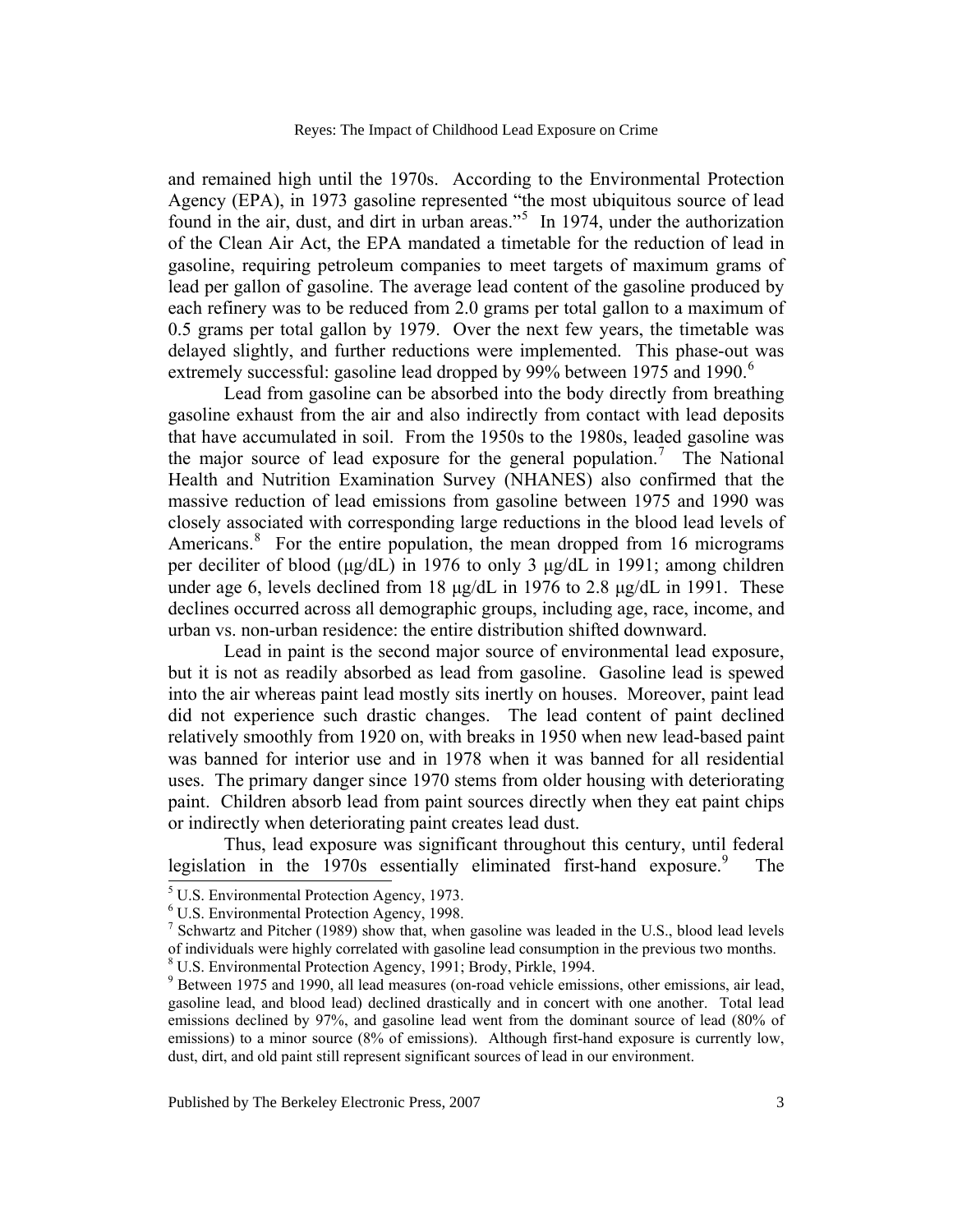substantial decline in lead exposure from gasoline sources between 1975 and 1985, resulting from the Clean Air Act, will be the main source of identification for the current analysis.

## **III. LEAD AND CRIME**

The association between low-level lead exposure during early childhood development and subsequent deficits in cognitive development and behavior is widely accepted. A large and diverse literature in epidemiology, psychology, and neuroscience reaches the consensus that early childhood lead exposure negatively affects cognitive development and behavior in ways that increase the likelihood of aggressive and antisocial acts.<sup>[10](#page-5-0)</sup> While the majority of these studies make reasonable attempts to control for confounding factors (such as age, race, parents' education, socioeconomic status, and home environment), it is important to keep in mind that establishing causality is a difficult task.<sup>[11](#page-5-1)</sup>

## **A. Lead, Behavior, and Crime**

Cellular and animal studies indicate that lead affects neurological function in two ways: it has irreversible effects on the development of the central nervous system, as well as possibly reversible effects on the day-to-day operation of the nervous system. Most importantly, lead exposure during critical stages of development appears to impair brain development by disrupting the orderly formation of networks of neurons, a process that is important for normal behavior.<sup>[12](#page-5-2)</sup> Lead can also disrupt neurotransmitter function in ways that impair cognition and reduce impulse control. Results from animal studies show that lead exposure disrupts social behavior in ways that would impair inhibitory processes and produce hyperactivity, impulsivity, and attention disorders in humans. Exposure early in life appears to have more severe and persistent effects on cognition and behavior than exposure later in life. $13$ 

Higher lead levels have been associated with aggressive behavior, impulsivity, hyperactivity, attention impairment, "minimal brain damage," and attention deficit and hyperactivity disorder  $(ADHD)$ .<sup>[14](#page-5-4)</sup> These effects pertain to varying degrees for all lead levels, for exposure from the prenatal period through early childhood, and for cognitive and behavioral performance of age groups from

 $10$  Banks *et al.*, 1997.

<span id="page-5-1"></span><span id="page-5-0"></span> $<sup>11</sup>$  In light of the numerous disciplines spanned by the literature on the effects of lead, the literature</sup> review in this paper endeavors to discuss primarily those articles that meet high standards for identification. Some articles merely establish a correlation, or rather claim to establish causality.

<span id="page-5-2"></span><sup>&</sup>lt;sup>12</sup> Needleman *et al.* (1996) report that lead exposure peaks between the ages of two and three, which is also when neuronal fibers are pruned.<br><sup>13</sup> Banks *et al.*, 1997.

<span id="page-5-4"></span><span id="page-5-3"></span><sup>&</sup>lt;sup>14</sup> Wilson and Petersilia, 1995; Needleman, 1990; Needleman, 1991; Banks *et al.*, 1997.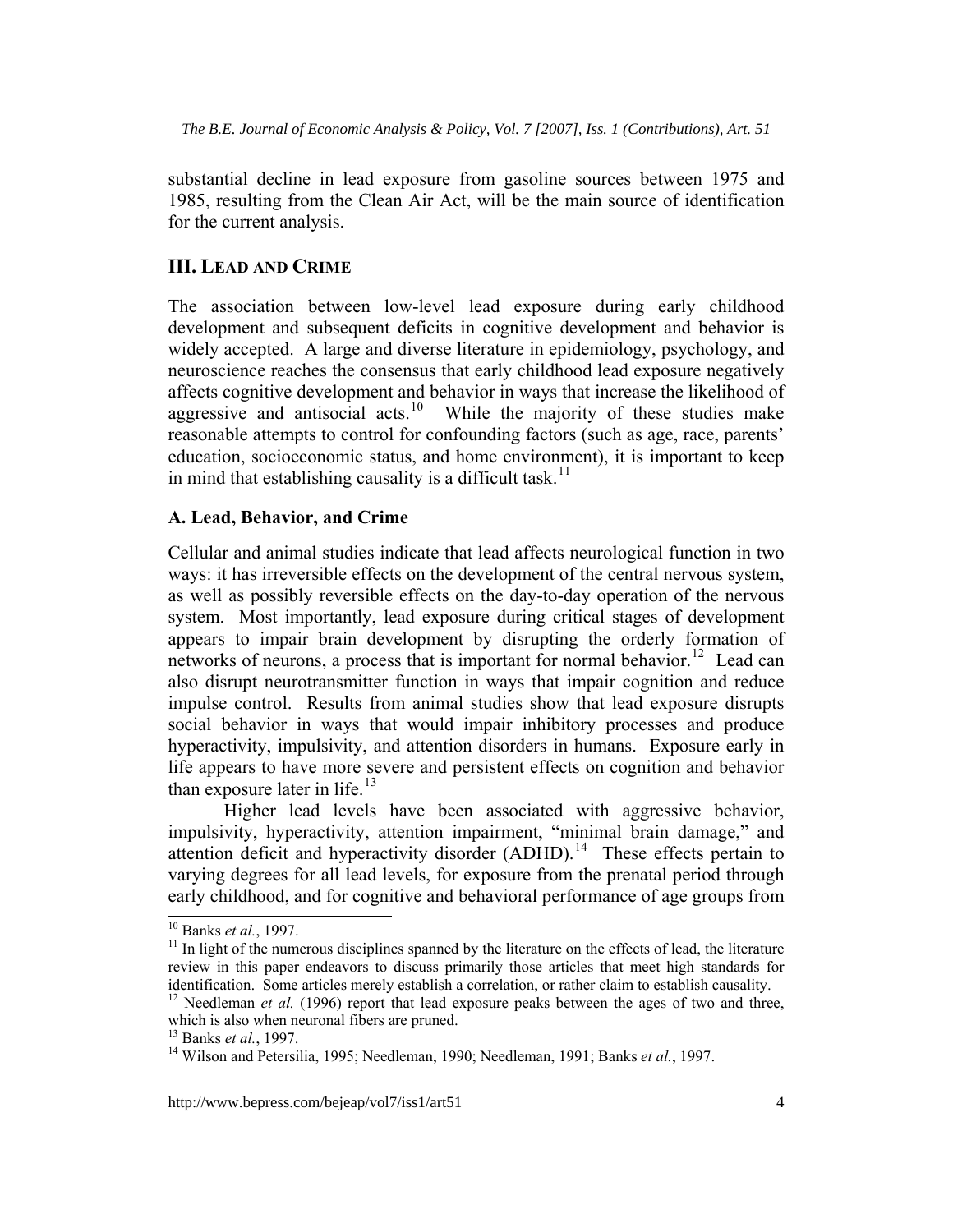infants to teenagers. It is generally agreed that early childhood exposure (before age 6) is most harmful to psychological development, and that these effects persist.[15](#page-6-0) Coscia *et al.* (2003) argue that by contributing to weak verbal, reading, and other abilities, lead exposure "deflects such youth's development in an antisocial direction." Many studies have found higher lead levels among children who are hyperactive or have other behavior problems.<sup>[16](#page-6-1)</sup> Needleman and Bellinger (1981) report that children with above-average (but still moderate) lead levels are more than three times as likely to be distractible, hyperactive, impulsive, and to have low overall functioning.<sup>[17](#page-6-2)</sup>

 Following the links further, significant evidence suggests that individuals who exhibit aggression, impulsivity, or ADHD are more likely to commit antisocial and criminal acts. Loeber (1990) argues that decreased levels of impulse control by American children are largely responsible for the increasing prevalence of antisocial and delinquent behavior among juveniles. Richardson (2000) writes that "offenders with ADHD often commit impulsive crimes," that "the ADHD brain has problems putting on the brakes and controlling actions," and that "rage and violence are often life-long problems for people with untreated ADHD."<sup>[18](#page-6-3)</sup> Two studies on groups of teenagers find that children with ADHD are five times more likely to be delinquent than children without  $ADHD<sup>19</sup>$  $ADHD<sup>19</sup>$  $ADHD<sup>19</sup>$  Another study finds that children with ADHD are five times more likely to be convicted of any crime by age 30 and twelve times more likely to be convicted of a violent crime $^{20}$  $^{20}$  $^{20}$ 

#### **B. Lead, IQ, and Crime**

Increased lead levels have also been associated with decreased mental skills, including reduced IQ, reduced verbal competence, increased reading disabilities, and reduced academic performance.<sup>[21](#page-6-6)</sup> The effect on IQ has been debated

 $\overline{1}$ 

<sup>&</sup>lt;sup>15</sup> Bellinger, 2004; Needleman *et al.*, 1996.<br><sup>16</sup> Denno, 1990; Needleman, 1985.

<span id="page-6-2"></span><span id="page-6-1"></span><span id="page-6-0"></span> $16$  Denno, 1990; Needleman, 1985.<br><sup>17</sup> The study uses dentine lead levels, which are a good indicator of lifetime exposure. While dentine lead levels cannot be directly compared to blood lead levels, the lead levels even for the high lead group in this study were in the range of population averages in the 1970s.

<span id="page-6-3"></span><sup>&</sup>lt;sup>18</sup> Richardson, "Criminal Behavior Fueled by Attention Deficit and Hyperactivity Disorder and Addiction," pp. 18-5 to 18-7, Chapter 18 in Fishbein, 2000.

<span id="page-6-4"></span><sup>&</sup>lt;sup>19</sup> Both studies choose their sample to minimize selection bias and also control for socioeconomic status and other factors that might be related to delinquency and crime. Moffitt and Silva (1988) study a random group of 678 thirteen-year-olds. They report that children with ADHD at age 11 were more than five times as likely to be delinquent at age 13 than children without ADHD (58% of ADHD children became delinquent vs. 10% of non-ADHD children). Satterfield (1987) uses a sample of 238 children, finding that ADHD children were six times more likely to be arrested for at least one serious offense as teenagers.

 $20$  Dalsgaard, 2003.

<span id="page-6-6"></span><span id="page-6-5"></span> $21$  Bryce-Smith, 1983.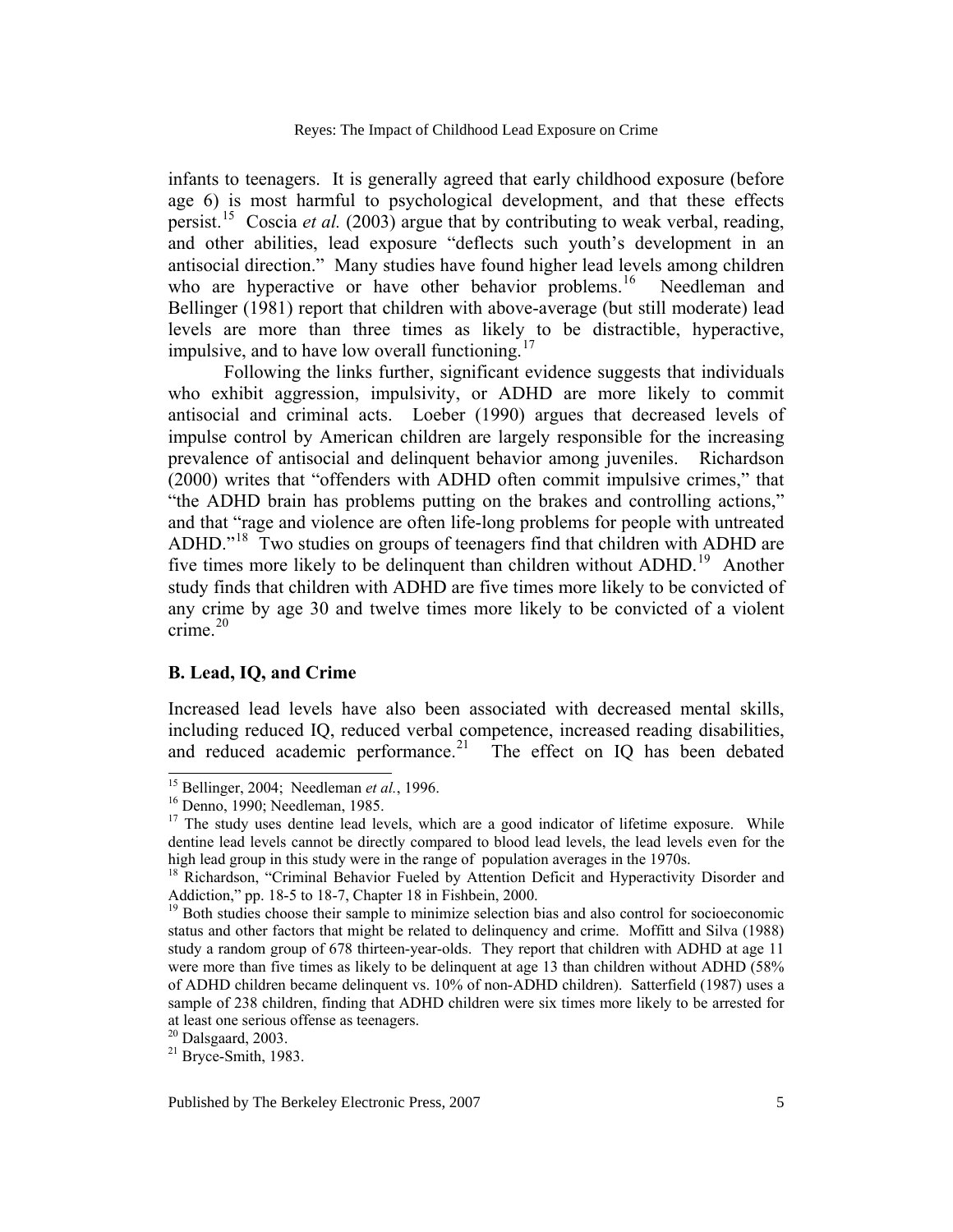extensively, but the consensus is that an increase in blood lead level of 1 μg/dL produces a decrease of approximately one-half of an IQ point, without any safe threshold.<sup>[22](#page-7-0)</sup> This means that two children who are otherwise identical but whose lead levels differ by 15 μg/dL (approximately the decline in lead levels between 1976 and 1990) would exhibit an average IQ difference of 7.5 points. Lower IQ can then be linked to criminal behavior: one controversial estimate is that criminal offenders have IQs about 10 points below non-offenders on average.<sup>[23](#page-7-1)</sup>

## **C. Lead, Delinquency, and Crime**

Lead has also been associated directly (though not necessarily causally) with delinquent, criminal, and aggressive behavior. Denno (1990) finds that lead poisoning is the most significant predictor of disciplinary problems and one of the most significant predictors of delinquency, adult criminality, and the number and severity of offenses. Needleman *et al.* (1996) find a significant relationship between bone lead and antisocial, delinquent, and aggressive behaviors. Dietrich *et al.* (2001) followed a cohort of 195 inner-city youths from birth through adolescence, and find a clear linear relationship between childhood blood lead levels and the number of delinquent acts committed. In addition, Needleman *et al.* (2002) show that adjudicated delinquents were four times as likely to have high lead levels than non-delinquents, and several studies have shown that violent criminals exhibit higher levels of lead in their bodies than non-violent criminals or the general population.<sup>[24](#page-7-2)</sup> Lastly, two studies have used U.S. data to demonstrate a strong association between lead exposure and crime rates: Nevin (2000) does this with a national time-series, while Masters *et al*. (1998) employ a cross-section of counties.[25](#page-7-3)

## **D. Estimated Size of the Effect**

Given that these links to aggressivity, impulsivity, and crime pertain at the moderate lead levels (10-20 μg/dL) common in the U.S. in the 1970s and earlier, it does not seem unreasonable to posit a link at the national level between higher

<span id="page-7-0"></span> $\overline{\phantom{a}}$ <sup>22</sup> Schwartz (1994) reports an effect of 0.25 of an IQ point lost per 1  $\mu$ g/dL of blood lead, controlling for other factors. Canfield *et al.* (2003) report an effect of 0.46, and 0.8 in lower ranges. Liu *et al.* (2002) report that IQ deficits persist even after blood lead levels decline.<br><sup>23</sup> Herrnstein and Murray, 1996. The controversy stems from debate about appropriately

<span id="page-7-1"></span>establishing causality and controlling for socioeconomic factors and selection.

<sup>&</sup>lt;sup>24</sup> Masters, 1998; Bryce-Smith, 1983.

<span id="page-7-3"></span><span id="page-7-2"></span><sup>&</sup>lt;sup>25</sup> Both Nevin and Masters *et al.* show strong evidence linking lead and crime, but their data limitations (Nevin uses a single national time series, Masters *et al*. use a cross-section) do not allow them to control sufficiently for other confounders nor find exogenous variation in lead exposure and thereby establish causality. Masters *et al*. do present extensive physiological and individual-level evidence.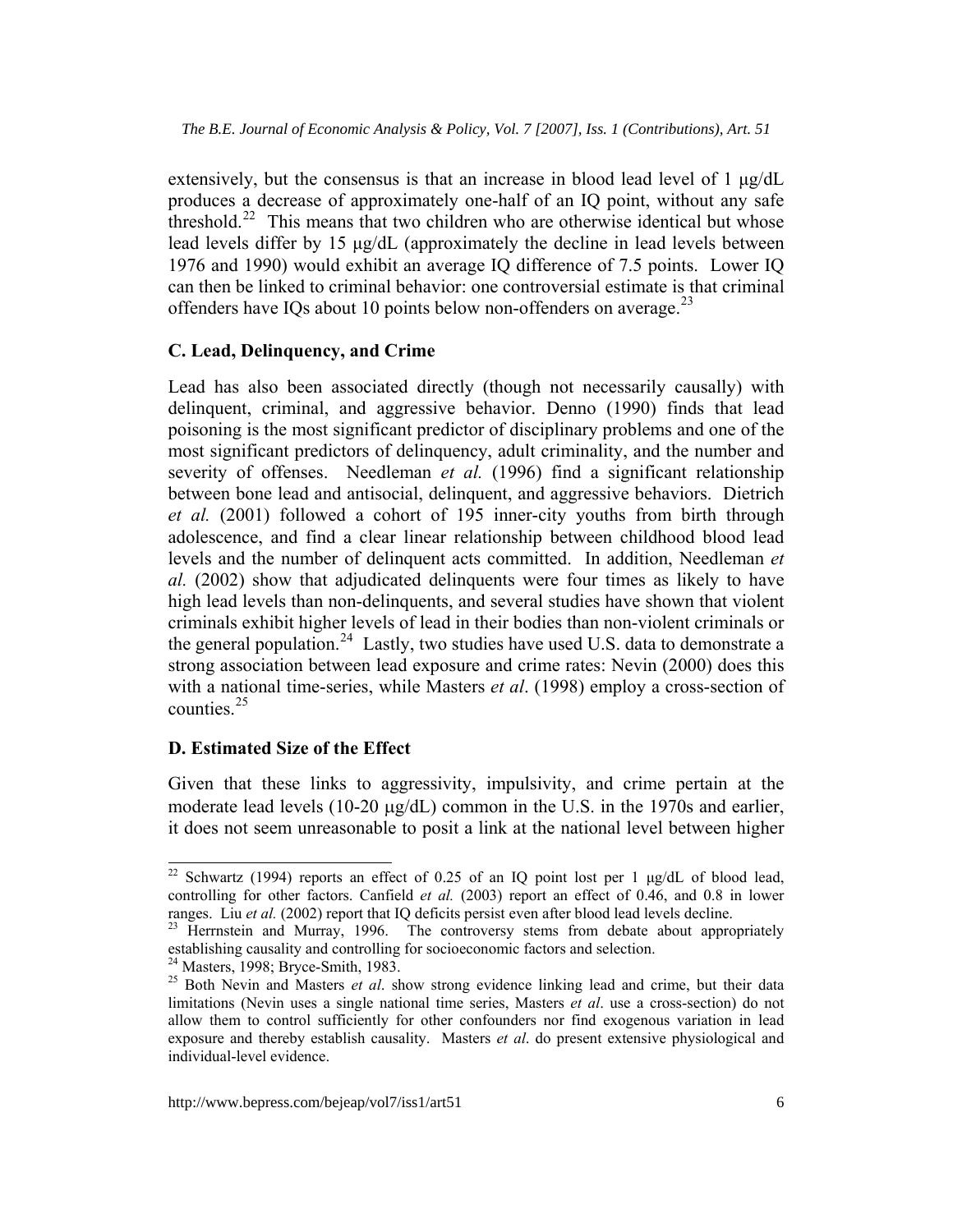childhood lead exposure and higher rates of impulsive or violent crime. The magnitude of the effect of lead on crime can be approximated by performing several quick calculations. First, following the link from lead to ADHD to crime, I find an elasticity of delinquency or criminal behavior with respect to lead of 0.5. Second, following the link from lead to reduced IQ to crime, I find an elasticity of the likelihood of being stopped by the police with respect to lead of 0.06. This elasticity is small, but it only follows the IQ link, not any other aspects of behavior. Third, following the link from blood lead levels to juvenile delinquency, I calculate an elasticity of the number of delinquent acts with respect to an individual's blood lead level of 0.5 to 1.0. This elasticity is calculated on a sample of inner-city, primarily black youths with high rates of juvenile delinquency, and so is not directly generalizable. Overall, these preliminary calculations are based on limited samples with possible endogeneity, but they suggest an elasticity of crime with respect to lead of between 0.06 and 1.00.<sup>[26](#page-8-0)</sup>

## **IV. EMPIRICAL FRAMEWORK AND MEASUREMENT OF LEAD EXPOSURE**

## **A. Empirical Framework**

The ultimate goal of this paper is to identify a causal effect of lead on crime: are individuals who were exposed to more lead as children more likely to commit crimes as adults? Ideally, one would estimate an equation that models the propensity to commit a crime as a function of childhood blood lead, preferably with some source of exogenous variation in childhood blood lead:

(1) Prob(crime) =  $\alpha_0$  childhood blood lead + other factors +  $\varepsilon$ .

While data are not available to estimate this equation, data are available to estimate a closely related equation that models the propensity to commit a crime as a function of childhood lead *exposure*:

(2) Prob(crime) =  $\alpha_1$  childhood lead exposure + other factors +  $\varepsilon$ .

In addition, the Clean Air Act directly influenced the lead content of gasoline, thereby providing variation in childhood lead exposure. Furthermore, limited data are available to test the implicit first-stage relationship between childhood lead exposure and childhood blood lead:

(3) childhood blood lead =  $\alpha_2$  childhood lead exposure + controls +  $\varepsilon$ .

Thus, this paper estimates equation (2) and verifies the validity of using that

<span id="page-8-0"></span> $\overline{\phantom{a}}$  $26$  These calculations draw on results from the literature just discussed. More detail can be found in the Appendix (available at the B.E. Press website for this paper).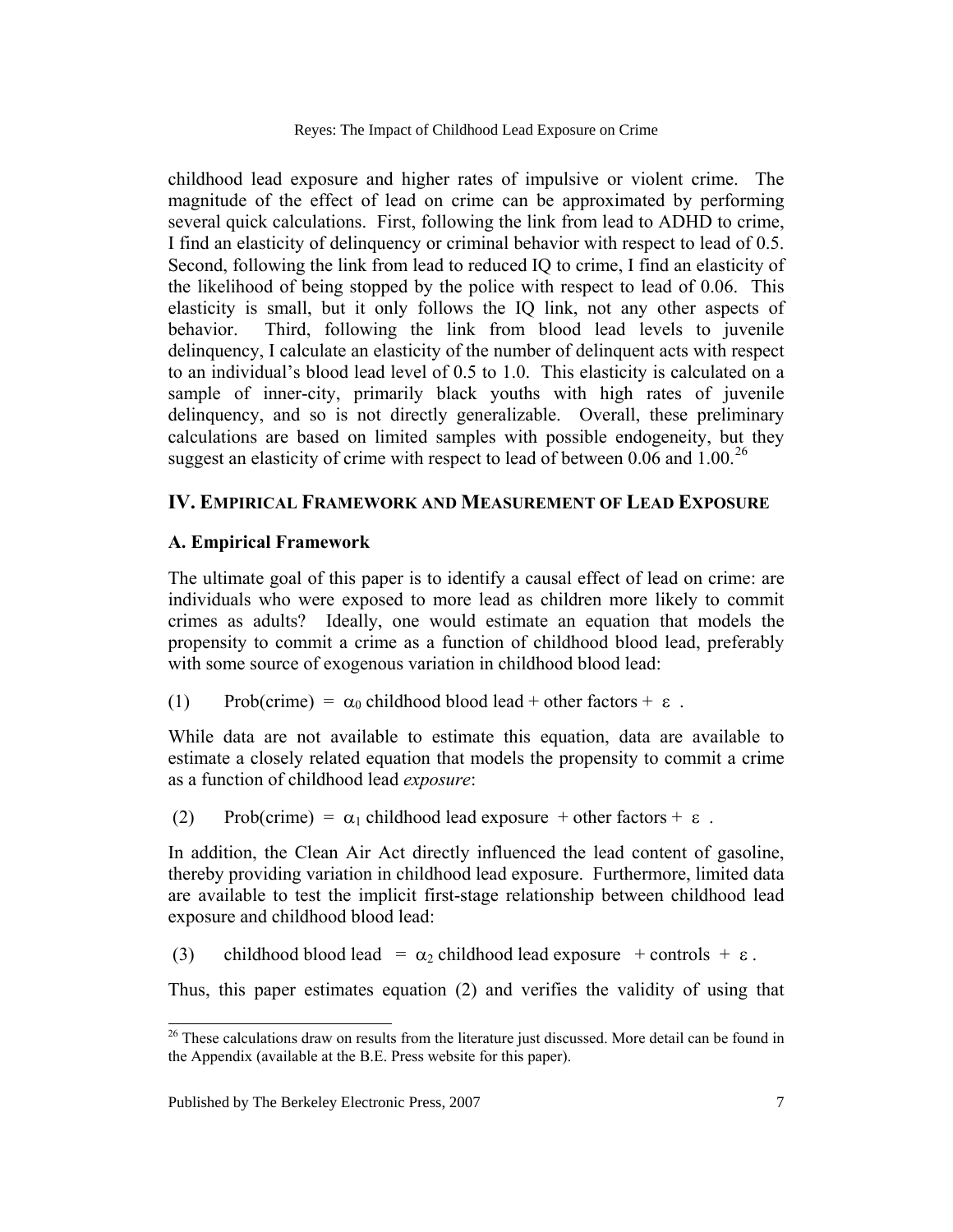*The B.E. Journal of Economic Analysis & Policy, Vol. 7 [2007], Iss. 1 (Contributions), Art. 51*

reduced form equation in place of the structural equation (1) by also estimating the first stage equation (3).

## **B. Measuring Lead**

Gasoline lead is released into the environment from the exhaust pipe of a car, but its effects on child development do not occur until it is absorbed into a child's body. A chain of events links the source to a child, and this paper must do that as well: the goal is to find a good measure of the average child's exposure to lead. Several sources of data provide opportunities to take a multi-faceted approach to this challenge. First, measures of blood lead in children are available, but only for the years 1976 to 1980. While not usable as a primary lead measure, the blood lead data can be used to test the validity of other measures. Second, measures of lead in the air are available for the period 1960 to 1990, but measurement problems limit their usefulness. Third, measures of lead released by automobile sources are available for the entire period 1956 to 1990. Grams of lead per gallon of gasoline will be the primary lead measure: it is attractive because it is simple and was the target of EPA regulation. I will also outline a strategy whereby lead in gasoline is used as an instrument for lead in the air. I now discuss the various lead measures in turn.

## *Blood lead*

Blood lead levels measure the concentration of lead in blood directly (μg/dL). The NHANES II measured blood lead levels of a nationally representative sample of 9,372 individuals of all ages (including 2,322 children age 0 to 5) in the years 1976 to 1980.<sup>[27](#page-9-0)</sup> As discussed above, the NHANES data confirm that blood lead levels dropped drastically as lead was phased out from gasoline.<sup>[28](#page-9-1)</sup> Because of the limited time span, these data cannot provide the temporal and geographic coverage necessary for the primary analysis in this paper. However, these data do cover a time period – the central portion of the phase-out of lead from gasoline – with substantial variation in lead exposure and levels. Consequently, they provide an excellent opportunity to test the validity of the implicit first-stage.

## *Air lead*

The EPA's Aerometric Information Retrieval System (AIRS) supplies information on the lead content of the air people breathe. Since the 1960s, the EPA has used individual monitors to measure the levels of various pollutants and

<span id="page-9-0"></span> $\overline{\phantom{a}}$  $27$  More detail on the NHANES can be found in the Data Appendix (available at the B.E. Press website for this paper).

<span id="page-9-1"></span> $^{28}$  Appendix Table 1 shows average blood lead levels by year, region, and demographic group.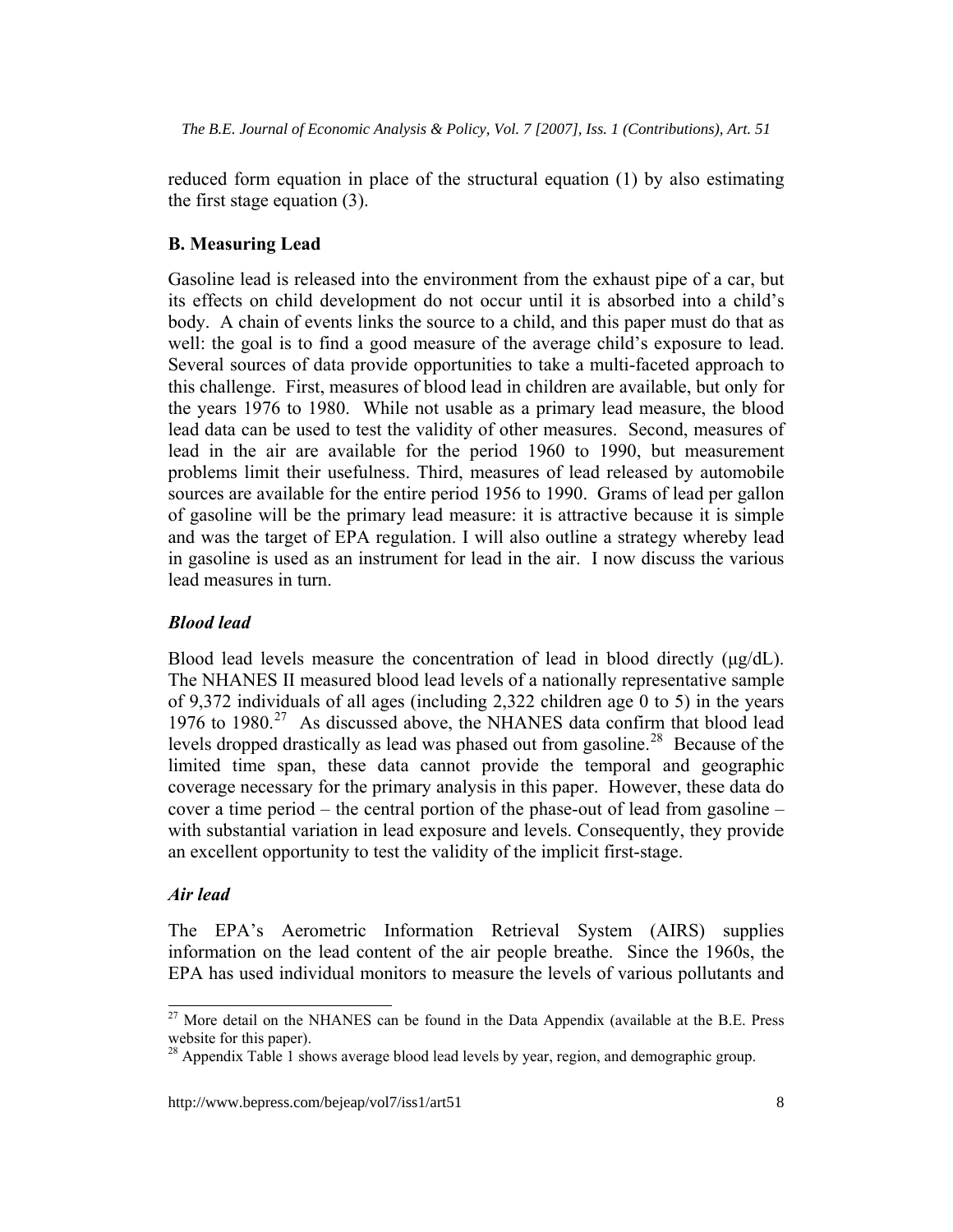| Variable                                             | 1965-1980 |         | 1970 only |         | 1980 only        |         | $% \triangle 70-80$ |
|------------------------------------------------------|-----------|---------|-----------|---------|------------------|---------|---------------------|
| Total lead from gasoline (kilotons)                  | 7.63      | (5.46)  | 9.67      | (6.65)  | 3.08             | (1.91)  | $-68%$              |
| Gasoline lead (grams per gallon)                     | 2.00      | (0.62)  | 2.60      | (0.16)  | 0.72             | (0.12)  | $-72%$              |
| Per-capita lead (kilograms per person)               | 0.94      | (0.30)  | 1.20      | (0.25)  | 0.37             | (0.10)  | $-69%$              |
| Air lead $(\mu g/m^3)$                               | 1.04      | (0.61)  | 1.23      | (0.54)  | 0.40             | (0.13)  | $-68%$              |
| Variable                                             | 1985-2002 |         | 1990 only |         | <b>2000 only</b> |         | $% 90-00$           |
| Crime rate (crime per 1000 population)               |           |         |           |         |                  |         |                     |
| Violent crime                                        | 6.26      | (2.65)  | 7.32      | (3.13)  | 5.06             | (1.70)  | $-31%$              |
| Property crime                                       | 44.81     | (11.74) | 50.88     | (11.70) | 36.18            | (8.01)  | $-29%$              |
| Murder                                               | 0.077     | (0.041) | 0.094     | (0.051) | 0.055            | (0.026) | $-42%$              |
| State unemployment rate                              | 5.7       | (1.57)  | 5.5       | (0.83)  | 4.0              | (0.78)  | $-27%$              |
| State personal income per capita                     | 26674     | (3963)  | 25785     | (3655)  | 29760            | (4105)  | 15%                 |
| Poverty rate                                         | 13.2      | (3.45)  | 13.5      | (3.28)  | 11.2             | (2.61)  | $-17%$              |
| AFDC generosity (15 year lag)                        | 7270      | (3009)  | 7975      | (2858)  | 6093             | (2403)  | $-24%$              |
| Prisoners per 1000 population                        | 3.33      | (1.56)  | 2.65      | (1.03)  | 4.52             | (1.67)  | 71%                 |
| Police per 1000 population                           | 2.98      | (0.69)  | 2.79      | (0.64)  | 3.30             | (0.74)  | 18%                 |
| Beer consumption per capita (gallons)                | 22.70     | (3.36)  | 24.04     | (3.22)  | 21.76            | (3.32)  | $-9\%$              |
| Share of population age 15 to 29                     | 0.22      | (0.02)  | 0.23      | (0.01)  | 0.21             | (0.01)  | $-11%$              |
| Effective teen pregnancy rate<br>(for violent crime) | 0.12      | (0.03)  | 0.12      | (0.03)  | 0.11             | (0.02)  | $-3%$               |

## TABLE 1 — Summary of Variables

Published by The Berkeley Electronic Press, 2007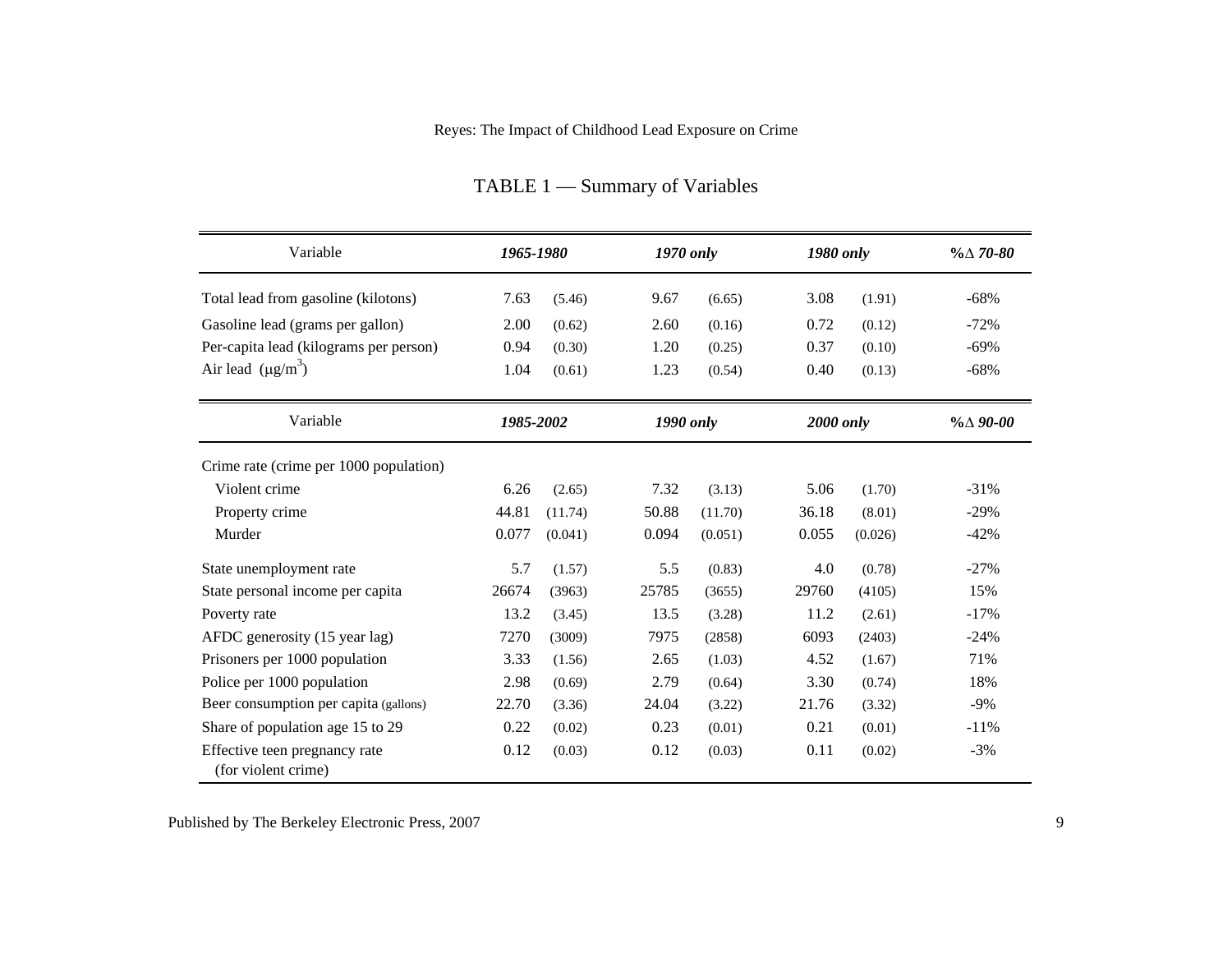| Variable                                                  | 1985-2002 |        | 1990 only |        | <b>2000 only</b> |        | % $\Delta$ 90-00 |  |  |
|-----------------------------------------------------------|-----------|--------|-----------|--------|------------------|--------|------------------|--|--|
| Effective gasoline lead exposure (grams per gallon)       |           |        |           |        |                  |        |                  |  |  |
| Violent crime                                             | 1.27      | (0.36) | 1.58      | (0.10) | 0.80             | (0.09) | $-49%$           |  |  |
| Property crime                                            | 1.25      | (0.47) | 1.64      | (0.11) | 0.65             | (0.07) | $-60%$           |  |  |
| Murder                                                    | 1.19      | (0.30) | 1.45      | (0.09) | 0.80             | (0.09) | $-45%$           |  |  |
| Effective per-capita lead exposure (kilograms per person) |           |        |           |        |                  |        |                  |  |  |
| Violent crime                                             | 0.58      | (0.17) | 0.69      | (0.13) | 0.42             | (0.10) | $-39%$           |  |  |
| Property crime                                            | 0.59      | (0.22) | 0.76      | (0.15) | 0.35             | (0.08) | $-55%$           |  |  |
| Murder                                                    | 0.54      | (0.14) | 0.62      | (0.11) | 0.43             | (0.10) | $-31%$           |  |  |
| Effective air lead exposure $(\mu g/m^3)$                 |           |        |           |        |                  |        |                  |  |  |
| Violent crime                                             | 0.62      | (0.28) | 0.79      | (0.34) | 0.47             | (0.16) | $-41%$           |  |  |
| Property crime                                            | 0.59      | (0.29) | 0.85      | (0.35) | 0.40             | (0.12) | $-53%$           |  |  |
| Murder                                                    | 0.59      | (0.26) | 0.72      | (0.32) | 0.47             | (0.16) | $-36%$           |  |  |
| Effective abortion exposure (abortions per 1000 births)   |           |        |           |        |                  |        |                  |  |  |
| Violent crime                                             | 124       | (120)  | 47        | (42)   | 235              | (110)  | 402%             |  |  |
| Property crime                                            | 179       | (140)  | 102       | (77)   | 289              | (130)  | 183%             |  |  |
| Murder                                                    | 95        | (100)  | 22        | (26)   | 199              | (100)  | 822%             |  |  |

TABLE 1 — Summary of Variables — continued

*Notes.* Means are calculated across 51 observatinos (50 states plus the District of Columbia) for the years indicated and are weighted by state population. Standard errors are in parentheses. Variables are defined in the text and in the Data Appendix.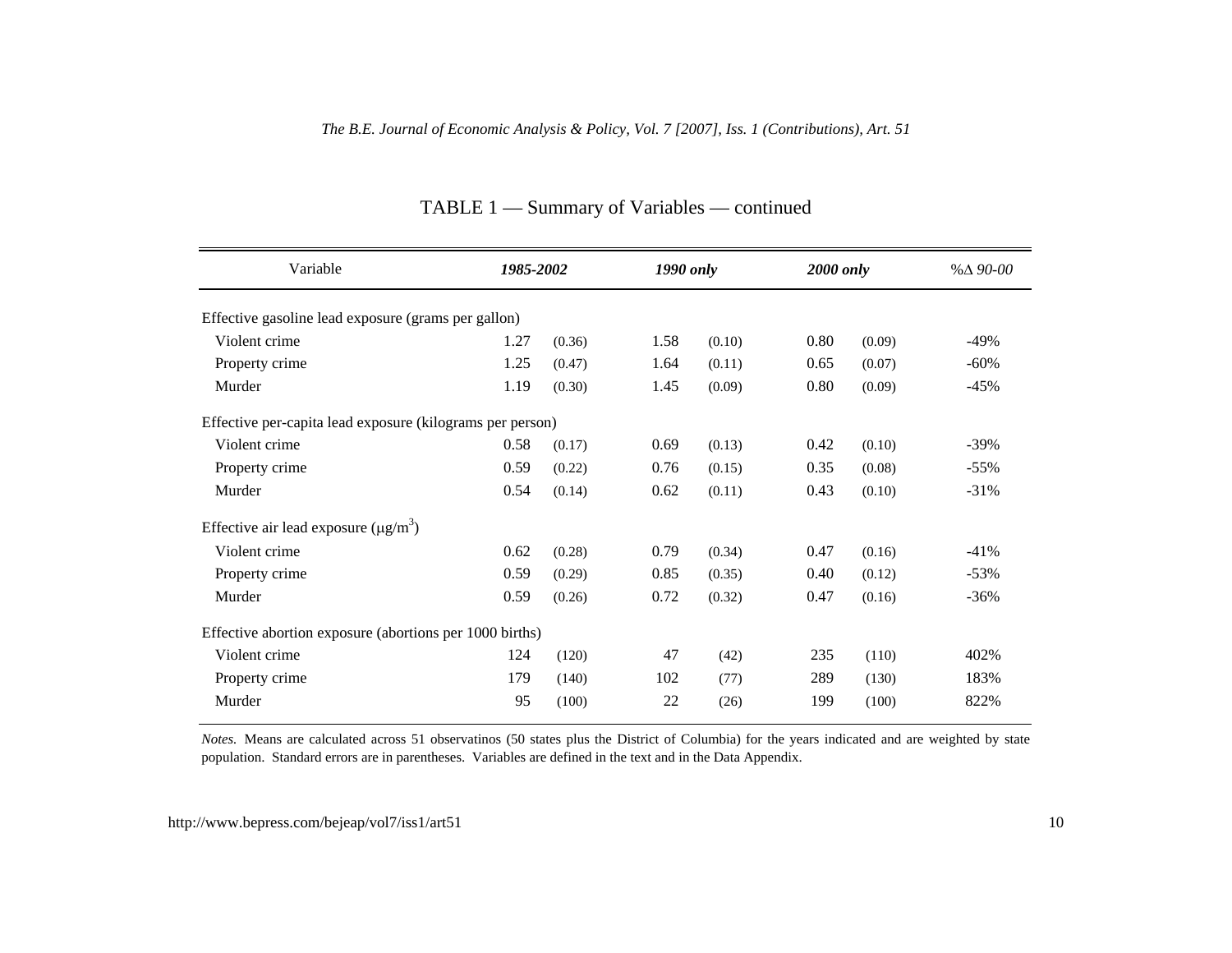Reyes: The Impact of Childhood Lead Exposure on Crime



FIGURE 1. Lead Exposure 1960 to 1990

particulates at locations throughout the United States, placing monitors in order to accurately represent the pollutant content of the air in a given county. Through a Freedom of Information Act request, I obtained a data file with the average lead reading within each quarter of each year for each monitor during the years 1960 to  $2000<sup>29</sup>$  $2000<sup>29</sup>$  $2000<sup>29</sup>$  By averaging the readings within a state (weighting by population), I construct a measure of the average concentration of lead in the air (measured in μg/m3 ) in each state in each year. This measure is called *air lead exposure*.

Table 1 shows that this measure of air lead exposure averaged 1.04  $\mu$ g/m<sup>3</sup> between 1965 and 1980, and declined by 72% in the 1970s. This trend can also be seen in Figure 1. State-specific values are shown in Appendix Table 2.

By measuring the *actual* lead content of the air people breathe, the air data could potentially provide a good measure of individual lead exposure. Unfortunately, the data are problematic for a number of reasons. First, many observations are missing, particularly in the  $1960s$ .<sup>[30](#page-12-1)</sup> Second, the monitors do not cover the entire area of each state uniformly – they cover less than half of the population of most states. Third, in most years the number of lead readings was too low to be deemed "representative" by the EPA. Fourth, monitors came in and out of operation, reducing the accuracy of the changes in lead exposure from year to year within a given state.<sup>[31](#page-12-2)</sup> In light of these problems, one might be tempted to ignore air lead altogether. However, air lead still provides valuable information

<span id="page-12-0"></span> $\overline{\phantom{a}}$  $29$  AIRS reports the second maximum average quarterly mean of lead for each monitor in each quarter measured. The EPA began collecting these data in 1960.<br><sup>30</sup> The 1960s data is necessary to calculate childhood lead exposure for individuals born in the

<span id="page-12-2"></span><span id="page-12-1"></span><sup>1960</sup>s, who would be 20-30 years old in the 1980s and 1990s. From 1960 to 1990, 14% of state-<br>year cells have no air lead observations; in the 1960s, 30% have none; in the 1970s, 8% have none. Only 29 states had one or more monitors that stayed in near-continuous operation from 1965 onward. The number of monitors and readings increased substantially in the late 1970s.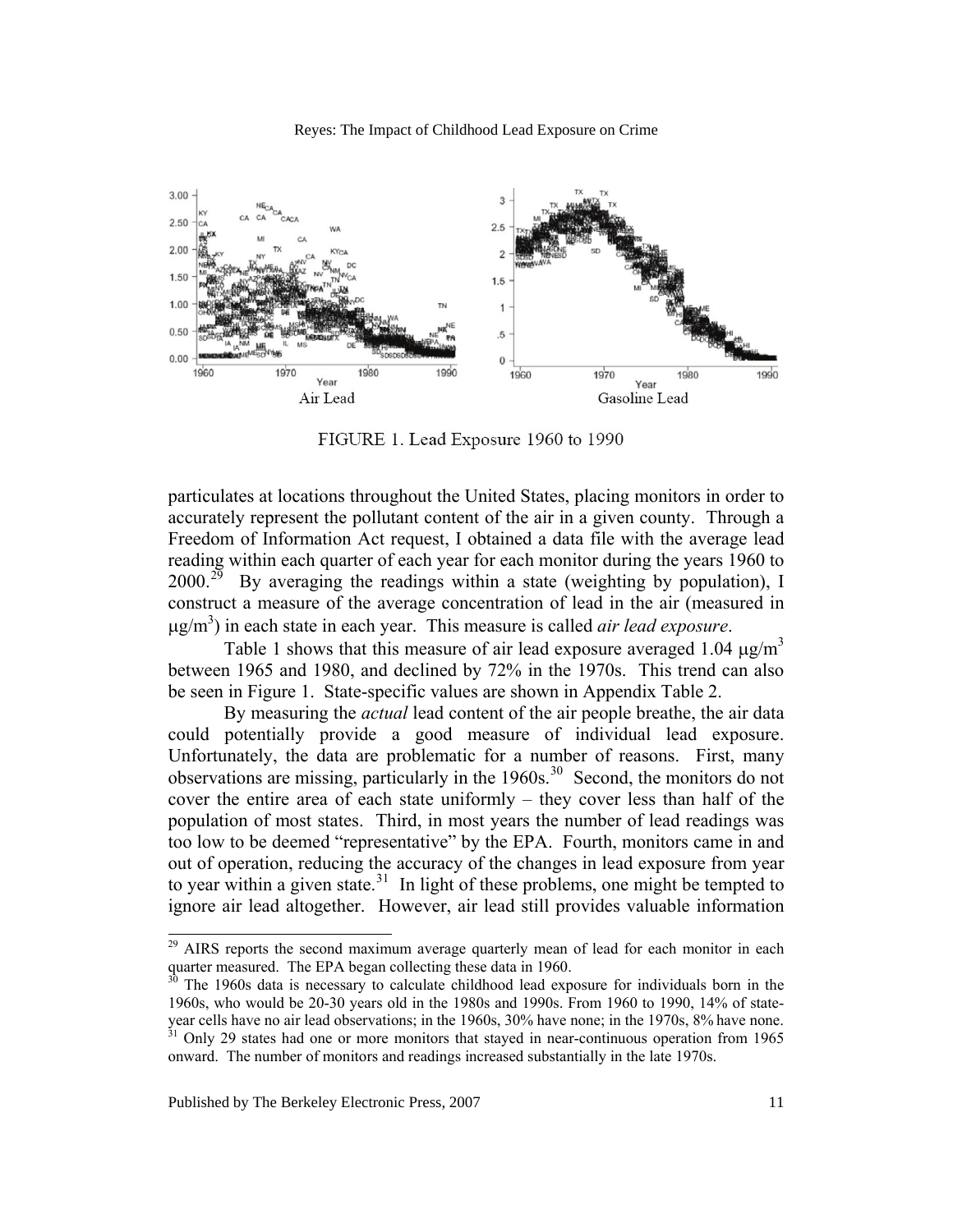on the lead content of the air people breathed in different states at different times. While it may not be sufficiently well measured to be used when state and year fixed effects are included, it may be relevant when making purely cross-sectional comparisons, when testing robustness of other lead measures, or as part of an instrumental variables strategy. I will use air lead, but do so cautiously and with awareness of its weaknesses, eliminating the most unreliable measurements and interpolating for missing observations as appropriate.

## *Gasoline lead*

Without a usable measure of the lead to which people are directly exposed, it may be worthwhile instead to measure the *lead content of gasoline*. As discussed above, leaded gasoline was the main source of individual lead exposure. Using geographically detailed data on the lead concentrations in different grades of gasoline and the shares of those grades used in each state, I can construct a measure of the average grams of lead per gallon of gasoline in each state in each year for the years 1950 to 1990. Prior to 1973, nearly all gasoline was leaded, and gasoline was broken down into regular, premium, and sometimes super-premium grades. The introduction of unleaded gasoline in 1971-2 led to four grades: regular unleaded, premium unleaded, regular leaded, and premium leaded. The distinction between the different grades is based on octane, and since lead is an octane enhancer the lead content varied across grades: premium leaded gasoline contained significantly more lead than regular leaded gasoline. Furthermore, because of the manner of distribution of gasoline throughout the country, the lead content of each grade of gasoline and the amounts consumed of the different grades also differed significantly from state to state.<sup>[32](#page-13-0)</sup> I calculate the grams of lead per gallon of gasoline (gpg) in state *s* in year *y* by averaging over the grades *g* of gasoline:

(4) Grams per gallon  $(s,y) = \sum_{g}$  share of grade  $(s,y,g)$  x gpg of grade  $(s,y,g)$ 

This is called "*gasoline lead exposure*." The gasoline data come from several sources. The shares of the different grades of gasoline are from the *Yearly Report of Gasoline Sales by States* for the years 1976 to 1984, published by Ethyl Corporation, and from the *Petroleum Marketing Annual* for the years 1985 to 1989, published by the U.S. Department of Energy. The grams of lead per gallon for the different grades of gasoline are from the *Petroleum Products Survey* for the years 1947 through 1989, published by the U.S. Department of Energy.<sup>[33](#page-13-1)</sup>  $\overline{a}$ 

<span id="page-13-0"></span> $32$  Examples of the variation in gasoline lead content: In 1975, premium leaded gasoline contained 2.23 grams per gallon (gpg) while regular leaded contained 1.85 gpg. Also in 1975, regular leaded in Nebraska contained 1.85 gpg, and regular leaded in Mississippi contained 2.30 gpg. In 1977, the share for premium leaded was 13% in Arkansas and 32% in California.<br><sup>33</sup> Data sources and calculations are described in greater detail in the Data Appendix.

<span id="page-13-1"></span>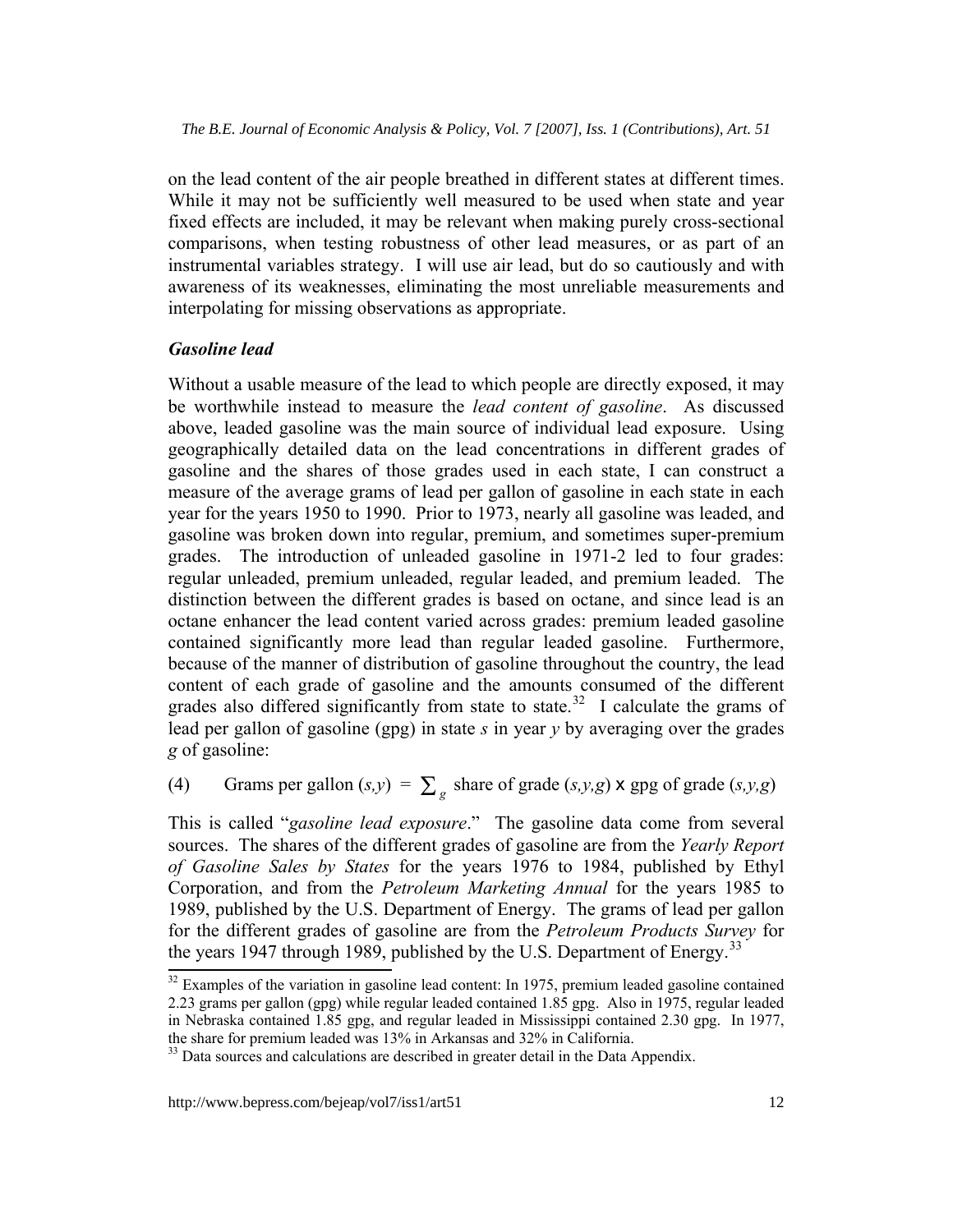Table 1 shows that this measure of gasoline lead exposure averaged 2.0 gpg between 1965 to 1980, and declined by  $72\%$  in the 1970s.<sup>[34](#page-14-0)</sup> Figure 1 displays the rise and fall of lead exposure, showing large rises before 1970 and steep declines in the late 1970s. Appendix Table 2 provides additional detail for each state during the phase-out, and demonstrates significant variation across states in the timing and size of these declines in lead exposure.

The variation in grams per gallon is well-suited to the current analysis for two reasons: i) EPA policy specifically targeted grams per gallon; and ii) EPA policy was imposed on petroleum companies, not states. The first point indicates that grams per gallon was the policy target. The second point implies that the changes in grams per gallon at the state level resulted not from state government policy nor from state-specific EPA policy, but rather from the actions of petroleum companies endeavoring to comply with EPA policy. Accordingly, changes in grams per gallon were influenced by a variety of features of the petroleum industry. The network of petroleum pipelines delivered gasoline with different lead contents to different regions of the country. Even within a region, the lead content of different grades of gasoline differed substantially. Demand for the different grades of gasoline also varied with consumer preference and with the age of the stock of cars (which also varied with climate). Even the number of gasoline pumps available at gas stations affected the path of the introduction of unleaded gasoline, and particularly the phase-out of high-lead premium gasoline between 1979 and 1980. Thus, grams of lead per gallon experienced reductions in the period 1975 to 1985 that were substantial, varied significantly from state to state, and were indirectly induced by EPA policy.<sup>[35](#page-14-1)</sup> Additionally, I will show below that grams per gallon is a robust predictor of children's blood lead. Gasoline lead, measured as grams per gallon, will be used as the primary lead measure.

#### *Modified gasoline lead*

By paying close attention to the mechanism of exposure to gasoline lead, one might be able to improve upon grams per gallon. Because people are exposed to lead from gasoline sources when a car using leaded gasoline drives past them, other factors may modify the effect of grams per gallon on an individual's lead exposure. For example, the effect of any given level of grams per gallon might be dampened in a state with relatively little driving. Alternately, the effect might be amplified in a state that is very densely populated. Essentially, individual lead exposure depends not only on (i) how much lead is in the gas, but also on (ii) the intensity of driving and (iii) the density of exposure to driving. While gasoline

<span id="page-14-0"></span> $\overline{a}$  $34$  This drop in lead exposure in the 1970s implies that 20-30 year old cohorts in the 1990s experienced a decline of 40-50% in their childhood lead exposure. This can be seen in the declines in "effective lead exposures," defined later in Section V.C.

<span id="page-14-1"></span> $35$  Gibbs, 1990, 1993, 1996, and personal communication.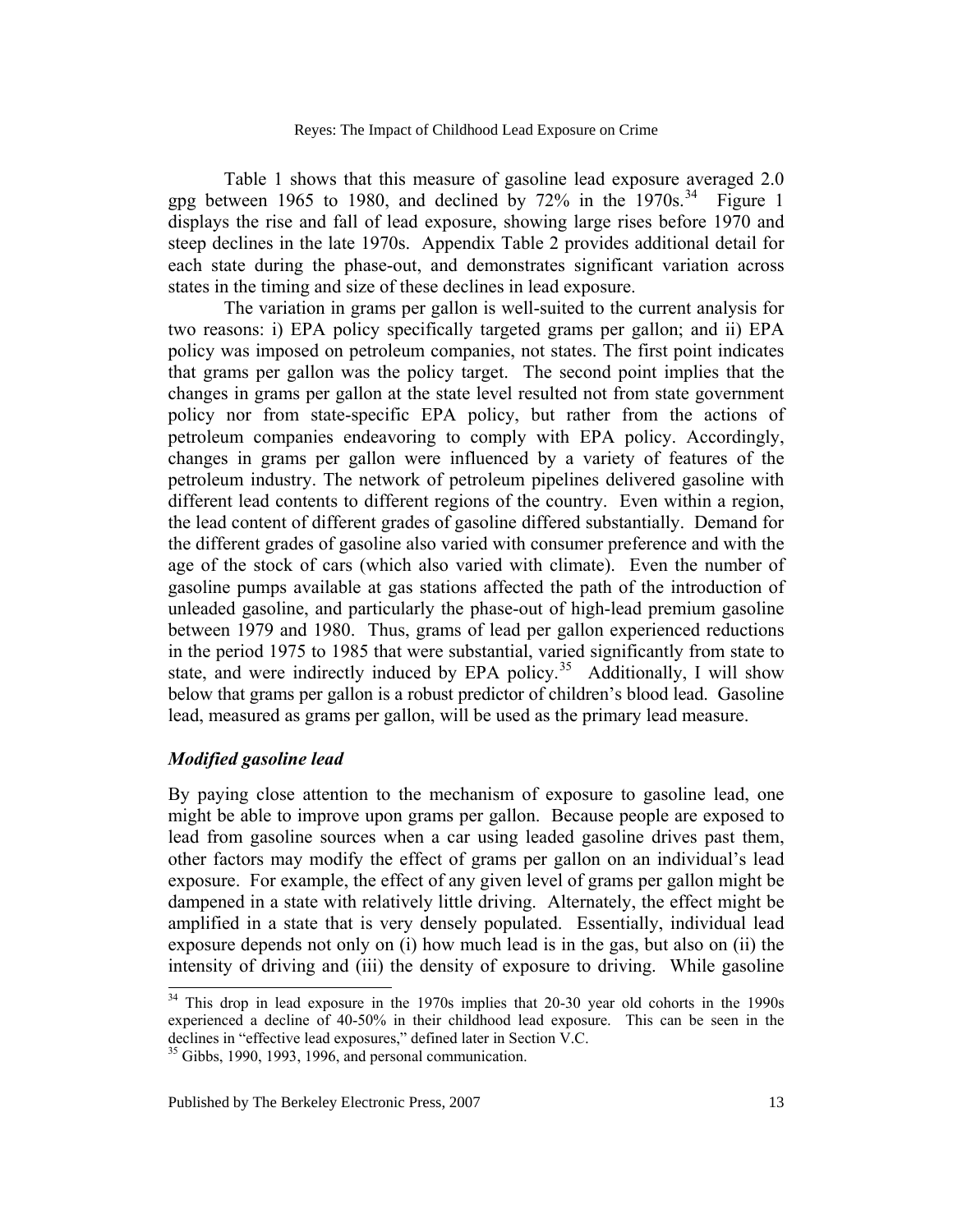lead content accounts for (i), it does not account for (ii) or (iii).

One could propose correcting for these oversights by generating alternate measures of gasoline lead predicated on particular mechanisms for lead exposure. To account for (ii) the intensity of driving, we can multiply the gasoline lead content by gallons of gasoline per capita to produce a measure of *per-capita lead exposure*: grams of lead per person. To account for (iii) the density of exposure to driving, we can then multiply per-capita lead exposure by the average population density in which people live to produce a measure of *experienced lead exposure*: lead experienced by each individual, or (approximately) grams of lead per square mile.<sup>[36](#page-15-0)</sup> Unfortunately, both of these measures are flawed. Per-capita lead, which multiplies by gallons, divides by population, but does not adjust for density, is likely to be biased downward for high-population high-density states like New York.<sup>[37](#page-15-1)</sup> Experienced lead does correct for density, but probably too much: it is likely to be biased upward because it mistakenly assumes that population density translates directly into driving exposure density, when we could reasonably expect population density to have a declining marginal effect on driving density. Thus, while the modified gasoline lead measures may have merits, they also have potentially serious flaws that limit their usefulness.

However, while these measures may be biased in the cross-section, there is some indication that per-capita lead may be relevant in the longer time series. Hilton and Levinson (1998) document an environmental Kuznets curve for lead, showing that lead first rises due to increasing use of gasoline and then falls due to the reduction of the lead content of gasoline. This pattern is apparent in the U.S. time series, suggesting that the per-capita lead measure (which accounts for gallons of gasoline used per person) may be relevant in the longer time series.

### *Instrumenting for air lead with gasoline lead*

 $\overline{1}$ 

Lastly, in order to make some use of the unique information provided by air lead without succumbing to its numerous measurement problems, I consider using gasoline lead as an instrument for air lead. Gasoline lead has the potential to

<span id="page-15-1"></span><span id="page-15-0"></span><sup>&</sup>lt;sup>36</sup> Ideally one would multiply by the density of exposure to driving, but such data are unavailable. However, the density of exposure to driving can be proxied by the density of population (assuming everyone within a state drives or is driven the same amount). Average population density in which people live can be calculated as the population-weighted average of population density (people per square mile) across census tracts in a state and year. If a standard measure of population density were used instead (state population / state area), the resulting lead measure would<br>be equivalent to lead per square mile  $(=(\text{grams per gallon x gallons / population}) \times (\text{population / area}))$ .  $37$  Dividing by a large population produces an artificially low estimate of lead exposure, and failing to adjust for a high population density exacerbates the bias. New York has the secondhighest population and the highest population density by a large margin. Consequently it ranks lowest on per-capita lead even though it ranks only 12th-lowest in grams per gallon (and the population is densely packed and exposed to significant gasoline exhaust). See Appendix Table 3.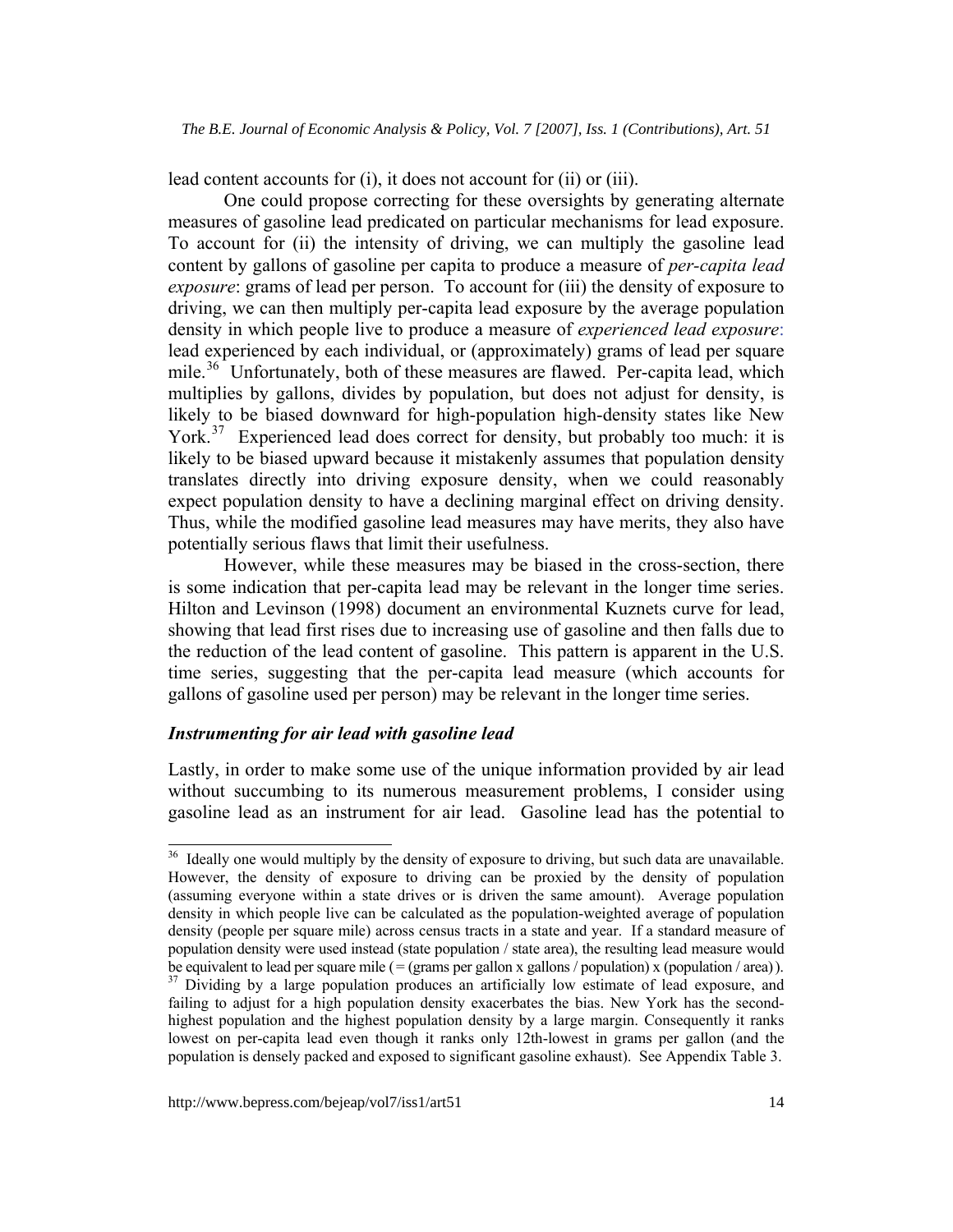|                                                        | Coefficient on Gasoline Lead<br>(grams per gallon) | R-squared |      |
|--------------------------------------------------------|----------------------------------------------------|-----------|------|
| <b>Baseline</b>                                        | $0.337**$                                          | (0.023)   | 0.28 |
| Weighted by state population                           | $0.433**$                                          | (0.050)   | 0.36 |
| With state f.e. and year f.e.                          | $0.293$ **                                         | (0.145)   | 0.58 |
| With fixed effects and weighted                        | $0.465**$                                          | (0.203)   | 0.66 |
| Exclude NY                                             | $0.337**$                                          | (0.024)   | 0.28 |
| Exclude CA                                             | $0.325**$                                          | (0.020)   | 0.29 |
| Exclude NY, CA, DC                                     | $0.326**$                                          | (0.021)   | 0.29 |
| With fixed effects and weighted,<br>exclude NY, CA, DC | $0.216*$                                           | (0.132)   | 0.59 |
| Exclude 11 states $a$                                  | $0.372**$                                          | (0.023)   | 0.35 |
| Including population density                           | $0.315**$                                          | (0.029)   | 0.30 |

## TABLE 2 — Regression of Air Lead on Gasoline Lead

*Notes.* Coefficients are from the OLS regression of air lead  $(\mu g/m^3)$  on gasoline lead (grams per gallon). The baseline specification includes state-year level observations for 51 states for the years 1965 to 1985. Observations are not weighted, except where indicated, in which case they are weighted by state population. Each row is modified as indicated on the left of the table. Standard errors are shown in parentheses and are Huber-White robust and corrected for serial correlation in a short panel by clustering on state. Significance is indicated by \*\* for p-values below 0.05 and \* for p-values below 0.10.

<sup>a</sup> This specification excludes eleven states that have implausibly low air lead measures in the 1960s. These states are AK, AR, ID, KS, ME, MT, OR, RI, SC, SD, VA, VT, WY.

provide a good instrument: it is highly correlated with available air lead data, is available for all states and all years, has much less measurement error, and was the target of regulation.

Table 2 shows the coefficient on gasoline lead in the first-stage OLS regression of air lead on gasoline lead for the time period 1965 to 1985.<sup>[38](#page-16-0)</sup> The baseline coefficient is 0.337 (standard error 0.023), and is relatively robust to specification checks. Weighting the regression by state population increases the coefficient slightly, and including state and year fixed effects attenuates the coefficient slightly and increases the standard error substantially. Additional sensitivity tests do not provide substantially new information.<sup>[39](#page-16-1)</sup> When state and

<span id="page-16-0"></span><sup>38</sup> The years 1965 to 1985 are used because they contain relatively reliable lead measures for *both* air lead and gasoline lead. In this analysis, I use only the actual raw air lead measures (no interpolated values) and eliminate extreme and unreliable values.<br><sup>39</sup> These tests include dropping other high population or high density states, dropping eleven states

<span id="page-16-1"></span>with very low lead measures in the early years, other sample restrictions, and tests of nonlinearity.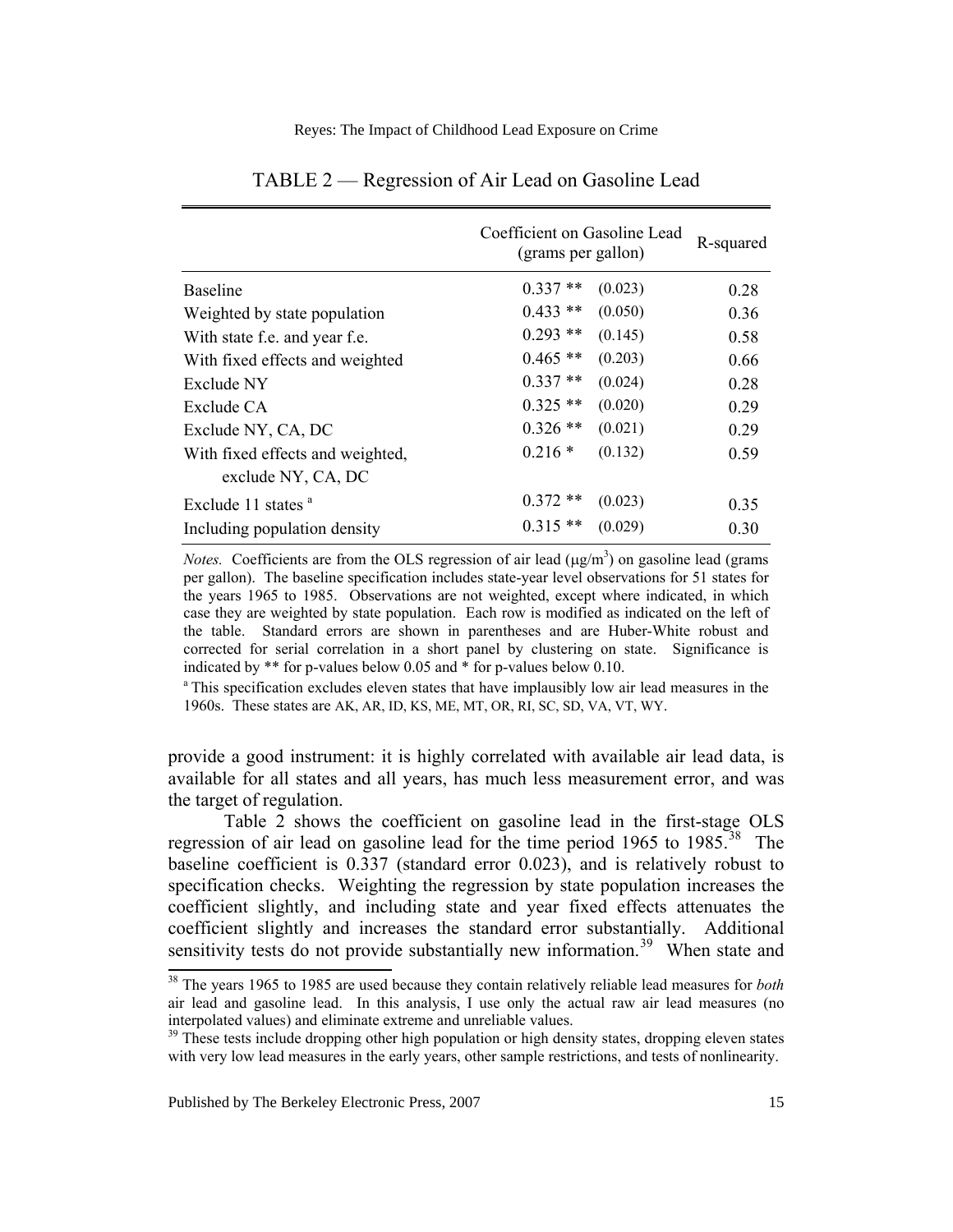year fixed effects are added to the weighted regression, the coefficient is 0.465 with a standard error of 0.203. These larger standard errors do raise concerns that grams per gallon may be a weak instrument for air lead in a state panel (although standard diagnostics indicate that is not the case).<sup>[40](#page-17-0)</sup> This instrumental variables strategy will be used cautiously, and primarily as a sensitivity check.

## **C. Verifying the Lead Measures**

I now test the validity of these lead measures by investigating whether they actually predict blood lead. I first consider the primary lead measure, gasoline lead. Others have reported that gasoline lead exposure and blood lead levels are highly correlated.<sup>[41](#page-17-1)</sup> I perform OLS regressions of blood lead on gasoline lead using the sample of individuals with blood lead measures in the NHANES II in the 1976-1980 period. In this sample, blood lead and gasoline lead can be linked by month and year: the NHANES II data contain the exact date on which the blood sample was taken, and the gasoline data are available monthly during this period. Table 3 shows these results: column 1 includes only the lead measure, column 2 adds individual-level demographics, and column 3 includes state and year fixed effects. This specification is:

(5) Blood Lead 
$$
(i,s,y,m)
$$
 =  $\alpha_1$  gasoline lead  $(i,s,y,m)$   
+  $\alpha_2$  age  $(i,y,m)$  +  $\alpha_3$  race  $(i)$   
+  $\alpha_4$  gender  $(i)$  +  $\alpha_5$  income category  $(i)$   
+ state fixed effects + year fixed effects +  $\varepsilon_{isym}$ 

where *m* is the month of observation. Column 1 shows that gasoline lead is a strong predictor of blood lead: one gram of lead per gallon of gasoline increases blood lead by 3.32 μg/dL. By this measure gasoline lead is able to explain half of the change in average blood lead between 1976 and 1980.<sup>[42](#page-17-2)</sup> This relationship is robust to the inclusion of individual covariates and weakens slightly upon the inclusion of state and year fixed effects. The last column, which allows the effect of lead to vary by age, shows that the effect of lead exposure on blood lead is strong and robust for young children but declines with age. Results are similar in a specification using the log of gasoline lead. Overall, gasoline lead, measured as grams per gallon, appears to be strongly related to children's blood lead levels.

 Turning our attention to the other lead measures, the results in Table 4 indicate that per-capita lead and the instrumented air lead also show robust

<span id="page-17-0"></span> $\overline{1}$  $40$  The F-statistic is in excess of 40 in all relevant specifications, indicating that the instrument is not weak according to the standards set in Staiger and Stock (1997) and Stock and Yogo (2002). 41 Schwartz and Pitcher, 1989.

<span id="page-17-2"></span><span id="page-17-1"></span><sup>&</sup>lt;sup>42</sup> The actual reduction in blood lead between 1976 and 1980 was 6.5 μg/dL. Changes in gasoline lead (from 1.8 gpg to 0.7 gpg) predict a reduction in blood lead of 3.4 μg/dL over this time period.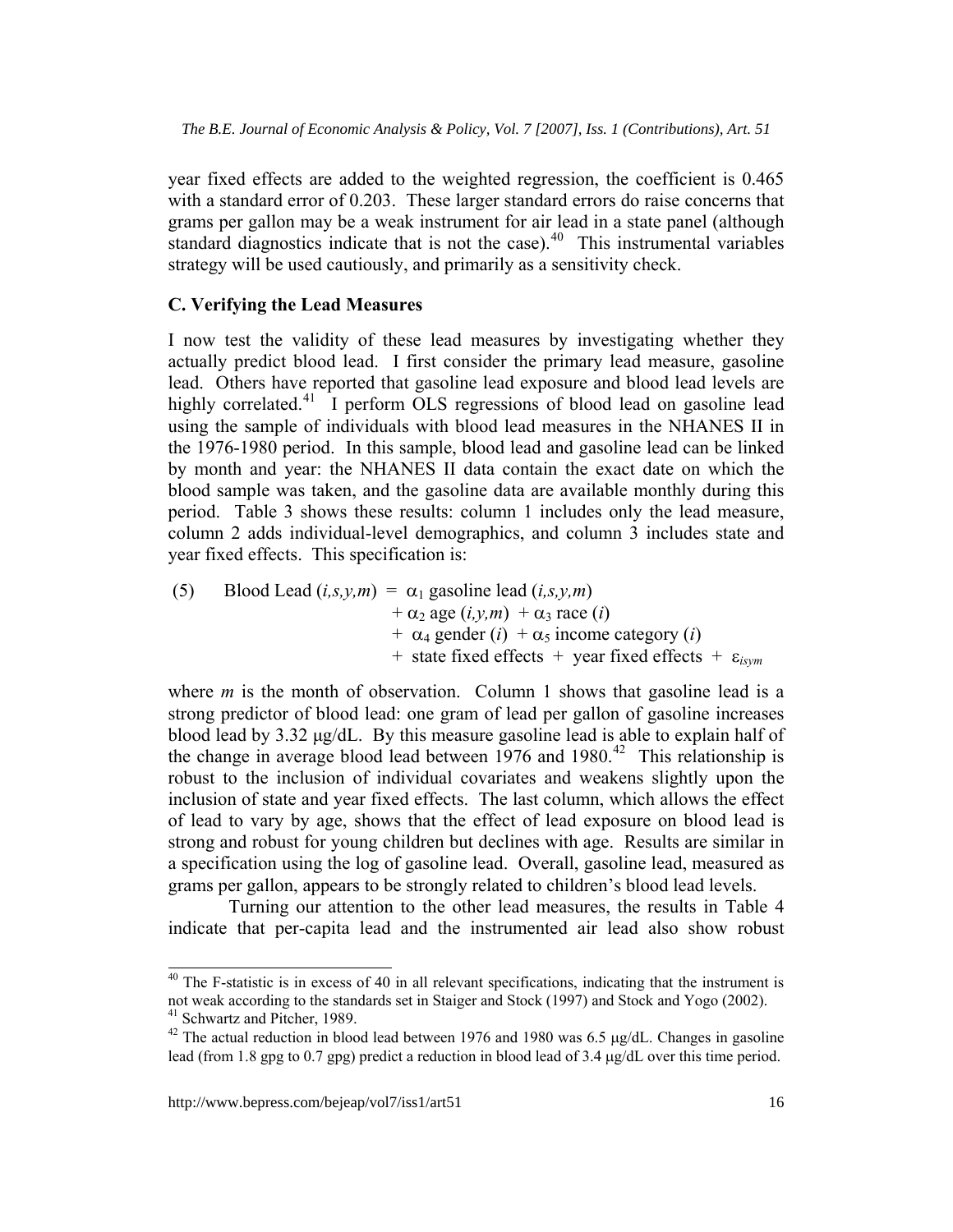#### Reyes: The Impact of Childhood Lead Exposure on Crime

|                     |                            | (1)                | (2)                  | (3)                  | (4)                                |
|---------------------|----------------------------|--------------------|----------------------|----------------------|------------------------------------|
|                     |                            | <b>Baseline</b>    | Covariates           | Covariates and F.E.  | Covariates and F.E.,<br>lead x age |
| Lead                | Lead                       | $3.325$ ** (0.221) | $3.016$ ** (0.204)   | $2.095$ ** (0.477)   |                                    |
|                     | lead $x$ age 0-6           |                    |                      |                      | $3.722$ ** $(0.599)$               |
|                     | lead x age 6-12            |                    |                      |                      | $2.806$ ** $(0.701)$               |
|                     | lead x age 12-18           |                    |                      |                      | $1.469$ ** $(0.574)$               |
|                     | lead x age 18-40           |                    |                      |                      | $1.771$ ** $(0.539)$               |
|                     | lead $x$ age $40+$         |                    |                      |                      | $1.764$ ** $(0.532)$               |
| Age                 | age                        |                    | $0.027$ ** $(0.003)$ | $0.032$ ** $(0.003)$ |                                    |
|                     | age $0-6$                  |                    |                      |                      | $-1.757$ ** (0.755)                |
|                     | age 6-12                   |                    |                      |                      | $-3.152$ ** (0.882)                |
|                     | age 12-18                  |                    |                      |                      | $-2.974$ ** (0.701)                |
|                     | age 18-40                  |                    |                      |                      | $-1.260$ ** $(0.647)$              |
| Demographics        | black                      |                    | $1.905$ ** (0.202)   | $2.711$ ** (0.211)   | $2.724$ ** $(0.205)$               |
|                     | female                     |                    | $-4.143$ ** (0.137)  | $-4.126$ ** (0.130)  | $-4.134$ ** (0.129)                |
|                     | income $<$ \$3,000         |                    | 0.470<br>(0.307)     | $0.922$ ** $(0.288)$ | $0.782$ ** $(0.289)$               |
|                     | income from \$3k to \$6k   |                    | $0.887$ ** $(0.244)$ | $0.943$ ** $(0.236)$ | $0.868$ ** $(0.237)$               |
|                     | income from \$6k to \$10k  |                    | $0.742$ ** $(0.207)$ | $0.812$ ** (0.202)   | $0.812$ ** $(0.199)$               |
|                     | income from \$10k to \$20k |                    | $0.427$ ** $(0.166)$ | $0.426$ ** $(0.160)$ | $0.355$ ** $(0.158)$               |
| Constant            |                            | 9.316              | 10.359               | 12.894               | 15.461                             |
| R-squared           |                            | 0.036              | 0.182                | 0.266                | 0.294                              |
| State fixed effects |                            | NO.                | N <sub>O</sub>       | <b>YES</b>           | <b>YES</b>                         |
| Year fixed effects  |                            | N <sub>O</sub>     | N <sub>O</sub>       | <b>YES</b>           | <b>YES</b>                         |

TABLE 3 — Regression of Blood Lead on Gasoline Lead

*Notes.* Coefficients are from the OLS regression of blood lead on gasoline lead (grams per gallon). Individual data on blood lead and demographics are from the NHANES II. The date on which the blood lead sample was taken is known. Gasoline lead data is available monthly at the state level and is calculated as described in the text and Data Appendix. This regression is on the full sample of 9,372 people of all ages (resident in the U.S.) for the years 1976 to 1980, and is weighted by NHANES II data weights. Standard errors are Huber-White robust and are shown in parentheses. Significance is indicated by \*\* for p-values below 0.05 and \* for p-values below 0.10.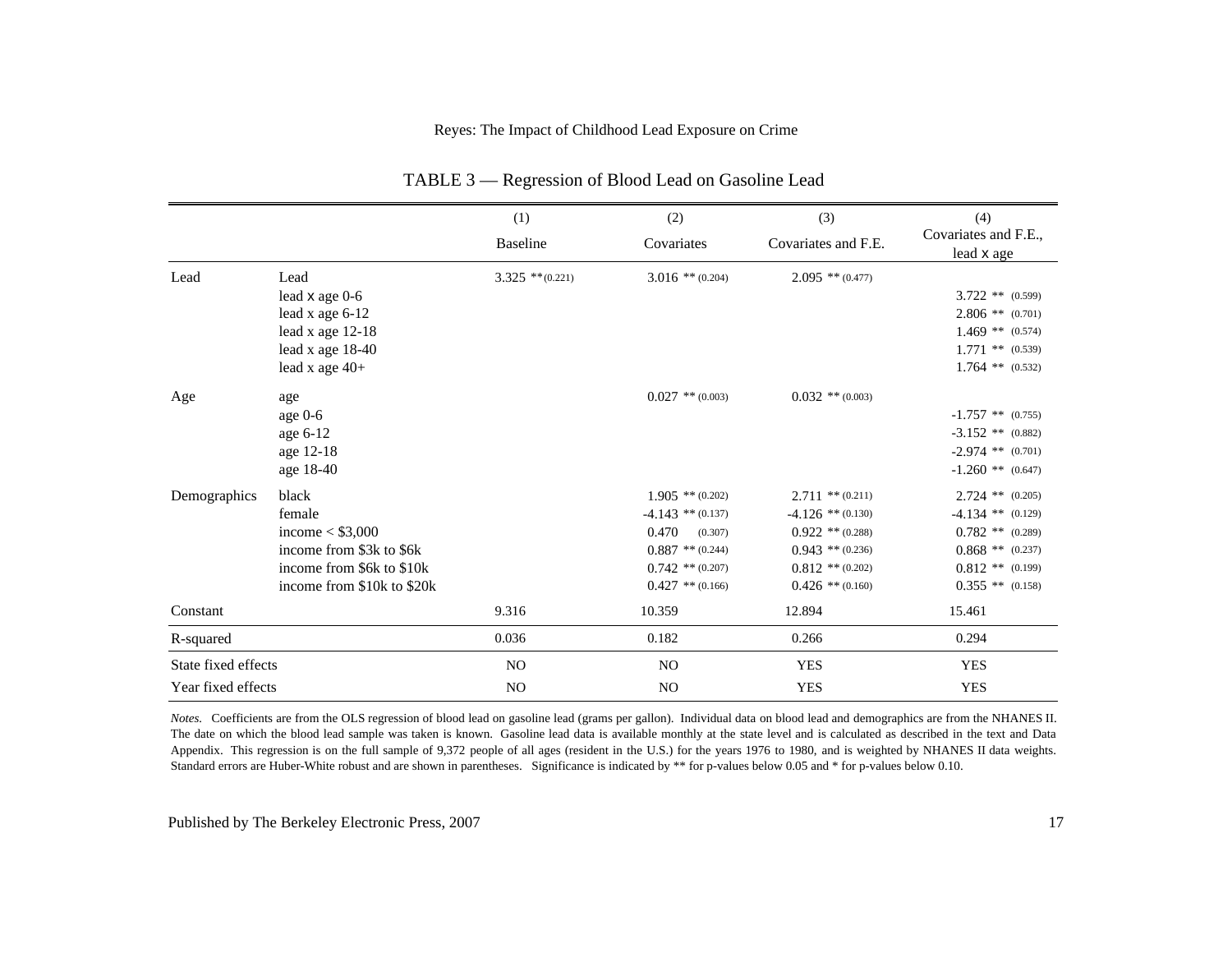|                            | (1)                   | (2)                   | (3)                    | (4)                                |
|----------------------------|-----------------------|-----------------------|------------------------|------------------------------------|
|                            | <b>Baseline</b>       | Covariates            | Covariates<br>and F.E. | Covariates, F.E.,<br>drop 3 states |
| Gasoline Lead              | $0.402**$<br>(0.040)  | $0.350**$<br>(0.036)  | $0.546**$<br>(0.101)   | $0.844**$<br>(0.118)               |
| Per-capita Lead            | $0.124$ **<br>(0.029) | $0.101**$<br>(0.026)  | $0.302**$<br>(0.086)   | $0.379**$<br>(0.106)               |
| Air Lead                   | $0.114**$<br>(0.013)  | $0.128**$<br>(0.012)  | 0.006<br>(0.034)       | $0.082*$<br>(0.048)                |
| <b>IV</b> Air Lead         | $0.260**$<br>(0.020)  | $0.264$ **<br>(0.017) | $0.739**$<br>(0.137)   | $1.414**$<br>(0.198)               |
| Covariates                 | NO.                   | <b>YES</b>            | YES                    | <b>YES</b>                         |
| <b>State Fixed Effects</b> | NO.                   | N <sub>O</sub>        | YES                    | YES                                |
| <b>Year Fixed Effects</b>  | NO.                   | N <sub>O</sub>        | YES                    | <b>YES</b>                         |

TABLE 4 — Regression of Blood Lead on Various Lead Measures

*Notes.* Results are from the OLS regression of blood lead on the lead measure indicated at the left. Elasticities are shown. Covariates (age, black dummy, gender dummy, and income category dummies) and fixed effects are included as indicated. Column 4 excludes individuals living in New York, California, or the District of Columbia. Individual data on blood lead and demographics are from the NHANES II. Lead measures are calculated as described in the text and Data Appendix. This regression is on the sample of 2,322 people under the age of 6 (resident in the U.S.) for the years 1976 to 1980, and is weighted by NHANES II data weights for blood lead. Standard errors are Huber-White robust and are shown in parentheses. Significance is indicated by \*\* for p-values below 0.05 and \* for p-values below 0.10.

relationships with children's blood lead.<sup>[43](#page-19-0)</sup> The elasticities of children's blood lead with respect to the lead measures are relatively precisely estimated at 0.55 for gasoline lead, 0.30 for per-capita lead, and 0.74 for the instrumented air lead. Air lead shows a slight relationship, but it is much smaller, less significant, and not robust. For all of the measures, removing the three high-population and highdensity states (states that raise potential problems in the appropriate measurement of lead exposure) increases the estimated elasticities substantially. For gasoline lead, the elasticity rises to 0.84.

Overall, the results in Table 4 confirm that gasoline lead, per-capita lead,

<span id="page-19-0"></span> $\overline{a}$  $43$  Experienced lead generally shows insignificant results in this specification, but some significant results in a log-log specification.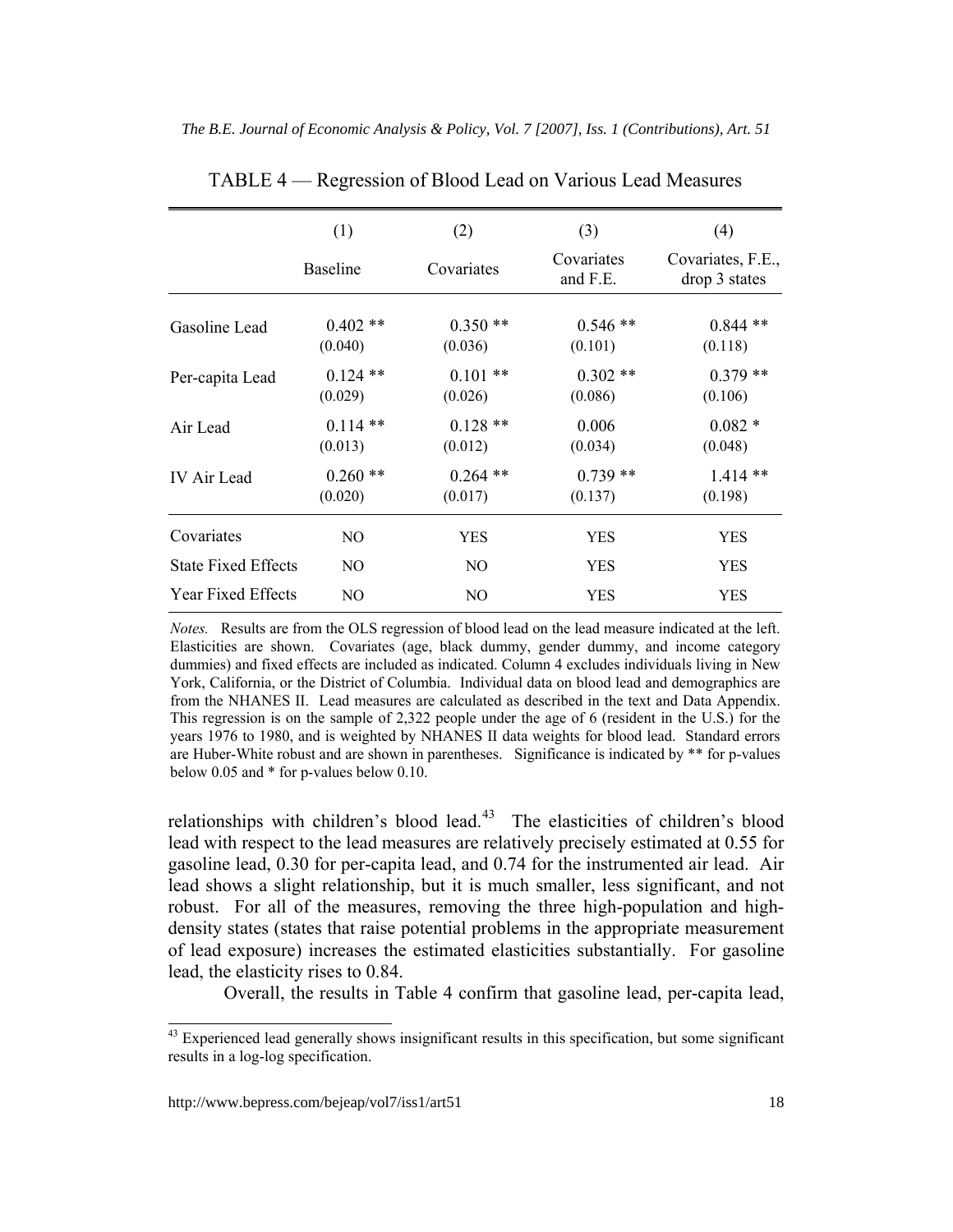and the instrumented air lead are able to predict children's blood lead reasonably well. The existence of detailed data for the time period during which lead was phased out of gasoline has provided a unique opportunity to validate these lead measures. On the other hand, the limited time period on which this analysis was performed (1976 to 1980) necessitates caution in extrapolating these results beyond this time period.

## **D. Summary of Lead Measures**

Gasoline lead, measured as grams per gallon, will be used as the primary lead measure: it is simple, was the target of EPA regulation, and is a robust predictor of children's blood lead. At the same time, other lead measures may be useful as sensitivity checks, providing opportunities for testing robustness and possibly addressing deficiencies in grams per gallon.

## **V. EMPIRICAL EVIDENCE ON LEAD EXPOSURE AND CRIME**

We now turn our attention to investigating the relationship between childhood lead exposure and adult criminal behavior at the national level. This investigation will use the lead measures discussed above together with per capita crime rates for the United States from the Uniform Crime Reports compiled by the Federal Bureau of Investigation (available annually since 1960).

## **A. National Time Series**

The lead contents of gasoline and paint for the years 1900 to 1990 are shown in Figure 2. Total lead exposure peaked in the 1920s (due to paint) and again in the 1970s (due to gasoline) and declined drastically to nearly zero by 1990. Gasoline lead exposure rose until 1970 and then fell. The most drastic drop in lead from gasoline sources occurred between 1975 and 1985, when the amount of lead dropped by more than 90%.

 Figure 3 presents per-capita crime rates for the years 1970 to 2002 for violent crime, property crime, and murder. Violent crime consists of aggravated assault, robbery, murder, and rape; it is dominated by assault and robbery (murders represent less than 3% of violent crime). Property crime consists of burglary, larceny, and auto theft. All three categories of crime rise until 1980, decline, rise again until 1991, and then decline. Violent crime shows this pattern most strongly.

 Figure 4 presents gasoline lead for the years 1950 to 1988 together with total violent crime for the years  $1970$  to  $2002<sup>44</sup>$  $2002<sup>44</sup>$  $2002<sup>44</sup>$ . The crime series is presented

<span id="page-20-0"></span> $\overline{1}$ <sup>44</sup> Lead shown in Figure 4 is measured as total lead consumed in the U.S. divided by total U.S. population (kilotons per million population). Essentially, this follows standard practice in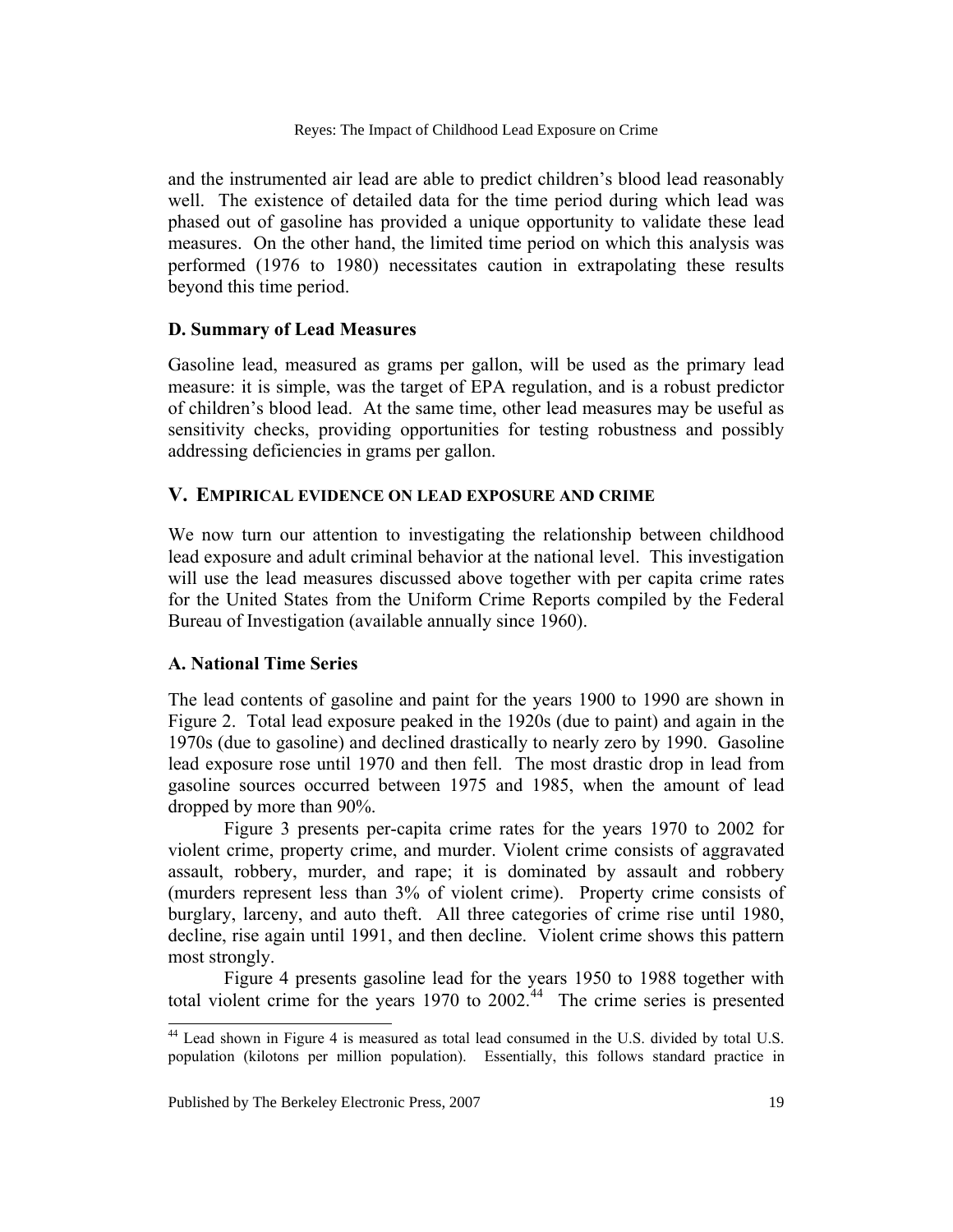

FIGURE 2. Lead in Paint and Gasoline 1900-1990





FIGURE 3. Crime Rates 1970-2002

*Source:* Federal Bureau of Investigation, Uniform Crime Reports for the United States.

http://www.bepress.com/bejeap/vol7/iss1/art51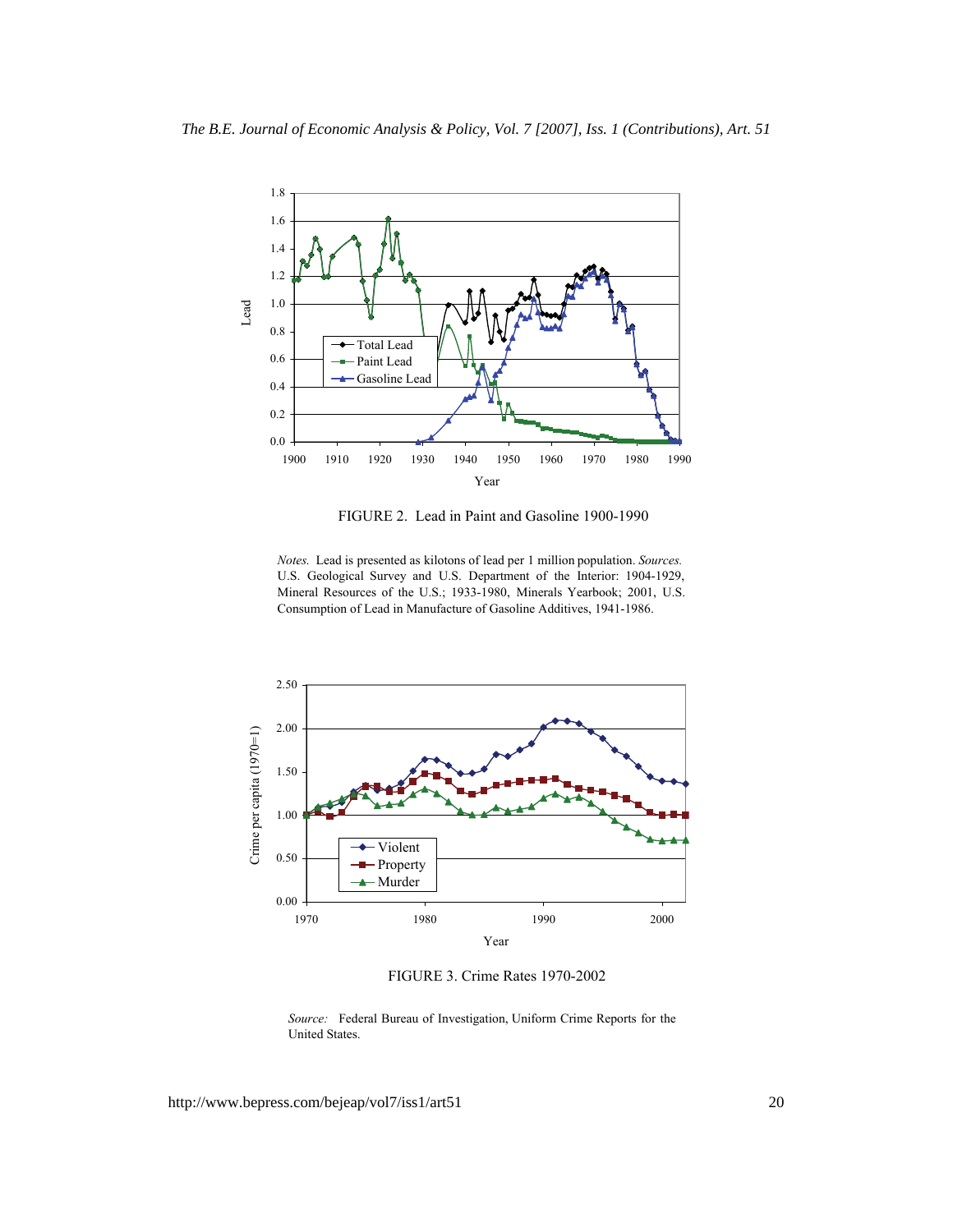Reyes: The Impact of Childhood Lead Exposure on Crime



FIGURE 4. Violent Crime and Lead (20-year lag)

Notes. Violent crime per capita and kilotons of lead per 1 million population at the national level are shown. Sources: Federal Bureau of Investigation, Uniform Crime Reports for the United States. U.S. Consumption of Lead in Manufacture of Gasoline Additives, 1941-1986.

with a 20-year lag relative to the gasoline lead exposure series because 22 years is the peak of the age-crime profile for violent crime, and lead exposure between ages 0 to 3 should matter most for behavior.<sup>[45](#page-22-0)</sup> The relatively close match between the series suggests a relationship between lead exposure in a given year and violent crime approximately 20 years later, supporting the hypothesis that higher childhood lead exposure is associated with higher adult crime rates. Earlier history also supports this link: lead was introduced into gasoline in the late 1920s, and lead content increased in the late 1930s and early 1940s, while violent crime rates were almost flat between 1950 and 1963, and rose steeply thereafter.

#### **B. State Cross-Section and Differences-in-Differences**

Cross-state variation provides another opportunity to examine the relationship between lead and crime. I regress log crime in each state in 1992 (the crime peak) against the lead exposure in that state 22 years earlier. The results of this analysis are encouraging. For gasoline lead, the R-squared values are 0.10 for violent

rescaling an aggregate national value by national population to adjust for population growth. Using this lead measure in the national time series also acknowledges the importance of increasing *gasoline usage* in the rise of lead exposure nationally. (It could be seen as adjusting grams per gallon by *gallons per person* at the national level.) Note that this correction is *not* done at the state level and so is not subject to the bias that plagues per-capita lead due to cross-state variation in population and population density.

<span id="page-22-0"></span><sup>45</sup> Federal Bureau of Investigation, *Uniform Crime Reports for the United States 1985*.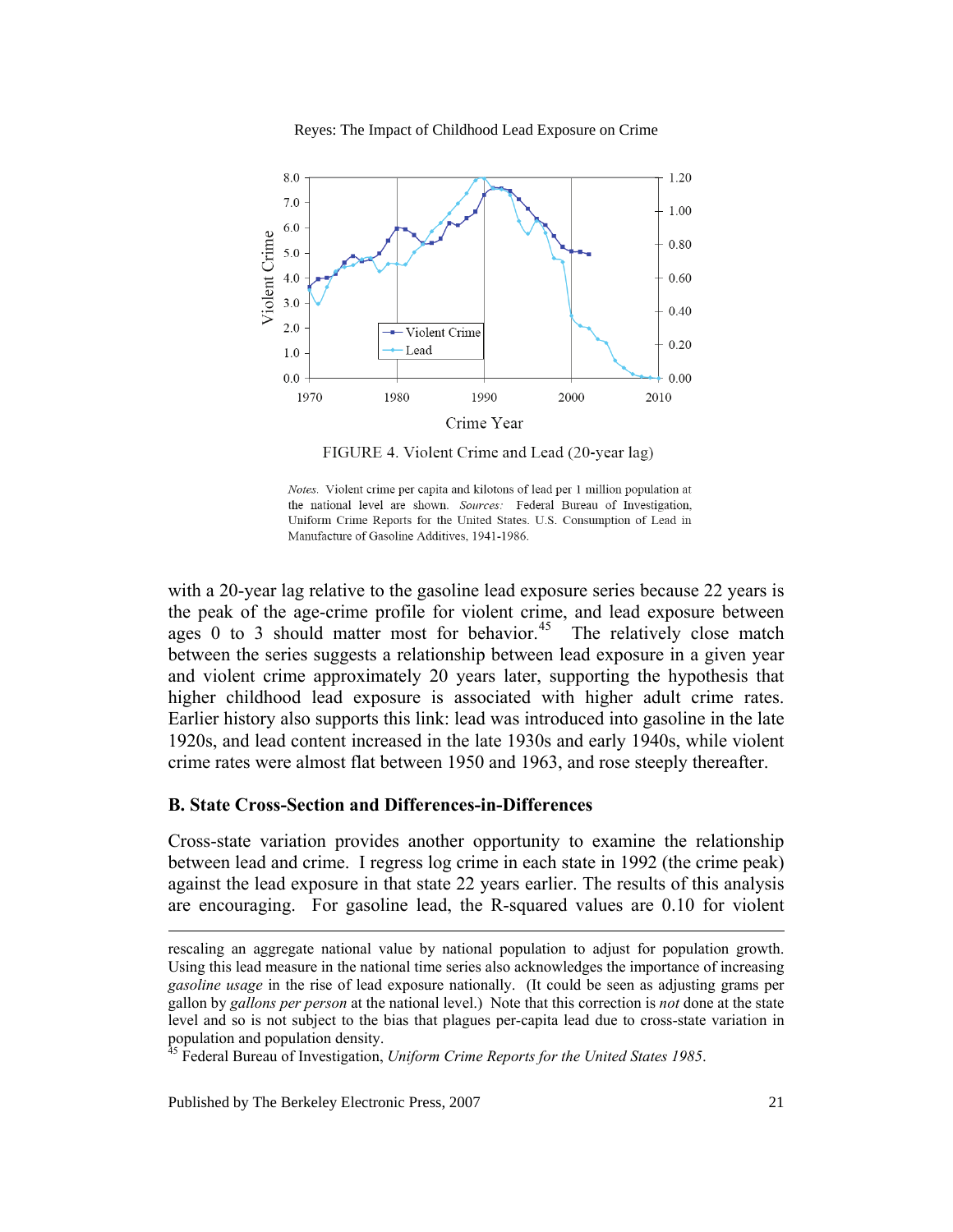

FIGURE 5. Violent Crime 1960 to 1990, States with High Changes in Lead vs. States with Low Changes in Lead

crime, 0.02 for property crime, and 0.18 for murder; for air lead, these values are 0.26, 0.14, and  $0.15$  respectively.<sup>[46](#page-23-0)</sup> These preliminary results imply elasticities of 4.0 and 0.9 of violent crime with respect to gasoline lead and air lead respectively.

 A differences-in-differences analysis can investigate whether crime rates evolved differently in states with large changes in lead exposure versus states with small changes.<sup>[47](#page-23-1)</sup> Since the lead content of gasoline began to decline in the early 1970s, we would not expect to see bigger decreases in crime in states with bigger lead changes until the cohorts born in the early 1970s were old enough to commit crimes (at least 17). Differences should therefore show up from approximately 1990 onward. However, since big-change states probably had larger increases in lead exposure in the 1950s, these states might also exhibit relatively larger increases in crime in the 1970s. Figure 5 displays the trends in violent crime for the two categories of states for the entire period 1960 to 2000, showing that the states with bigger changes in lead also experienced bigger changes in crime; their path of crime over time is an amplified version of that in the small-change states.

More specifically, I can compare the percent changes in crime in specific

<span id="page-23-0"></span> $\frac{1}{4}$ <sup>46</sup> For violent crime, 1 gram of gasoline lead (gpg) increases violent crime by 158% (standard error 53%) and 1  $\mu$ g/m<sup>3</sup> of air lead increases violent crime by 87% (standard error 23%).

<span id="page-23-1"></span> $47$  States are categorized by the size of the decrease in lead exposure between 1970 and 1980. States with big changes are those in the top tercile; states with small changes are those in the bottom tercile. The analysis is similar when states are categorized by the level in 1970. The two categories of states are otherwise similar: comparing the means of observable variables (state-level covariates listed in Table 1) across these states shows few significant differences. Police and prisoners per capita show the only significant differences; given that these crime prevention and criminal justice variables are unlikely to be orthogonal to crime, this is not surprising.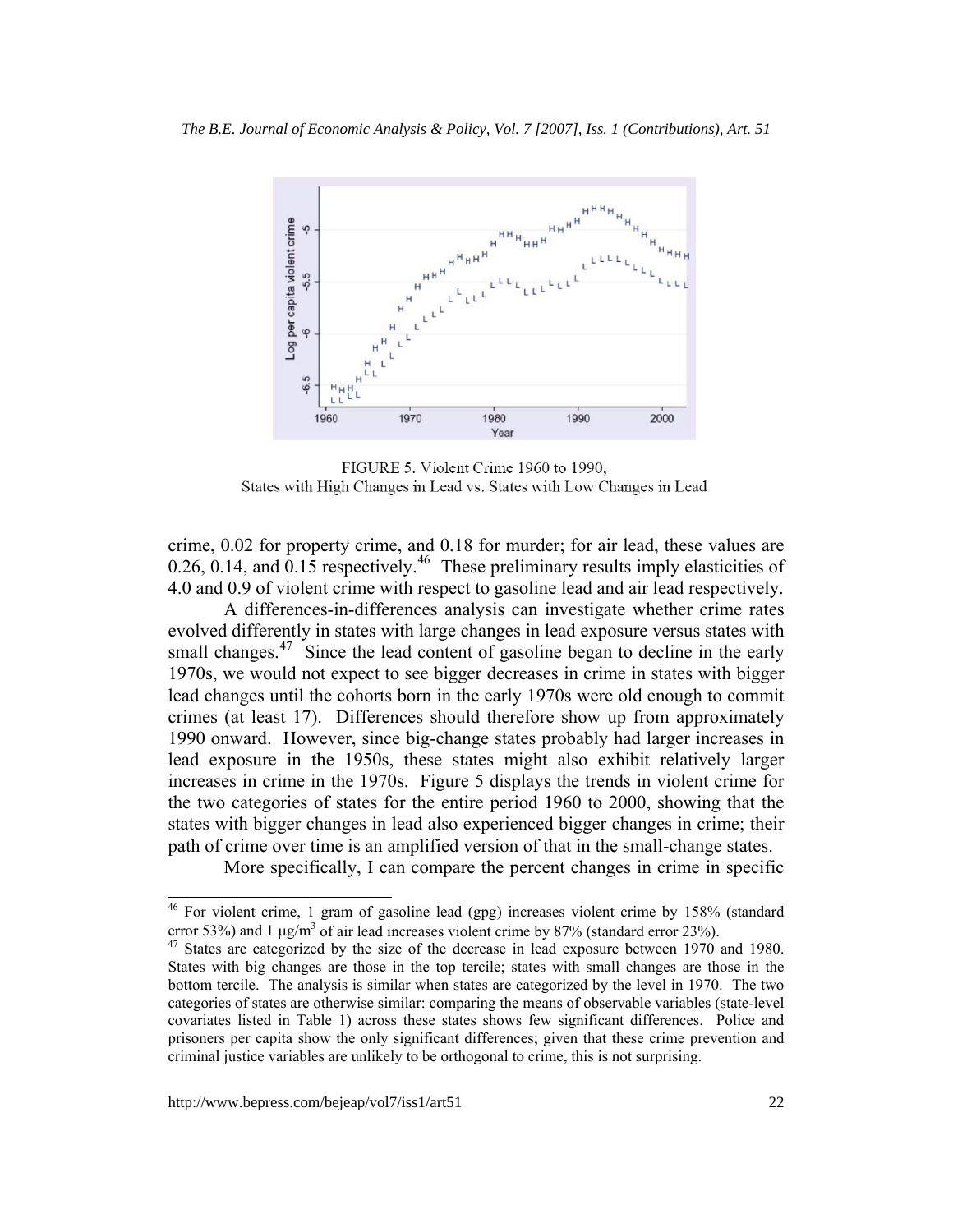time periods between these two categories of states. For the period 1992 to 1997, states with larger lead decreases had differentially larger crime decreases for all three categories of crime: 14.5 percentage points more for violent crime (-24.5 vs -10.0), 12.4 for property crime, and 21.2 for murder. Over the entire period 1985 to 2002, these states also experienced larger crime decreases: 27.7 percentage points more for violent crime, 20.4 for property crime, and an insignificant 17.0 for murder.<sup>[48](#page-24-0)</sup> Prior to 1990, the differences between the states were not consistent in one direction and were mostly insignificant. Overall, this preliminary differences-in-differences analysis provides some mild support for an association between lead and crime.

## **C. State-year Panel Data Analysis**

An ideal way to determine the relationship between lead exposure in childhood and criminality in adulthood might be to employ individual, city, or county-level data. Unfortunately, appropriate individual-level data is unavailable, and migration renders a city- or county-level analysis infeasible. The best feasible method is what I employ now: analysis on a long panel of state-level observations. By using cross-state variation over time to identify the effect of lead exposure on crime, this approach makes good use of the state-level changes in lead exposure that resulted from the Clean Air Act.

## *Calculating effective exposure*

Before using the state-year panel, one further calculation is necessary in order to link lead exposure in early childhood to crime committed in adulthood. Following Donohue and Levitt's approach to abortion, I define the *effective lead exposure* relevant to crime *c* in state *s* in year *y* as the weighted average of early childhood (age 0 to 3) lead exposure across all cohorts of arrestees:

(6) Effective Lead 
$$
(c,s,y)
$$
 =  
\n
$$
\sum_{\text{ages } a} \left\{ \begin{array}{ll} [\text{ Lead } (s,y-a) + \text{ Lead } (s,y-a+1) \\ + \text{ Lead } (s,y-a+2) + \text{ Lead } (s,y-a+3) \end{array}] / 4 \right. \times [\text{Arrests}(c, a, 1985) / \text{Arrests } (c, total, 1985)] \right\}
$$

This measure is calculated separately for each crime *c* for each year 1985 to

<span id="page-24-0"></span> $\overline{1}$ <sup>48</sup> For the 1985 to 2002 period, states with large decreases in lead had an average violent crime change of  $-26.8\%$ , compared with  $+0.9\%$  in the group of states with small decreases; for property crime the comparison is  $-40.9\%$  vs.  $-20.5\%$ ; for murder it is  $-46.3\%$  vs.  $-29.3\%$ . The differences, with standard errors in parentheses, are thus -27.7% (10.2), -20.4% (8.5), -17.0% (11.3). More detail can be found in Reyes (2007).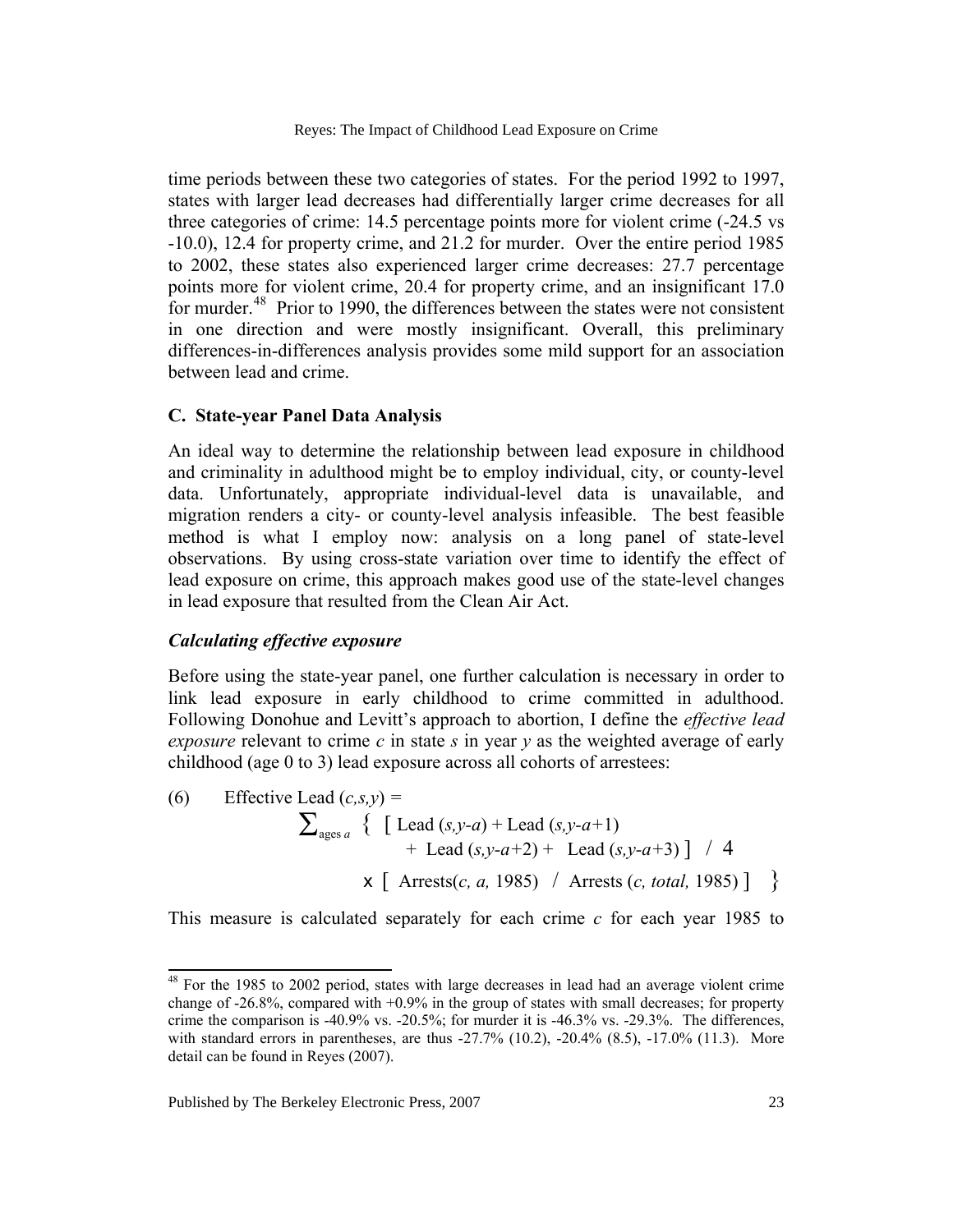$2002<sup>49</sup>$  $2002<sup>49</sup>$  $2002<sup>49</sup>$  By weighting lead exposure in the prenatal year plus the first three years of life using the age distribution for potential offenders, this effective lead measure represents the early childhood lead exposure of potential offenders. Consequently, it measures the critical lead exposure that could affect crime rates in that state and year. The age distribution for arrestees is not specific to the crime year or to the state but instead is taken from 1985 national numbers so that it is not affected by changing lead exposure. Note that the effective lead measure shown in equation (6) implicitly assumes that individuals do not migrate from the state in which they were born. Since cross-state migration between birth and age 22 is generally in excess of 25%, it is important to control for such migration in order to link adults back to their childhood lead exposure. I use state-of-birth distributions by age, year, and state of residence from the decennial U.S. censuses to make this correction. This is described in the Data Appendix.<sup>[50](#page-25-1)</sup>

## *Specification*

The basic specification is a regression of the log per capita crime rate on the effective gasoline lead exposure in a panel of states for the years 1985 to 2002. The regressions include state fixed effects to control for any time-invariant state characteristics that might affect crime, and year fixed effects to control for any national trends. Furthermore, to establish clearly the significance of the effect of lead exposure on crime, I control for other possible determinants of crime rates. These include variables indicating the state of the economy and employment (unemployment rate, income per capita, and poverty rate), variables pertaining to law enforcement (prisoners per capita and police per capita in the previous year), and other variables that might affect crime rates (gun laws, beer consumption, AFDC generosity 15 years earlier, teen pregnancy rate in birth years, and the population age distribution). This list includes nearly all factors that have been considered as possible determinants of crime rates. In addition, I control for the "effective abortion rate" as defined by Donohue and Levitt  $(2001)$ .<sup>[51](#page-25-2)</sup> Donohue and Levitt found significant and robust effects of the effective abortion rate on crime, concluding that the legalization of abortion can account for nearly 50% of

<span id="page-25-0"></span> $\overline{1}$ <sup>49</sup> Because calculation of effective lead exposure for a given crime year requires lead exposure from 29 years prior (equation (6) sums over arrestees age 8 to 29), and 1956 is the earliest year for which all gasoline lead variables are available, the earliest crime year for which effective gasoline lead exposure can be calculated is 1985. Imputation enables calculation back to 1980, and the results are largely unaffected by including the additional crime years 1980-1984. 50 Census data include state of residence, state of birth, and age, so they permit correction for

<span id="page-25-1"></span>cross-state migration when performing analysis at the state level. Analysis at the county level is infeasible: such analysis would require data on cross-county but within-state migration (approximately 30%, calculated from Census migration reports), which is unavailable.

<span id="page-25-2"></span><sup>51</sup> Abortion exposure is in units of abortions per 1000 births. Effective abortion exposure is calculated as defined by Donohue and Levitt (2001). Equation (6) is parallel to their definition.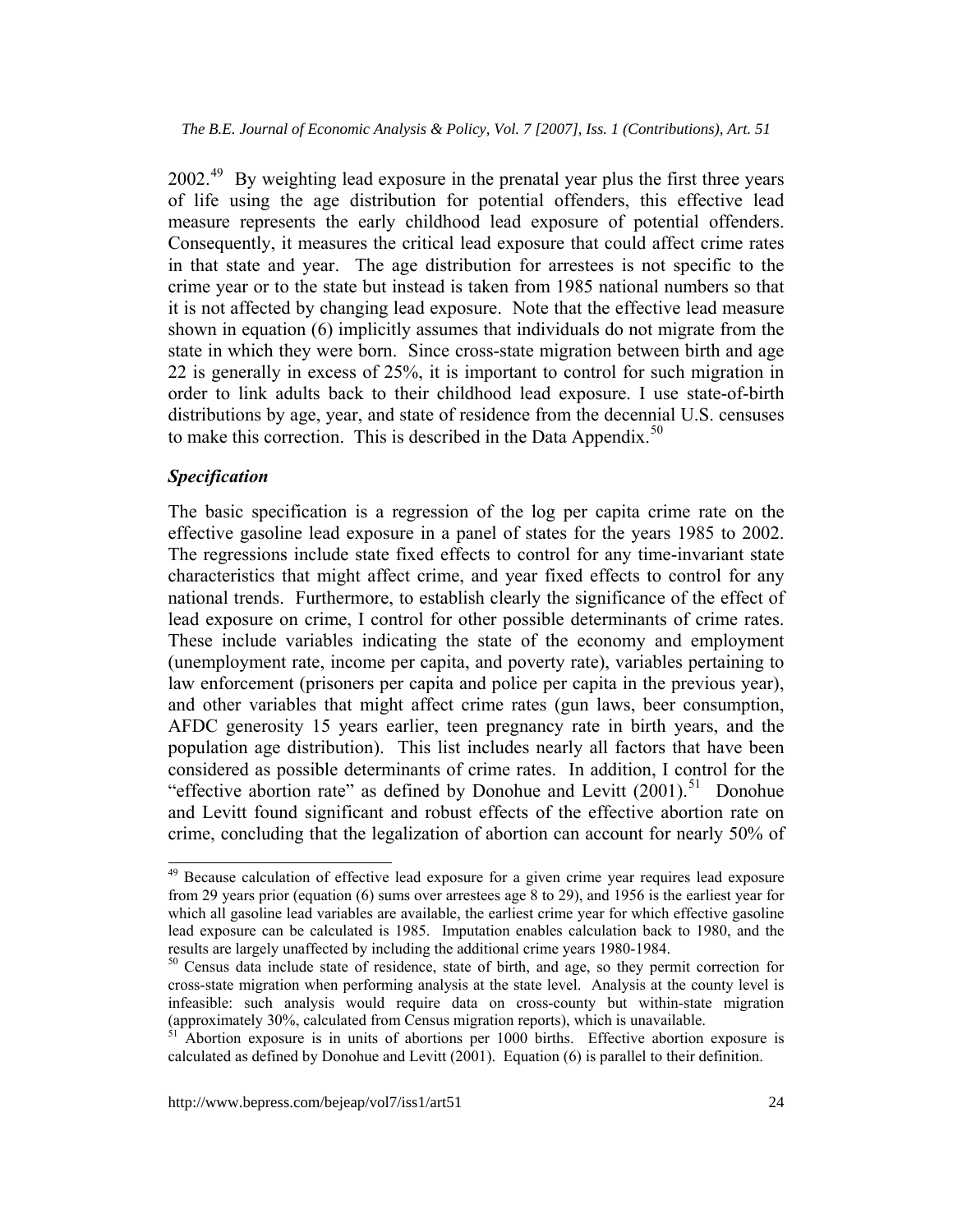#### Reyes: The Impact of Childhood Lead Exposure on Crime

the recent drop in crime. Their basic premise was that "children born after abortion legalization may on average have lower subsequent rates of criminality," either because women who have abortions are more likely to have children who would engage in criminal activity or because abortion enables a woman to choose to have a child when she is most able to provide a nurturing environment. Therefore, because it appears to be an important potential determinant of crime rates, I include the effective abortion rate as an additional control variable.<sup>[52](#page-26-0)</sup>

Thus, the full regression equation is:

(7) In( crime per capita) 
$$
(s,y) = \alpha_1
$$
 lead exposure  $(s,y)$   
+  $\alpha_2$  abortion exposure  $(s,y)$   
+ state-level controls  $(s,y)$   $\beta$   
+ state fixed effects + year fixed effects +  $\varepsilon_{sy}$ 

This equation is estimated separately for the three different categories of crime (violent crime, property crime, and murder) on a panel of 51 observations for the years 1985 to 2002. Standard errors are Huber-White robust and are clustered within each state to correct for serial correlation in the panel.<sup>[53](#page-26-1)</sup> Observations are weighted by state population so that the analysis is representative of the typical person in the United States.

## *Main results*

The main results of the panel data regression analysis of crime on effective gasoline lead exposure (grams per gallon) are presented in Table 5. The table shows results for each of three crime categories in three specifications: with state and year fixed effects only, adding nearly all state-level covariates (not abortion), and finally adding effective abortion exposure. The coefficients on lead exposure and abortion exposure are rescaled so that they represent elasticities.<sup>[54](#page-26-2)</sup>

 The table shows a significant effect of lead exposure on violent crime. Without controls, the estimated elasticity for gasoline lead exposure is 0.976 (standard error 0.542). The elasticity drops somewhat upon the inclusion of controls for the economy, employment, law enforcement, and other factors, and

<span id="page-26-1"></span>53 Bertrand, Duflo, and Mullainathan, 2004.

<span id="page-26-0"></span> $\overline{a}$  $52$  The effect of abortion exposure on crime has been debated by Joyce (2004a,b); Donohue and Levitt (2004) respond to Joyce. Foote and Goetz (2005) also argue that some of Donohue and Levitt's results are not robust due to an omission of certain fixed effects from some regressions. Donohue and Levitt (2006) respond that improvements to their analysis restore robustness. The issues raised by Foote and Goetz pertain primarily to analysis of abortion and age-specific arrest rates, and consequently are not directly relevant to the state panel analysis in this paper.

<span id="page-26-2"></span><sup>&</sup>lt;sup>54</sup> In a log-linear specification, multiplying the coefficient by the weighted mean of the independent variable yields the average elasticity in the sample. The weighted means for the sample are shown in Table 1. Standard errors are also rescaled by the means.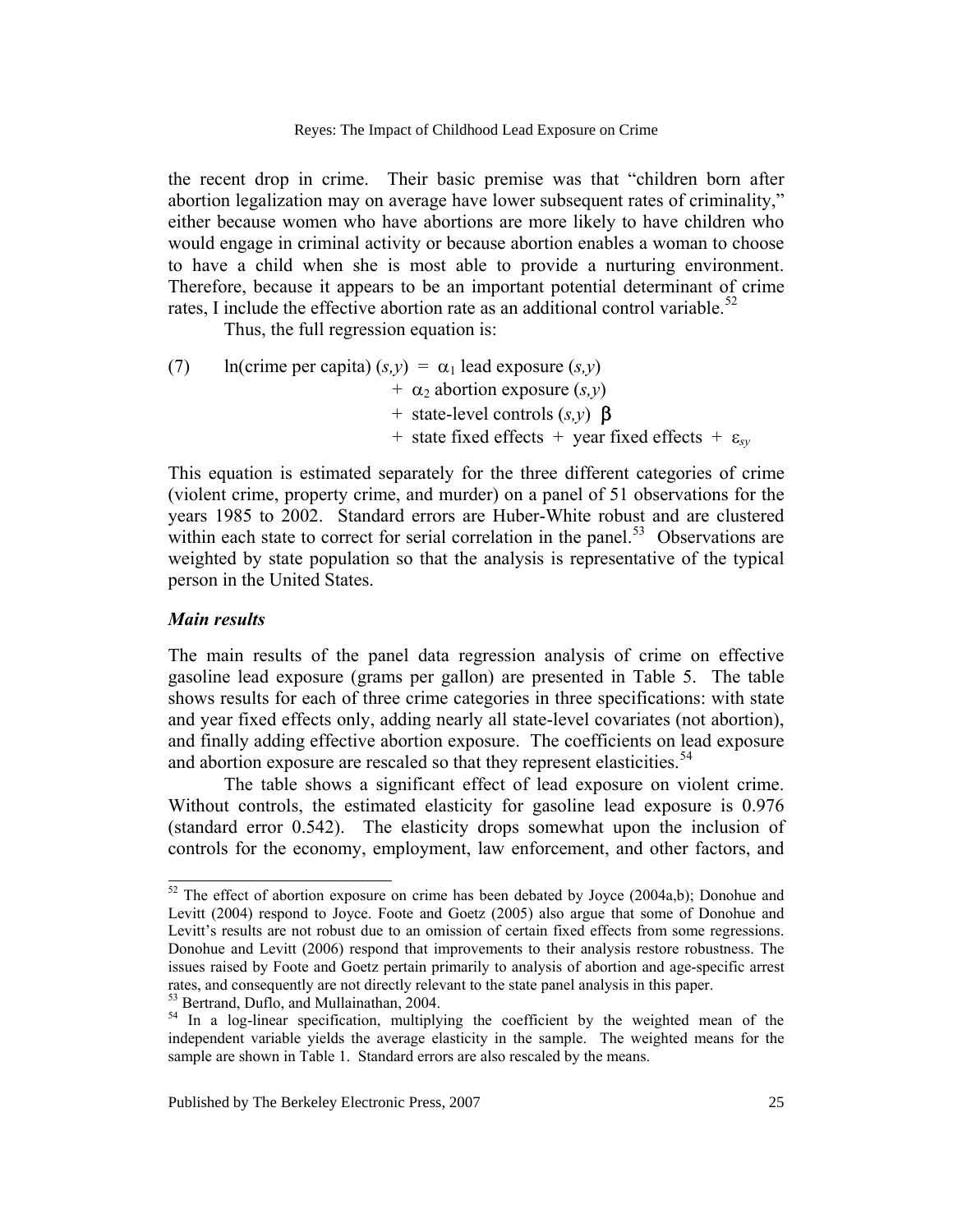|                                     |                     | Violent Crime          |                        |                  | Property Crime         |                        |                  | Murder                 |                        |
|-------------------------------------|---------------------|------------------------|------------------------|------------------|------------------------|------------------------|------------------|------------------------|------------------------|
| Variable                            | (1)                 | (2)                    | (3)                    | (4)              | (5)                    | (6)                    | (7)              | (8)                    | (9)                    |
| Lead (grams per gallon)             | $0.976*$<br>(0.542) | $0.888$ **<br>(0.449)  | $0.785*$<br>(0.403)    | 0.427<br>(0.368) | $-0.046$<br>(0.304)    | $-0.078$<br>(0.281)    | 1.084<br>(0.656) | 0.492<br>(0.650)       | 0.369<br>(0.596)       |
| Abortion                            |                     |                        | $-0.224$ **<br>(0.057) |                  |                        | $-0.144$ **<br>(0.056) |                  |                        | $-0.232$ **<br>(0.067) |
| State unemployment rate             |                     | $-0.023$<br>(1.057)    | 0.702<br>(0.839)       |                  | $2.329$ **<br>(0.880)  | $2.878$ **<br>(0.819)  |                  | $2.086$ **<br>(1.314)  | 2.845 **<br>(1.221)    |
| Log income per capita               |                     | $-0.547$<br>(0.350)    | $-0.073$<br>(0.371)    |                  | $-0.434$<br>(0.277)    | $-0.171$<br>(0.285)    |                  | $-0.092$<br>(0.387)    | 0.440<br>(0.491)       |
| Poverty rate                        |                     | $-0.007$<br>(0.005)    | $-0.003$<br>(0.004)    |                  | $-0.009$ **<br>(0.004) | $-0.008$ **<br>(0.004) |                  | $-0.016$ **<br>(0.008) | $-0.011$ *<br>(0.007)  |
| AFDC generosity (15 yr lag)         |                     | 0.013<br>(0.013)       | 0.008<br>(0.011)       |                  | 0.005<br>(0.012)       | 0.003<br>(0.012)       |                  | 0.010<br>(0.024)       | 0.005<br>(0.021)       |
| Teen pregnancy rate (effective)     |                     | 2.276<br>(3.961)       | 0.263<br>(3.471)       |                  | 0.444<br>(2.888)       | $-0.511$<br>(2.597)    |                  | 6.376<br>(5.364)       | 3.734<br>(5.004)       |
| Log prisoners per capita (1 yr lag) |                     | 0.119<br>(0.110)       | 0.061<br>(0.092)       |                  | $-0.138$<br>(0.111)    | $-0.150$<br>(0.108)    |                  | $-0.133$<br>(0.159)    | $-0.214$<br>(0.133)    |
| Log police per capita (1 yr lag)    |                     | $-0.221$ **<br>(0.117) | $-0.181$ *<br>(0.110)  |                  | $-0.214$<br>(0.152)    | $-0.189$<br>(0.150)    |                  | $-0.424$ **<br>(0.179) | $-0.383$ **<br>(0.173) |
| Shall-issue concealed weapons law   |                     | $0.060$ **<br>(0.030)  | $0.041$ *<br>(0.026)   |                  | $0.066$ **<br>(0.028)  | $0.058$ **<br>(0.026)  |                  | $-0.020$<br>(0.054)    | $-0.044$<br>(0.050)    |
| Beer consumption per capita         |                     | $0.043$ **<br>(0.013)  | $0.020$ **<br>(0.011)  |                  | $0.059$ **<br>(0.011)  | $0.047$ **<br>(0.012)  |                  | $0.031$ *<br>(0.019)   | 0.004<br>(0.020)       |
| Share of population age 15 to 29    |                     | 1.141<br>(1.855)       | $-1.285$<br>(1.737)    |                  | 1.310<br>(1.291)       | $-0.121$<br>(1.151)    |                  | 2.384<br>(2.389)       | $-0.303$<br>(2.287)    |
| R-squared                           | 0.95                | 0.96                   | 0.96                   | 0.94             | 0.96                   | 0.96                   | 0.94             | 0.96                   | 0.96                   |

*The B.E. Journal of Economic Analysis & Policy, Vol. 7 [2007], Iss. 1 (Contributions), Art. 51*

TABLE 5 — Panel Data Estimates of the Relationship Between Childhood Lead Exposure and Crime

*Notes.* The dependent variable is the natural log of the per capita crime rate shown at the top of the column. Lead is effective gasoline lead exposure (grams per gallon) in the first 3 years of life, corrected for migration. To represen<sup>t</sup> elasticities, coefficients and standard errors for effective lead exposure have been multiplied by the mean of the effective lead exposure variable over the sample period (1.27 grams per gallon, c.f Table 1.) A similar adjustment is made for effective abortion exposure. The data include observations for 50 states and the District of Columbia for the years 1985 to 2002 (918 observations). Observations are weighted by state population. State and year fixed effects are included in all columns. Standard errors are Huber-White robust and clustered on state. Significance is indicated by \*\* for p-values below 0.05 and \* for pvalues below 0.10.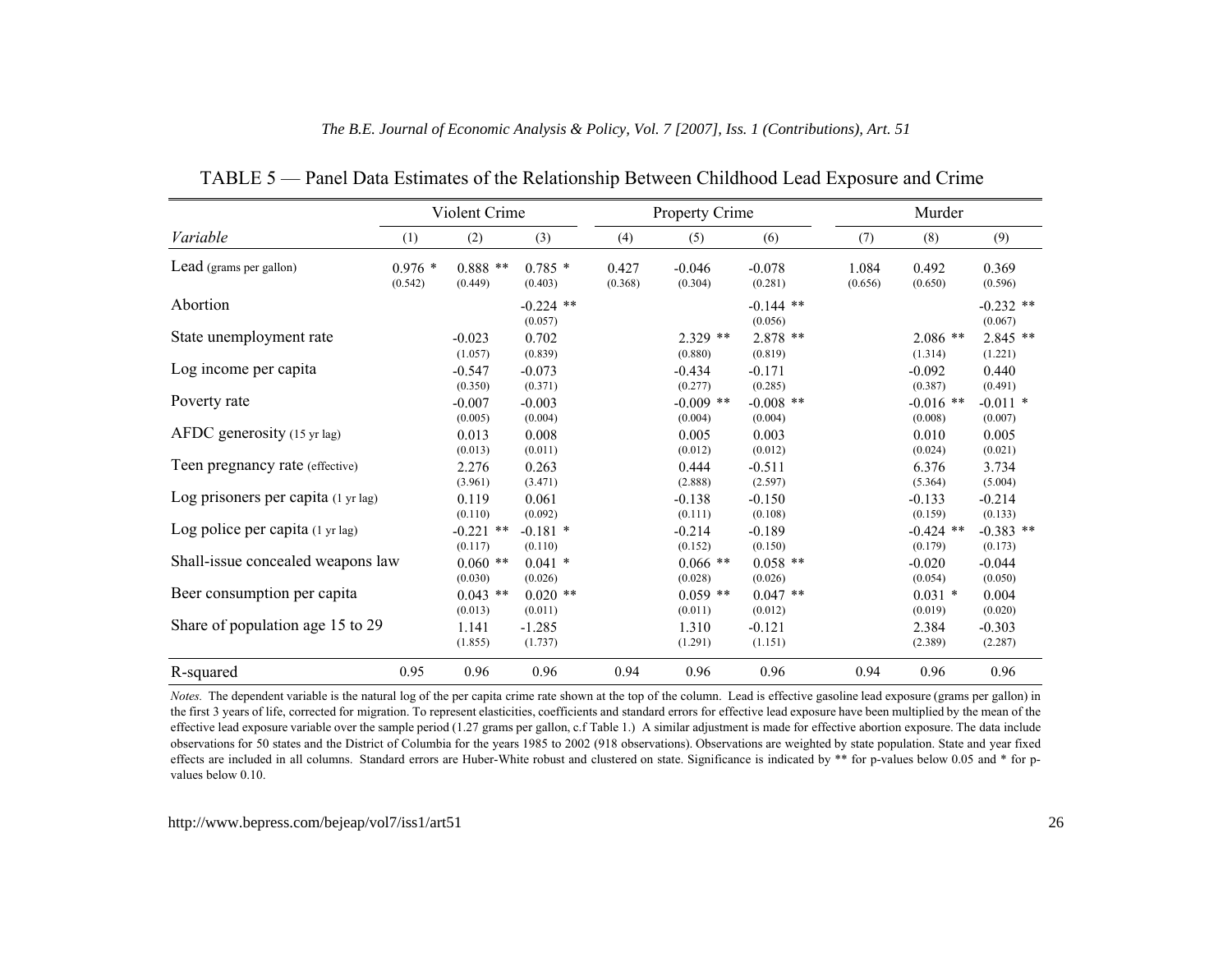after controlling for abortion it drops to 0.785 (standard error 0.403). Effective abortion exposure shows a significant elasticity of 0.22 for violent crime, slightly larger than the elasticity originally reported by Donohue and Levitt. Most of the other controls have the correct sign but insignificant coefficients: only police, guns, and beer consumption are significant.

These results suggest that childhood lead exposure is significantly associated with violent crime. Based on these estimates, the fall in gasoline lead would be responsible for a 56% drop in violent crime between 1992 and 2002. These results also imply that abortion legalization was responsible for a 29% drop in violent crime between 1992 and 2002.

 Turning to the other crime categories, Table 5 shows insignificant results. Childhood lead exposure does not appear to show a significant relationship with property crime or murder. Abortion exposure is significant for both property crime and murder, with elasticities of 0.14 and 0.23 respectively.

#### *Sensitivity analysis*

I test the robustness of the above results by employing alternate samples, specifications, functional forms, and lead measures. We will see that the violent crime results are robust, that little evidence supports a causal effect of lead exposure on property crime, but some evidence suggests an effect of lead exposure on murder.

## *Alternate samples and specifications*

Table 6 shows a variety of different specifications using effective gasoline lead exposure. The baseline specification includes state fixed effects, year fixed effects, all controls, and abortion (identical to columns 3, 6, or 9 in Table 5). The next four rows exclude some states with either high population density or high population.[55](#page-28-0) The following rows include state-specific linear trends and regionyear interactions. The next group shows results of unweighted regressions and results when effective lead exposure is not corrected for cross-state migration (i.e., assuming individuals remain in the state in which they were born). The last two rows show results for a log-log, rather than log-linear, specification.

 The results for violent crime are robust to nearly all of these sensitivity tests. In most specifications, the coefficients change slightly and remain significant, with elasticity estimates ranging between 0.7 and 1.1 and significance levels below 0.05. When New York, California, and the District of Columbia are dropped from the sample individually or as a group, the point estimate rises and becomes slightly more significant. As discussed above, the fact that grams per

<span id="page-28-0"></span> $\overline{a}$ <sup>55</sup> New York and the District of Columbia have the highest densities by far, and California and New York have the highest populations. See Appendix Table 3.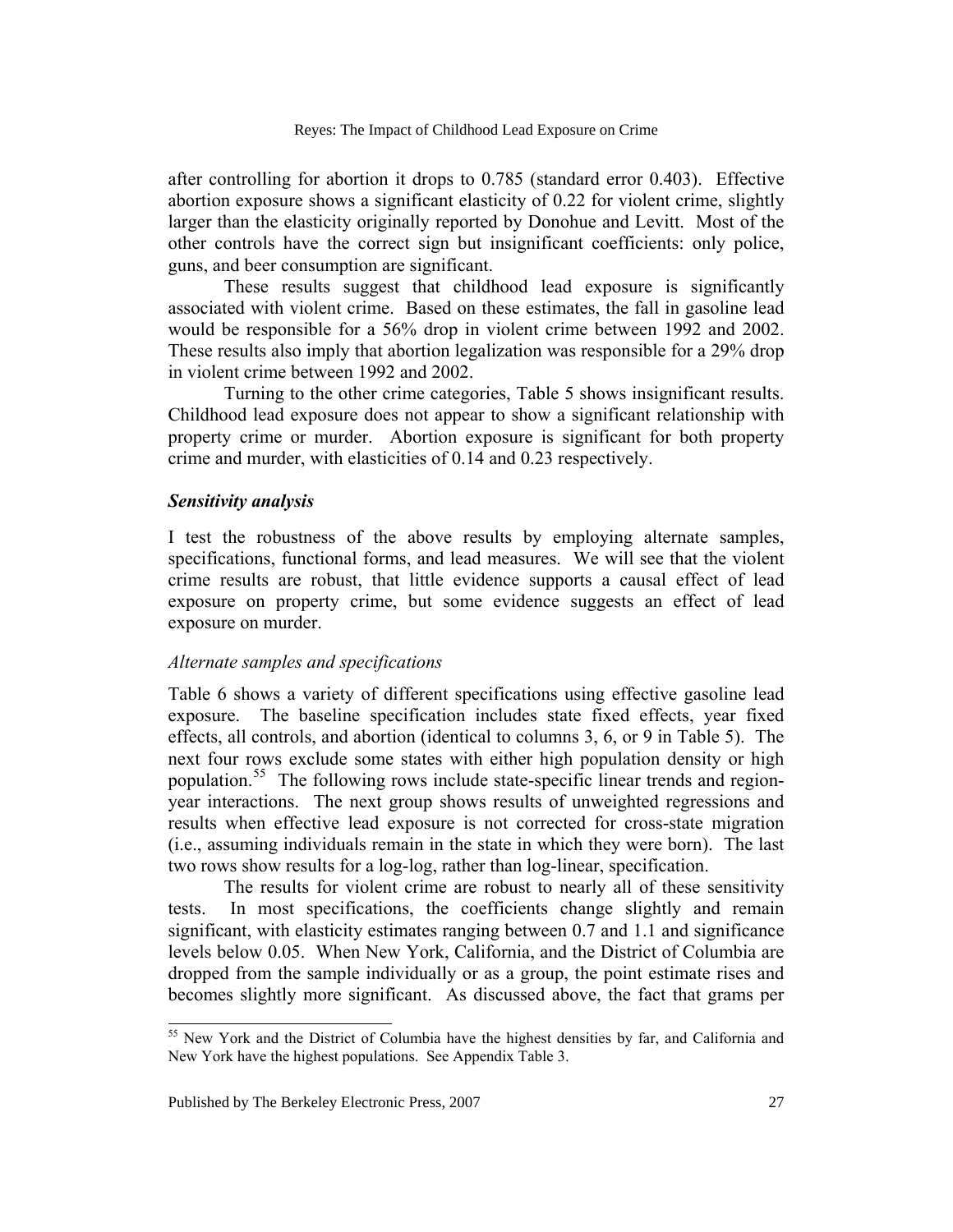|                                     | (1)           | (2)            | (3)        |
|-------------------------------------|---------------|----------------|------------|
|                                     | Violent Crime | Property Crime | Murder     |
| <b>Baseline</b>                     | $0.785*$      | $-0.078$       | 0.369      |
| <b>Exclude New York</b>             | (0.403)       | (0.281)        | (0.596)    |
|                                     | $0.963$ **    | $-0.103$       | 0.684      |
| Exclude California                  | (0.377)       | (0.244)        | (0.560)    |
|                                     | $0.930**$     | 0.086          | 0.749      |
| Exclude the District of Columbia    | (0.416)       | (0.291)        | (0.555)    |
|                                     | $0.826$ **    | $-0.049$       | 0.394      |
| Exclude NY, CA, DC                  | (0.383)       | (0.280)        | (0.567)    |
|                                     | $1.146$ **    | 0.053          | $1.075$ ** |
| Include state-specific trends       | (0.325)       | (0.208)        | (0.393)    |
|                                     | 0.241         | 0.096          | 0.534      |
| Include region-year interactions    | (0.754)       | (0.174)        | (0.634)    |
|                                     | $1.813$ **    | 0.637          | $1.887**$  |
| Unweighted                          | (0.466)       | (0.501)        | (0.740)    |
|                                     | $0.969$ **    | $-0.328$       | 0.745      |
| Unweighted, exclude NY, CA, DC      | (0.440)       | (0.216)        | (0.468)    |
|                                     | $1.081$ **    | $-0.268$       | $0.938**$  |
| Not cross-state migration corrected | (0.406)       | (0.196)        | (0.403)    |
|                                     | 0.447         | $-0.147$       | 0.170      |
| Not cross-state migration corrected | (0.312)       | (0.196)        | (0.480)    |
|                                     | $0.874$ **    | 0.044          | $0.853$ ** |
| exclude NY, CA, DC                  | (0.273)       | (0.165)        | (0.342)    |
| Use log of lead exposure            | $0.786$ **    | $0.638**$      | $-0.070$   |
| Use log of lead exposure            | (0.323)       | (0.295)        | (0.416)    |
|                                     | $0.898$ **    | 0.254          | 0.310      |
| exclude NY, CA, DC                  | (0.334)       | (0.296)        | (0.402)    |

## TABLE 6 — Sensitivity Analysis for Panel Data Estimates of the Relationship between Childhood Lead Exposure and Crime

*Notes.* Coefficients shown are average elasticities of crime with respect to lead over the sample period. The baseline specification is identical to that shown in Table 5, Columns 3, 6, and 9. It includes all state-level controls and state and year fixed effects. Each additional row is modified as indicated on the left of the table. Standard errors are shown in parentheses and are Huber-White robust and corrected for serial correlation in a short panel by clustering on state. Observations are weighted by state population. Significance is indicated by \*\* for p-values below 0.05 and \* for pvalues below 0.10.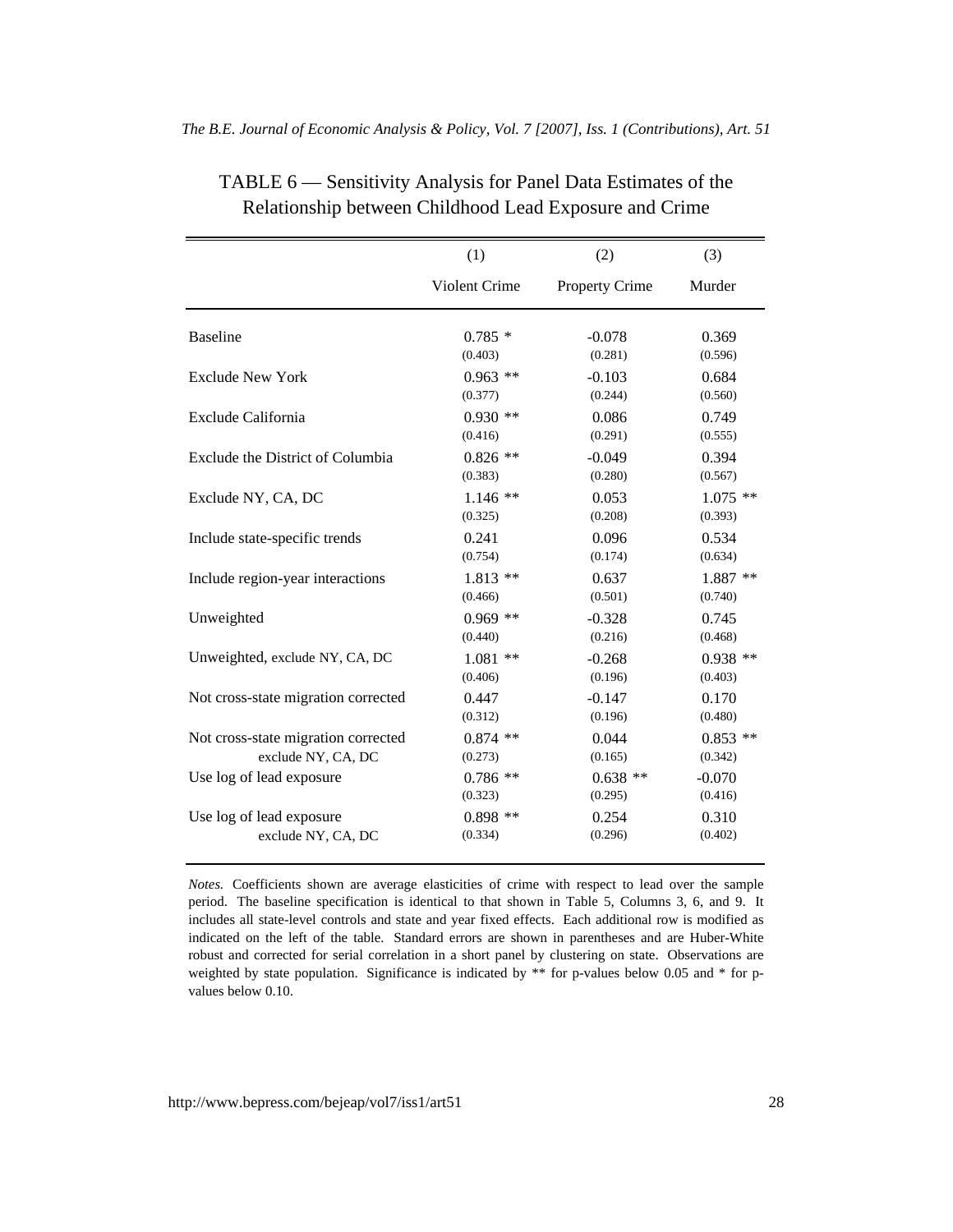gallon does not make specific adjustments for the intensity or density of individual exposure to lead may render it somewhat less accurate for dense or heavily populated states. Recalling that the average population density in New York and the District of Columbia are extremely high, it is not surprising that removing these states from the sample increases the estimated strength of the relationship between gasoline lead (gpg) and violent crime. (Note also that this result is parallel to the blood lead results shown in Table 4, in which removing these states increased the estimated elasticity of blood lead with respect to gasoline lead.) Including state-specific trends reduces the coefficient substantially, increases the standard error, and yields an insignificant elasticity. This specification is identified using the residual variation of each state around its own time trend, and is likely to reduce the signal to noise ratio and to increase attenuation bias. Controlling for omitted factors with region-year fixed effects more than doubles the point estimate, yielding an elasticity of 1.81.

Removing the migration correction reduces the elasticity of violent crime with respect to gasoline lead to an insignificant 0.45. This is not surprising, since generally 25%-40% of the population will migrate out of their state of birth. Such migration introduces noise in the uncorrected effective lead measures by incorrectly assigning lead exposure to the portion of the population that switched states. Interestingly, this effect appears to be most important for the high population and high density states: when these states are dropped, the elasticity is significant and close to the baseline estimate even without the migration correction. The final rows, testing the possibility that the effect of lead exposure on crime has a functional form other than log-linear, show a significant elasticity of 0.79 in a log-log specification.<sup>[56](#page-30-0)</sup> Overall, the analysis in Table 6 shows that the relationship between lead and violent crime is robust to a variety of specification checks. $57$ 

The sensitivity tests for property crime provide almost no evidence of any connection to lead exposure. The coefficients are of varying sign and are almost always insignificant. Considered in the context of previous research, this is not surprising. The psychological mechanisms by which lead exposure may affect criminality involve a spectrum of impulsive, aggressive, and violent behaviors.

<span id="page-30-0"></span><sup>&</sup>lt;sup>56</sup> Additional specifications tested a quadratic, a linear spline with breakpoints at quartiles of effective lead exposure, and a linear spline with breakpoints at the  $50<sup>th</sup>$ ,  $75<sup>th</sup>$ , and  $95<sup>th</sup>$  percentiles. As discussed below, there is mild evidence for a decreasing marginal effect of lead exposure on violent crime. However, the levels of lead exposure observed in this sample correspond to blood lead levels between 10 and 20 μg/dL, so these results do not speak directly to the form or significance of the relationship at lower blood lead levels.

<span id="page-30-1"></span> $57$  The results are robust to other sensitivity tests: excluding additional high-population or highdensity states; using only birth-year exposure rather than early childhood exposure; controlling for other maternal characteristics (mother with less than high school education, no prenatal care in the first trimester); controlling for more detailed population age shares; including an interaction between lead and abortion.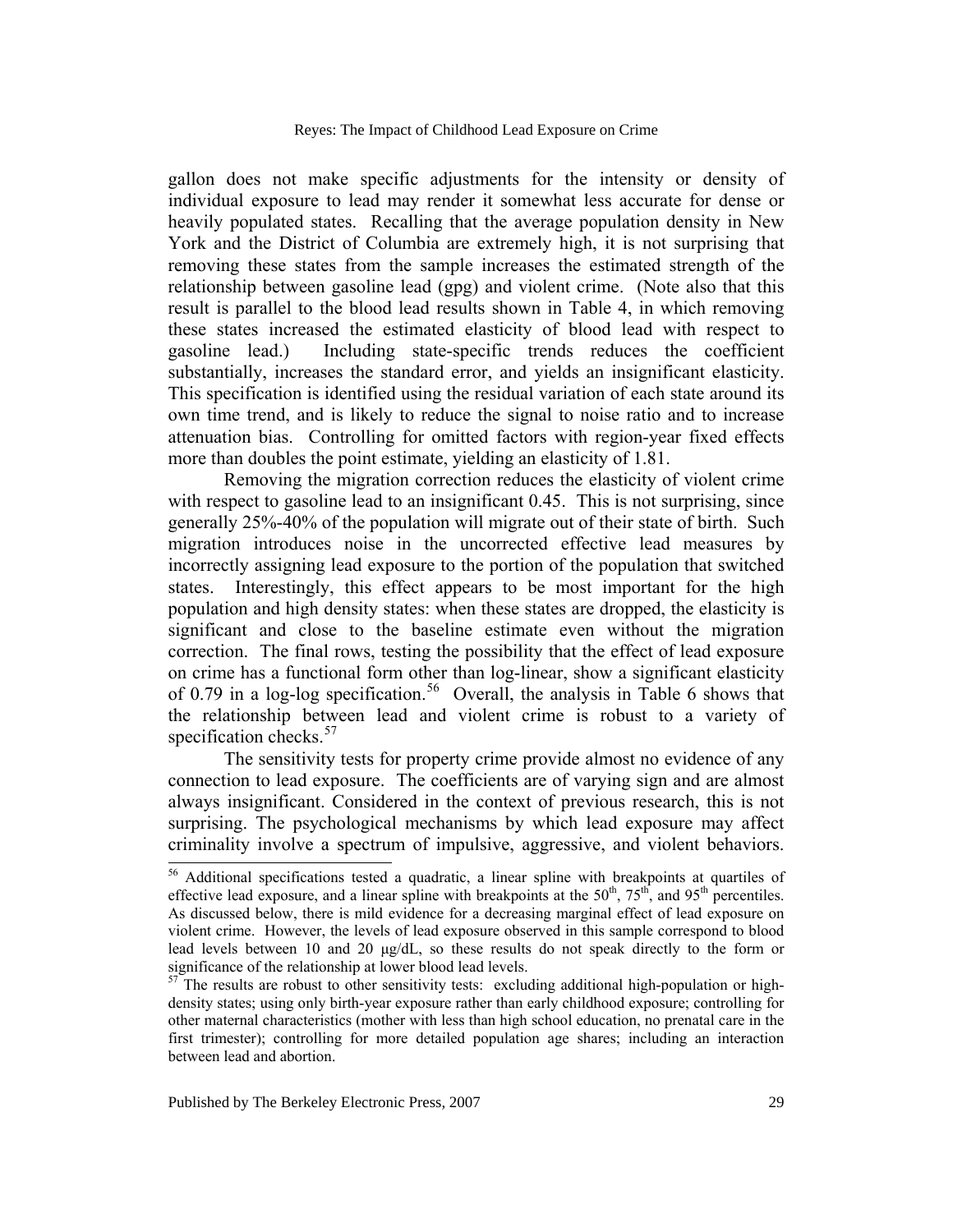There is extensive evidence on the effect of lead on violent and aggressive behavior, including violent criminal behavior, but much less evidence indicating an effect on non-violent property crime.<sup>[58](#page-31-0)</sup>

The results for murder provide some mild evidence of a relationship. While the baseline estimate is insignificant, there is a significant elasticity of 1.08 of murder with respect to gasoline lead when high population and high density states are excluded. Significant effects also arise when region-year fixed effects control for unobservables, and in most other specifications dropping these states. Further investigation reveals that this sensitivity arises almost entirely from New York and the District of Columbia, and may reflect the omission of crack cocaine, gangs, and guns from the analysis. These are potentially important factors affecting homicides in central cities in this time period, particularly in New York, as discussed in Maltz (1998) and Fagan *et al.* (1998).<sup>[59](#page-31-1)</sup> It is also possible that access to and quality of hospital trauma care influenced murder rates (by saving the victim, thereby turning some potential murders into violent assaults, see Harris *et al*. (2002)). While future work may explicitly control for these influences, the current results do provide some weak support for the possibility that lead exposure may be linked to murder. $60$ 

#### *Alternate lead measures and alternate functional forms*

Gasoline lead (grams per gallon) has been used as the primary lead measure because it is simple, was the target of EPA regulation, and is a robust predictor of children's blood lead. At the same time, gasoline lead is not a perfect measure and I consider alternate lead measures, some of which may also predict blood lead (per-capita lead and the instrumented air lead both do). Now I investigate the sensitivity of the crime results to these alternate measures of lead exposure and to alternate functional forms. Because of the centrality of population density and population in the choice of the appropriate lead measure, I also consider results that drop just New York from the sample (high on both density and population) and that drop all three high-population and high-density states (New York, California, and the District of Columbia).  $\frac{1}{2}$ 

<span id="page-31-0"></span><sup>&</sup>lt;sup>58</sup> Kandel and Mednick (1991) also provide evidence that childhood biological trauma is associated with violent crime but not with property crime. 59 Levitt (2004), Goldstein *et al.* (1997), Cork (1999), Grogger and Willis (2000), and Fryer *et al.*

<span id="page-31-1"></span><sup>(2005)</sup> all discuss the importance of crack cocaine, particularly in New York and the District of Columbia. Fagan (1998) discusses the hypothesis that gangs and guns produced trends in homicides that differed from trends in violent crime more generally, and that this divergence was particularly important in New York City.

<span id="page-31-2"></span> $60$  Sensitivity testing for the effect of abortion on crime generally confirms its significance, with a few exceptions: in the unweighted specification, coefficients are smaller and insignificant; when state-year trends are included the coefficients are wrong-signed and large (and significant for property crime and murder); in the log-log specification dropping three states the coefficients are smaller, and significant only for property crime.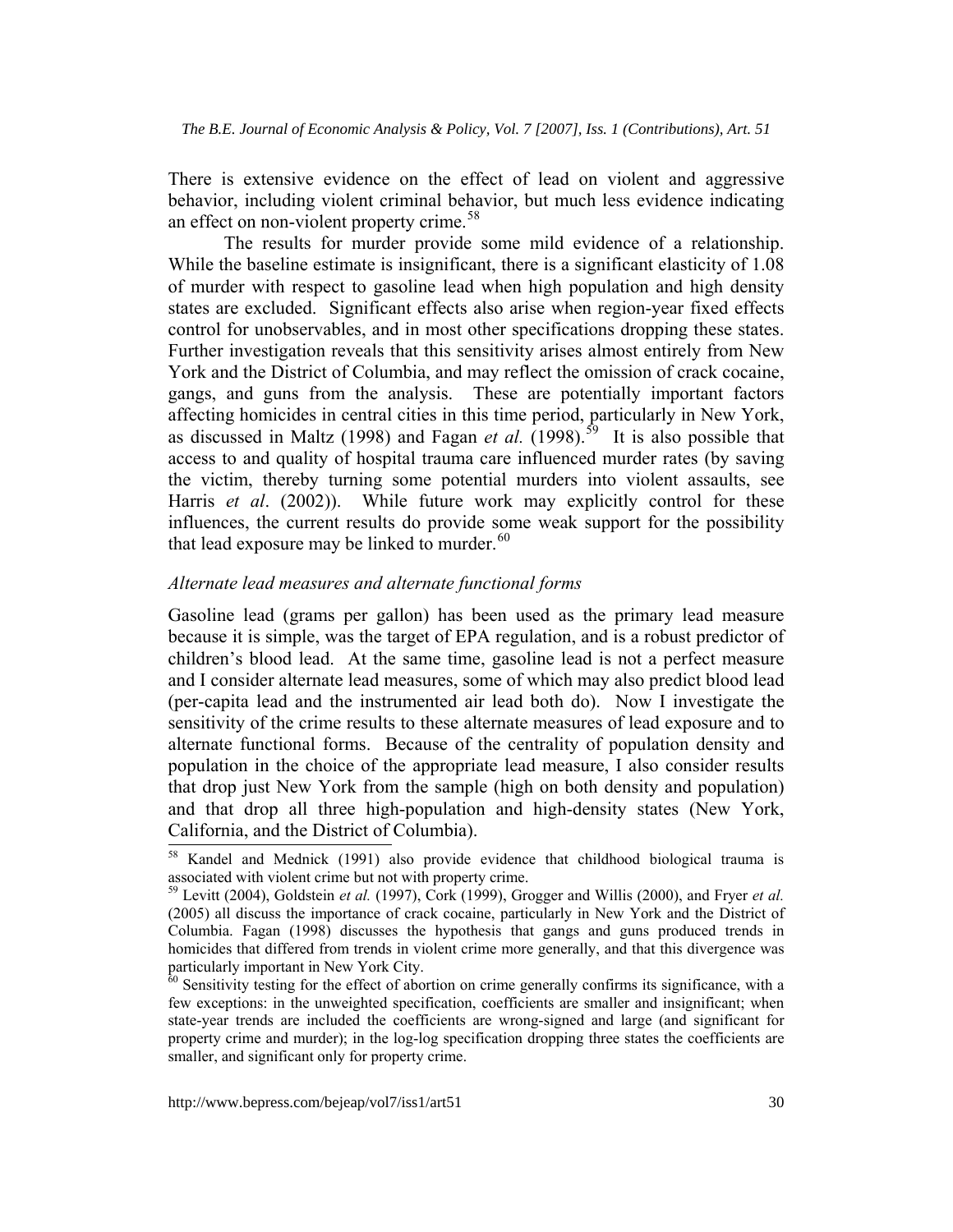|                            | <b>Gasoline Lead Measures</b> |                    | Air Lead Measures |           |  |
|----------------------------|-------------------------------|--------------------|-------------------|-----------|--|
|                            | Grams per<br>Gallon           | Per-Capita<br>Lead | Air Lead          | IV        |  |
| Linear                     | $0.785*$                      | 0.127              | $0.210**$         | $0.980**$ |  |
|                            | (0.403)                       | (0.444)            | (0.086)           | (0.474)   |  |
| Linear, Exclude NY         | $0.963**$                     | $0.740**$          | $0.193**$         | $1.192**$ |  |
|                            | (0.377)                       | (0.317)            | (0.092)           | (0.437)   |  |
| Linear, Exclude NY, CA, DC | $1.146**$                     | $0.788**$          | 0.078             | $1.374**$ |  |
|                            | (0.325)                       | (0.293)            | (0.116)           | (0.389)   |  |
| Log                        | $0.786**$                     | $0.758**$          | 0.159             | $1.075**$ |  |
|                            | (0.323)                       | (0.299)            | (0.124)           | (0.429)   |  |
| Log, Exclude NY            | $1.027**$                     | $1.028**$          | 0.125             | $1.378**$ |  |
|                            | (0.318)                       | (0.292)            | (0.127)           | (0.397)   |  |
| Log, Exclude NY, CA, DC    | $0.898**$                     | $0.957**$          | 0.042             | $1.300**$ |  |
|                            | (0.334)                       | (0.326)            | (0.125)           | (0.409)   |  |

## TABLE 7 — Violent Crime Results Using Alternate Lead Measures

*Notes.* Coefficients shown are average elasticities of violent crime with respect to lead over the sample period. The baseline specification is identical to that shown in Column 3 of Table 5. It includes all state-level controls and state and year fixed effects. Each additional row is modified as indicated on the left of the table. Each column shows results for the migrationcorrected effective lead measure indicated at the top of the column. Standard errors are Huber-White robust and clustered on state. Observations are weighted by state population. Significance is indicated by \*\* for p-values below 0.05 and \* for p-values below 0.10.

 Table 7 shows these results for violent crime. The first column (largely reproducing results from Table 6) shows again that the results for gasoline lead (grams per gallon) are robust to dropping the three high-population and highdensity states and to the log-log specification. Analysis using a spline at quartiles of lead exposure (shown in Appendix Table 4) yields significant and relatively stable coefficients as well.

Results for the first alternate lead measure, per-capita lead, are shown in the second column of Table 7. Recall that per-capita lead attempts to correct for the intensity of driving in a state, but that it is biased downward for high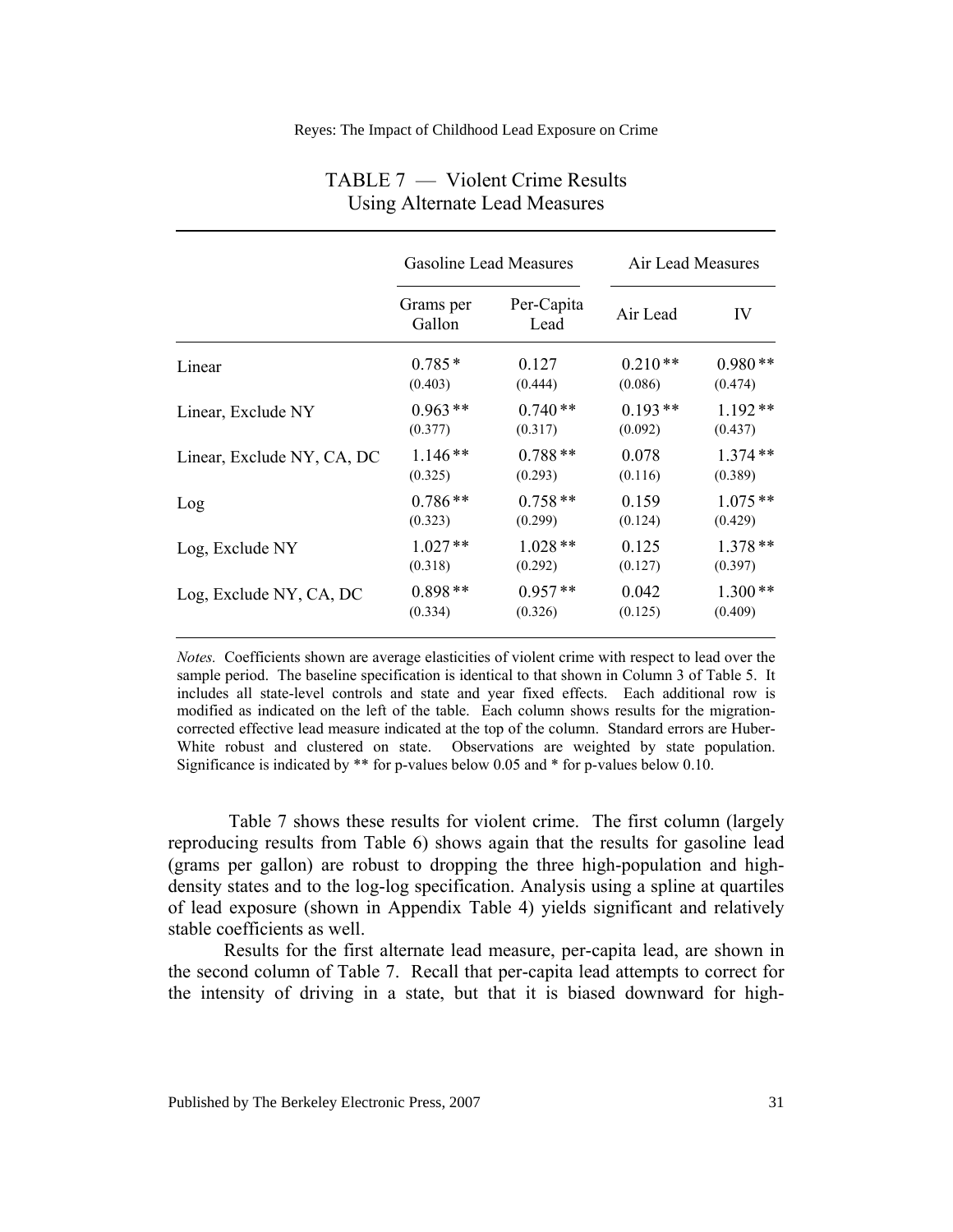population and high-density states, particularly New York.<sup>[61](#page-33-0)</sup> Looking at the results, we see that per-capita lead shows insignificant effects in the linear specification for the full sample, but significant and large effects when New York is removed. Moreover, in a log-log specification per-capita lead shows significant effects for violent crime whether or not New York is included in the sample. Removing the District of Columbia and California has little effect. The spline yields significant and relatively stable estimates over the range of lead exposure, with some indication of non-linearity when New York is included. Overall, the violent crime results that use per-capita lead are extremely similar to those that use gasoline lead, with estimated elasticities in the range of 0.7 to 1.0 and standard errors of 0.3 to 0.4. $^{62}$  $^{62}$  $^{62}$ 

The next two columns show results for air lead and the instrumented air lead.[63](#page-33-2) Air lead, subject to many measurement problems and ineffective in predicting blood lead, is similarly ineffective in predicting violent crime. The estimated elasticities are much smaller (0.04 to 0.21), imprecisely estimated, and mostly insignificant.<sup>[64](#page-33-3)</sup> By contrast, the instrumented air lead, a good predictor of blood lead, shows strong results in all samples and all specifications. Elasticity estimates lie between 1.0 and 1.4, slightly higher than those obtained using gasoline lead. Note the general concordance between the earlier results testing the implicit first stage (Table 4) and these results testing the reduced form: measures of childhood lead exposure that predict children's blood lead appear also to be strongly related to violent crime in adulthood.

Similar sensitivity testing for murder (shown in Appendix Table 5) aligns with earlier results, yielding slight evidence in favor of a relationship between lead and murder. No significant results are observed in the full sample nor in the log-log specification for any of the lead measures. The only significant results are observed for grams per gallon, per-capita lead, and the instrumented air lead in the log-linear specification in the reduced sample. These elasticities are of the order observed elsewhere, between 0.7 and 1.3. Further investigation of nonlinearity using a spline points to an increasing marginal effect of lead on murder, with significant effects primarily in the fourth quartile of lead exposure. This may

<span id="page-33-0"></span> $\overline{\phantom{a}}$ <sup>61</sup> Per-capita lead divides by population (New York's is  $2<sup>nd</sup>$ -highest) but does not adjust for population density (New York's is highest), producing a severe downward bias for New York.

<span id="page-33-1"></span> $62$  Experienced lead produces generally fragile results, except in the log-log specification for which the elasticities are significant, reasonably robust, but slightly smaller than those found using grams per gallon or per-capita lead. Note that this parallels the blood lead results.

<span id="page-33-2"></span> $63$  Effective instrumented air lead is calculated in three stages. First, the relationship between air lead and gasoline lead (grams per gallon) is estimated using air lead and gasoline lead data from 1965 to 1985, as shown in Table 2. Second, that estimated equation is used to predict air lead for each state in each year from 1956 to 1990. Third, equation (6') is used to calculate effective instrumented air lead for the crime years 1985 to 2002.<br><sup>64</sup> The few significant results are largely driven by California. Analysis using the most reliable air

<span id="page-33-3"></span>measures (from the 29 states with near-continuous monitoring) provides no improvement.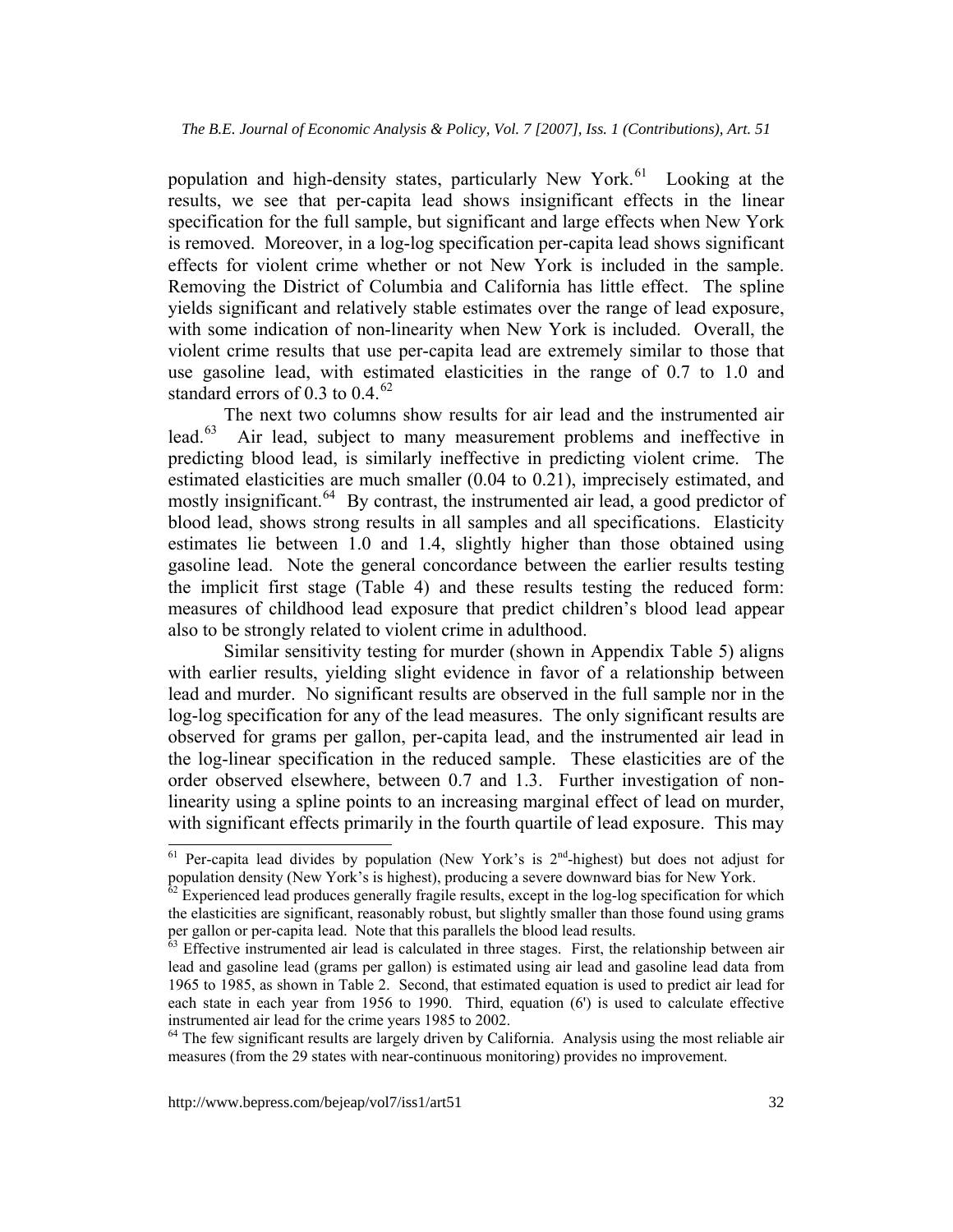explain why a log-log specification, which imposes a *decreasing* marginal effect, shows weak results, while a log-linear specification yields some significant results. As discussed above, the three states may be influential due to the omission of other factors important to homicide rates.

For property crime, again little evidence suggests any influence of lead exposure (results not shown). The log-log specifications do yield significant elasticities of 0.4 to 0.7 for all measures other than air lead, but these results are not robust to the removal of the three states.

#### **VI. INTERPRETATION**

Childhood lead exposure appears to be significantly related to adult violent crime. The central result from the above analysis is an elasticity of violent crime with respect to gasoline lead of 0.79, with estimates ranging between 0.7 and 1.1 with standard errors of 0.3 to 0.4. I now endeavor to assess the importance of this effect in influencing violent crime at the societal level.

## **A. Accounting Crime Trends**

To understand the societal magnitude of these effects, I first consider the period from 1992 to 2002, during which time violent crime declined by 34%. The above results predict a 56% decline in the per capita violent crime rate due to reductions in lead exposure. At the same time, the increased effective abortion rate would reduce per capita violent crime by 29%. Other factors (police, prisons, beer consumption, and crack) appear to be responsible for an approximate 23% decline.<sup>[65](#page-34-0)</sup> In total, then, all of these influences substantially over-explain the decline in crime, and some other unknown factors must have increased crime.

I can also look at a longer time frame, to examine both the rise and the decline in crime. In the earlier period from 1972 to 1992, violent crime went up 83%. In this period, effective grams per gallon rose 19%, which would lead to a 28% increase in violent crime. However, as discussed above, much of the *rise* in lead exposure came from the increase in driving and the concomitant *use* of gasoline (rather than the increase in lead content).  $66$  Because per-capita lead takes this intensity of gasoline *use* into account (multiplying by gallons per capita), it may better describe the rise in lead exposure. Such an approach yields an estimate of a 91% increase in violent crime due to increasing lead exposure.

<span id="page-34-0"></span> $\overline{\phantom{a}}$  $65$  The current results support a role for police and beer consumption (4% decline each), and Levitt (2004) presents evidence that the growth in prisons was responsible for a 12% decrease and the decline in crack usage (and associated violence) was responsible for a 3% decrease.

<span id="page-34-1"></span><sup>66</sup> Hilton and Levinson provide evidence on an Environmental Kuznets Curve for lead, as discussed previously. In addition, recall that results for per-capita lead are very similar to those using grams per gallon, with the exception of sensitivity to the inclusion of New York.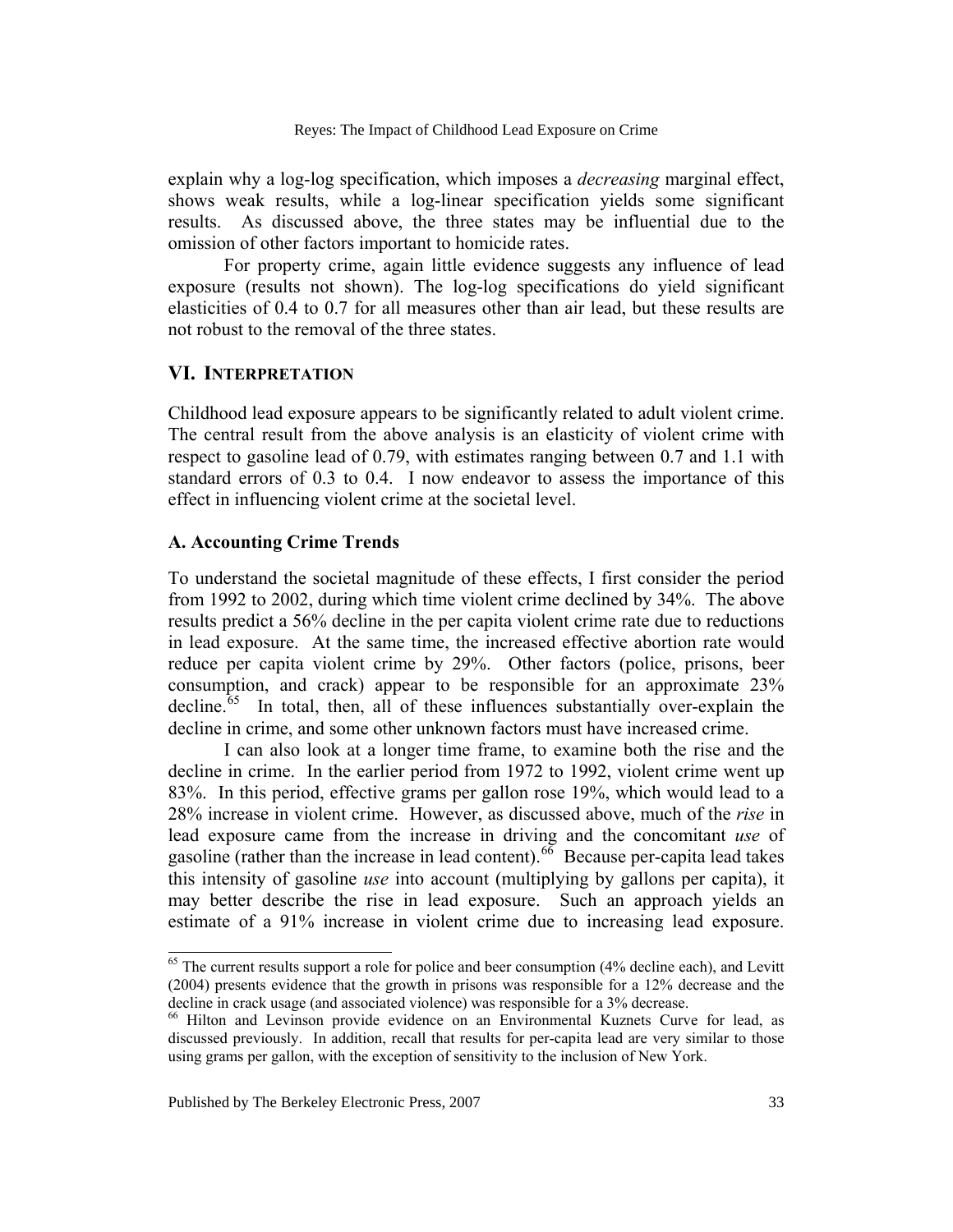Abortion and other factors were relatively unimportant in this time period, but Levitt (2004) argues that the growth of prisons was responsible for a 35% reduction in violent crime.<sup>[67](#page-35-0)</sup>

Putting the pieces together, the long story is approximately as follows. From 1972 to 1992, violent crime rose 83%: increasing lead exposure produced a 28-91% increase, the growth of prisons produced a 35% decrease, and a remaining 24-87% increase remains unexplained. From 1992 to 2002, violent crime dropped 34%: declining lead exposure produced a 56% decrease, legalized abortion produced a 29% decrease, other factors produced a 23% decrease, and a remaining 74% increase remains unexplained. Thus, the current results imply that lead exposure was likely an important factor in both the rise and the decline of violent crime in the last 30 years. At the same time, the history of violent crime is not fully understood: a sustained rise in crime of about 3-5% annually remains unexplained.

Lastly, we can ask what these results might imply about future trends in crime. This projection should be undertaken with caution: not only will unknown and unpredictable factors certainly influence crime in the coming decades, but the effect of childhood lead exposure might be different at the lower levels relevant to coming cohorts.<sup>[68](#page-35-1)</sup> With those caveats in mind, I make the following tentative predictions. By the year 2020, when the effects of the Clean Air Act and *Roe v. Wade* would be complete, violent crime could be as much as 70% lower than it would be if lead had remained in gasoline, and as much as 35-45% lower than it would be if abortion had never been legalized. At the same time, history suggests that other unknown factors would have increased crime by perhaps 3-5% per year.

## **B. Benefits of Crime Reduction**

 $\overline{\phantom{a}}$ 

Another way to assess the magnitude of these impacts is to compare the social costs of the removal of lead from gasoline to the benefits in the form of crime reductions. The costs of the removal of lead from gasoline are discussed at length in the 1985 EPA report *Costs and Benefits of Reducing Lead in Gasoline: Final Regulatory Impact Analysis*. [69](#page-35-2) The report uses a linear programming model of

<span id="page-35-0"></span> $67$  Levitt (2004) estimates the effects of other factors between 1973 and 1991 as follows: increases in the number of police, -3%; the rise of crack, +8%; legalized abortion, -2%.<br><sup>68</sup> In the period 1992 to 2002, the childhood lead exposure of the adult U.S. population declined by

<span id="page-35-2"></span><span id="page-35-1"></span>about half, approximately from 18 μg/dL to 10 μg/dL. The remaining half of the decline, to less than 3 μg/dL, will occur from 2002 to 2018. Most neurotoxins show a "hockey-stick" effect, with a much lower marginal effect below some threshold. Research does not show evidence of a clear threshold for lead, but it is certainly plausible. If there is a declining marginal effect for lead on crime, the predicted crime reductions would be lower. The 70% decline in violent crime that is quoted in the paper is calculated assuming that the elasticity below 10  $\mu$ g/dL is approximately half of that estimated in the paper. If that assumption were not made, the decline would be 83%.<br><sup>69</sup> EPA, 1985, Chapter II.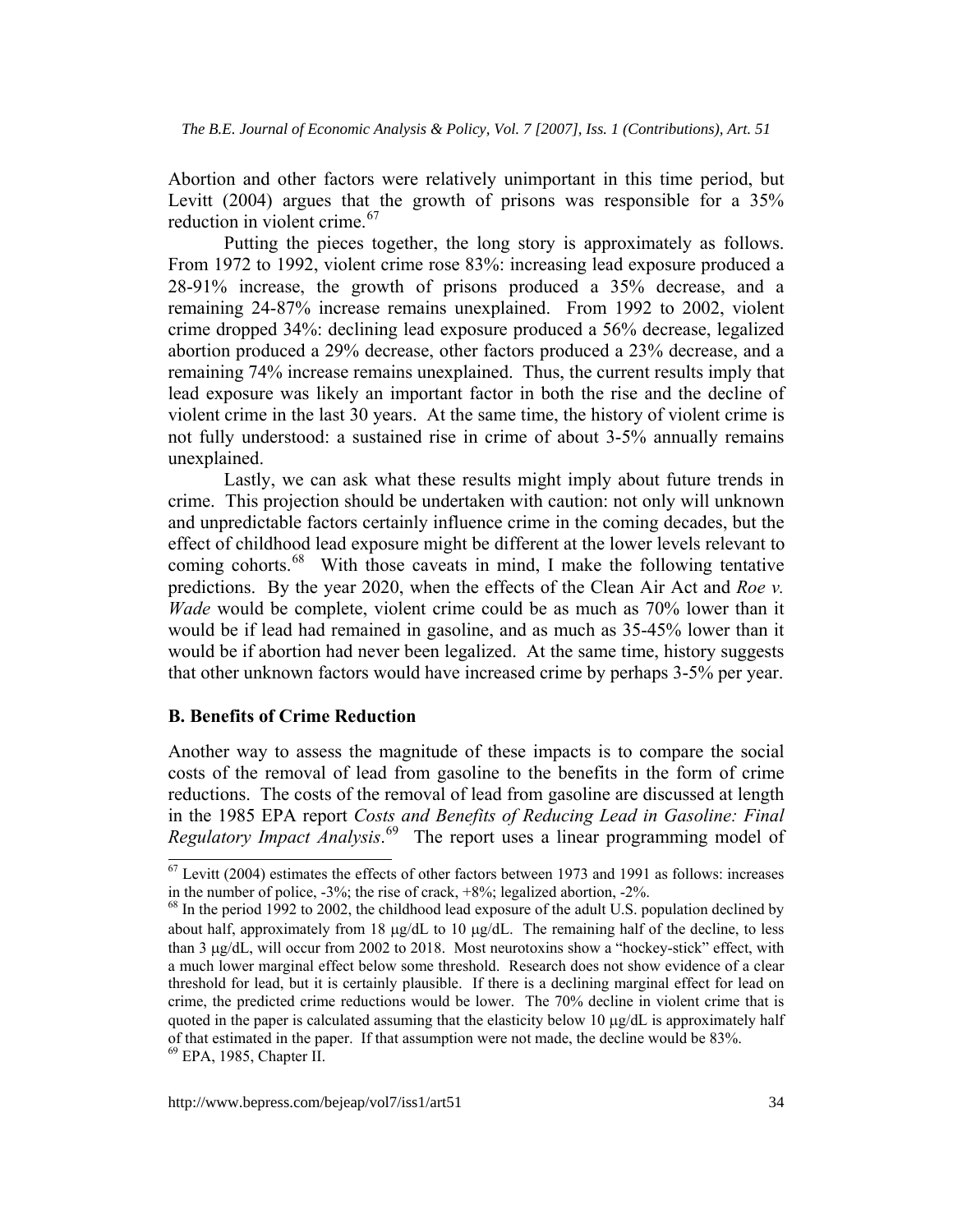refinery behavior to estimate the social costs of lead reduction regulations. The model estimates that the marginal manufacturing cost differential between leaded gasoline containing 1.10 grams per gallon and unleaded gasoline was less than 3 cents per gallon. This value matches well with estimates based on inter-refinery trades of lead permits (3 to 4 cents per gallon) as well as spot prices of gasoline (2 to 6 cents per gallon differential). I use these values, together with the more detailed cost estimates in the report, to estimate that the cumulative social cost for the period 1970 to 1995 of the switch to unleaded gasoline was between 15 and 65 billion dollars.<sup>[70](#page-36-0)</sup>

To calculate the social value of crime reductions, I employ estimates of the monetary and quality of life costs of violent crimes from Cohen (1988) and Miller, Cohen, and Rossman (1993). Monetary costs include lost productivity, lost property, and medical bills, while quality of life costs attempt to capture pain and suffering (by estimating from jury awards). In these estimates, the average violent crime incurs \$3,600 of monetary costs and \$54,700 of quality of life costs.[71](#page-36-1) I combine these figures with the estimated reductions in violent crime that can be attributed to lead exposure for the period 1990 to 2020 (from 0% rising to 70%), to produce an estimate of 1.22 trillion dollars (\$75 billion monetary and \$1.15 trillion quality of life).

Thus, the cost of the removal of lead from gasoline is similar in size to the monetary value of the resultant reduction in violent crime, and is approximately twenty times smaller than the full value of the crime reductions.

#### **C. Extensions**

The relationship between lead and violent crime has further implications. First, it may contribute to explaining rural-urban differentials in crime rates as well as the cross-sectional relationship between crime and city size. Larger cities have much higher per-capita crime rates, and Glaeser and Sacerdote (1999) account for half to three-quarters of this gap with differential deterrence, returns to crime, and individual characteristics. If individuals living in dense cities are exposed to more automobile exhaust and consequently more lead, exposure to lead could be an important additional factor. Second, lead may be a factor in explaining crime rates by race or income. If disadvantaged groups live in denser and more polluted neighborhoods, they will experience higher lead exposure as children and therefore exhibit more criminal behavior as adults. It may be possible to use the indices of segregation outlined by Cutler, Glaeser, and Vigdor (1999) to test this

 $\overline{a}$  $70$  All dollar values are reported in year 2000 dollars.

<span id="page-36-1"></span><span id="page-36-0"></span> $71$  Monetary costs of the average violent crime in each category (in thousands of 2000 year dollars) are: murder 21.8, rape 12.6, assault 2.3, robbery 3.7; quality of life costs are: murder 3,462, rape 52.3, assault 13.1, robbery 19.1. The share of violent crime that each category represents is: murder 0.01, rape 0.06, assault 0.64, robbery 0.29.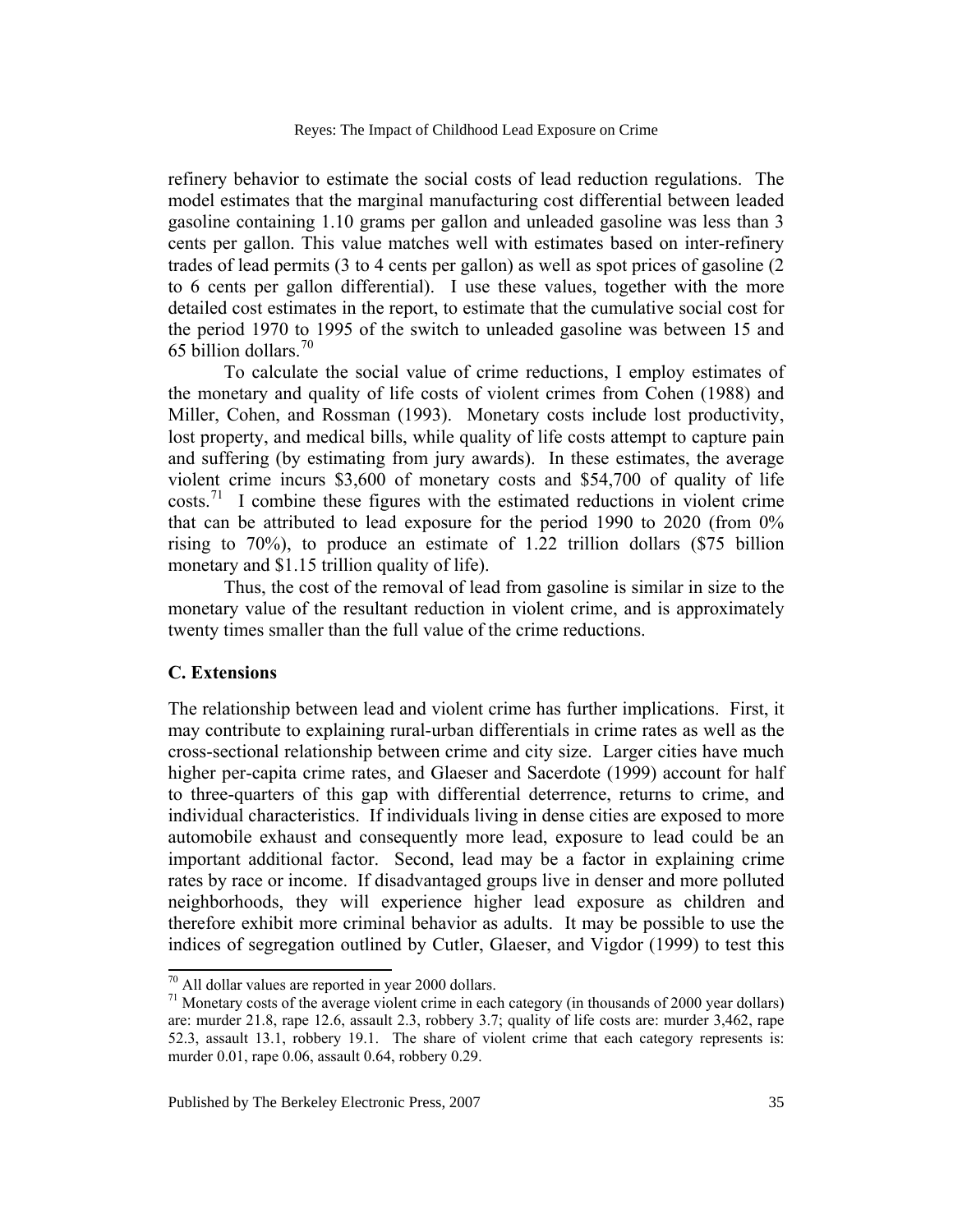hypothesis. Third, lead may explain and predict certain cross-national patterns of crime and other behaviors. Hilton and Levinson (1998) use international data to document the existence of an environmental Kuznets curve for lead. If lead pollution rises with income and then declines, the current results imply that violent crime would also rise with income and then decline, but with a 20-year lag. The result would be a crime Kuznets curve, as well as Kuznets curves for other social behaviors such as substance abuse, teenage pregnancy, and suicide. Further work could investigate these and other hypotheses.

#### **VII. CONCLUSION**

This paper shows a significant and robust relationship between lead exposure in childhood and violent crime rates later in life. The estimates indicate that the reduction in lead exposure in the 1970s is responsible for a 56% drop in violent crime in the 1990s and will likely produce further declines in the future, up to a 70% drop in violent crime by the year 2020. The legalization of abortion, as identified by Donohue and Levitt, remains an important and significant factor. Thus, two major acts of government, the Clean Air Act and *Roe v. Wade*, neither intended to have any effect on crime, may have been the largest factors affecting violent crime trends at the turn of century. These results emphasize the importance of accounting for earlier life influences when explaining adult behavior. While some evidence supports an effect of lead exposure on murder rates, no evidence supports an effect on property crime.

While the results herein imply that lead could be one of the most important factors influencing violent crime in the United States, this effect on crime may be just the tip of the iceberg. Increases in impulsivity, aggression, and ADHD can affect many other behaviors such as substance abuse, suicide, teenage pregnancy, poor academic performance, poor labor market performance, and divorce. Future research will investigate these outcomes, and further explore the potentially far-reaching effects of environmental policy.

#### **References**

- Alan Guttmacher Institute, 1992. *Abortion Fact Book, 1992 ed.*, ed. S. Henshaw and J.V. Vort, Alan Guttmacher Institute: New York, NY.
- Banks, E., L. Ferretti, and D. Shucar, 1997. "Effects of Low Level Lead Exposure on Cognitive Function in Children: A Review of Behavioral, Neuropsychological, and Biological Evidence," *Neurotoxicology,* **18**(1), p. 237-281.

Bellinger, D., 2004. "Lead," *Pediatrics,* **113**(4), p. 1016-1022.

Bertrand, M., E. Duflo and S. Mullainathan, 2004. "How Much Should We Trust Differences-in-Differences Estimates?," *Quarterly Journal of Economics*, **119**(1), p. 249-75.

http://www.bepress.com/bejeap/vol7/iss1/art51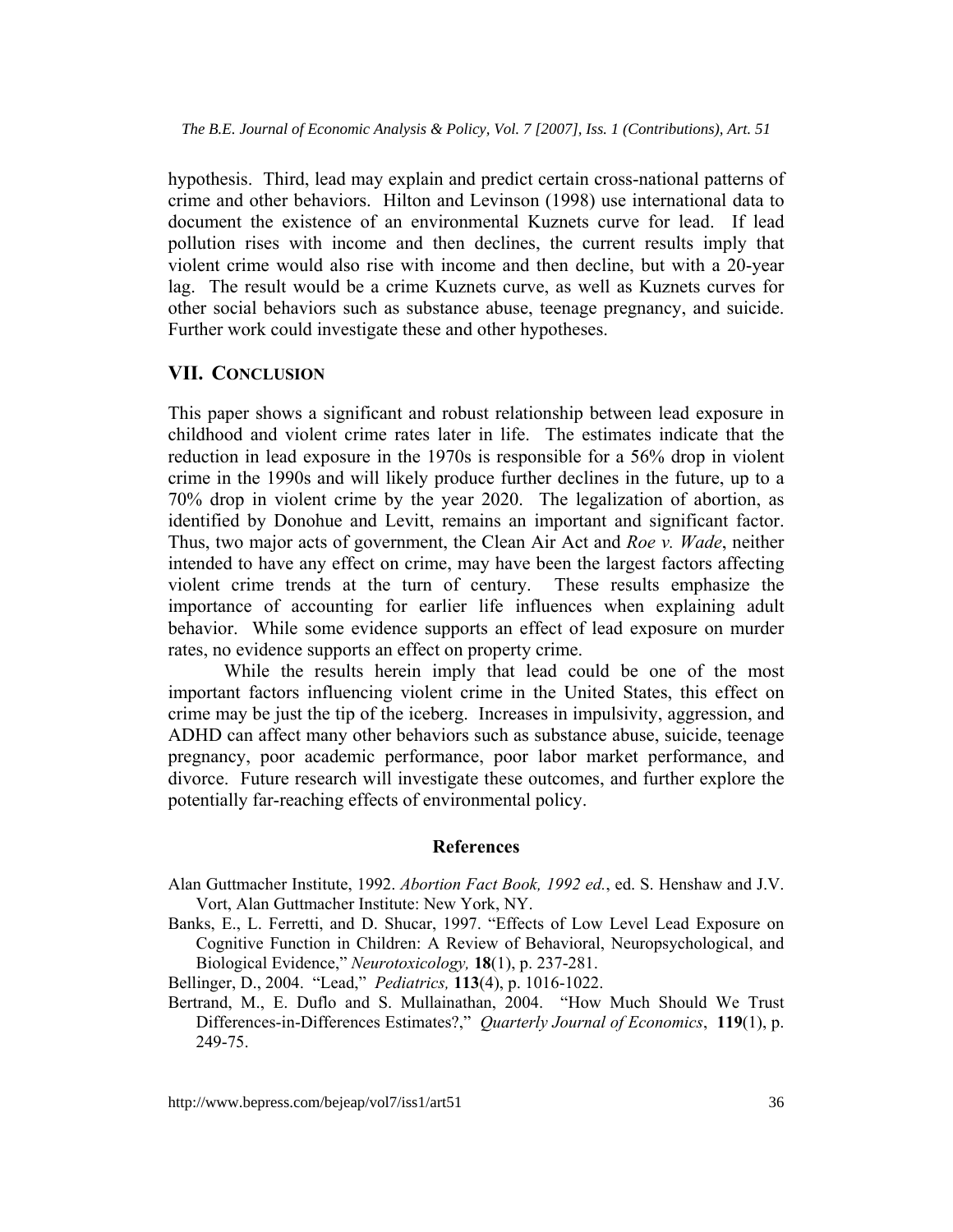Reyes: The Impact of Childhood Lead Exposure on Crime

- Brody, D, J. Pirkle *et al.*, 1994. "Blood Lead Levels in the US Population, Phase One of the Third National Health and Nutrition Examination Survey (NHANES III 1988- 1991)," *Journal of the American Medical Association,* **272**(4), p. 277-283.
- Bryce-Smith, D., 1983. "Lead Induced Disorders of Mentation in Children," *Nutrition and Health,* **1**, p. 179-194.
- Canfield, R. *et al.*, 2003. "Intellectual Impariment in Children with Blood Lead Concentrations below 10 mcg per Deciliter," *New England Journal of Medicine,* **348**(16), p. 1517-1526.
- Cohen, M., 1988. "Pain, Suffering, and Jury Awards: A Study of the Cost of Crime to Victims," *Law and Society,* **22**(3), p. 537-555.
- Cork, D., 1999. "Examining Space-Time Interaction in City-Level Homicide Data: Crack Markets and the Diffusion of Guns Among Youth," *Journal of Quantitative Criminology*, **15**(4), p. 379-406.
- Cory-Slechta, D., 1989. "The Lessons of Lead for Behavioral Toxicology," in *Lead Exposure and Child Development: An International Assessment*, M. Smith, L. Grant, and A. Sors, Editors. Kluwer Academic: Boston, MA. p. 399-413.
- Coscia, J. *et al.*, 2003. "Cognitive Development of Lead Exposed Children from Ages 6 to 15 Years: An Application of Growth Curve Analysis," *Child Neuropsychology*, **9**(1), p.10-21.
- Culbertson, J. and K. Krull, 1996. "Attention Deficit Hyperactivity Disorder," in *Neuropsychology for Clinical Practice: Etiology, Assessment, and Treatment of Common Neurological Disorders*, R. Adams, O. Parsons *et al.*, Editors. American Psychological Association: Washington, D.C. p. 271-330.
- Cutler, D., E. Glaeser and J. Vigdor, 1999. "The Rise and Decline of the American Ghetto," *Journal of Political Economy,* **107**(3), p. 455-506.
- Dalsgaard, S., 2003. "Long-term psychiatric and criminality outcome of children with attention-deficit/hyperactivity disorder," *Nordic Journal of Psychiatry,* **57**(2): p.160.
- Davis, J. and D. Svendsgaard, 1987. "Lead and Child Development," *Nature,* **329**(6137), p. 297-300.
- Denno, D., 1990. *Biology and Violence: From Birth to Adulthood*, New York, NY: Cambridge University Press.
- Dietrich, K., R. Douglas *et al.*, 2001. "Early exposure to lead and juvenile delinquency," *Neurotoxicology and Teratology,* **23**(6), p. 511-518.
- —, K. Krafft *et al.*, 1987. "The Neurobehavioral Effects of Early Lead Exposure," in *Toxic Substances and Mental Retardation: Neurobehavioral Toxicology and Teratology*, S. Schroeder, Editor. American Association on Mental Deficiency: Washington, D.C. p. 71-95.
- —, P. Succop *et al.*, 1991. "Lead Exposure and the Cognitive Development of Urban Preschool Children: The Cincinnati Lead Study Cohort at Age 4 Years," *Neurotoxicology and Teratology,* **13**(12), p. 203-211.
- Donohue, J., 1998. "Understanding the Time Path of Crime," *The Journal of Criminal Law and Criminology,* **88**(4), p. 1423-1451.
- and S. Levitt, 2001. "The Impact of Legalized Abortion on Crime," *Quarterly Journal of Economics,* **116**(2), p. 379-420.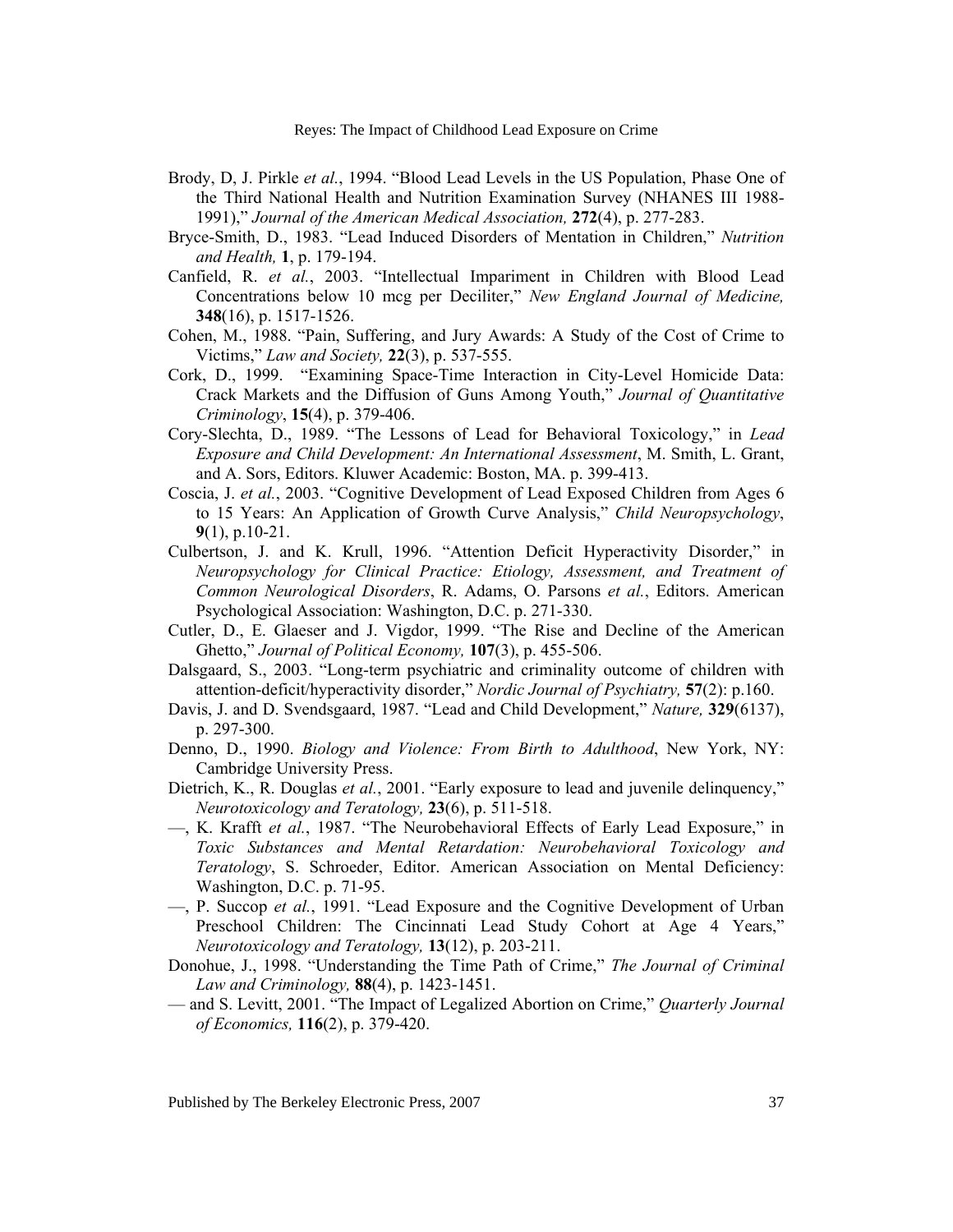- and —, 2004. "Further Evidence that Legalized Abortion Lowered Crime: A Reply to Joyce," *Journal of Human Resources*, **39**(1), p. 29-49.
- and —, 2006. "Measurement Error, Legalized Abortion, and the Decline in Crime: A Response to Foote and Goetz (2005)," *National Bureau of Economic Research Working Paper* No. 11987, Cambridge, MA.
- DuPont Petroleum Chemicals, 1973. *Road Octane Survey, Winter 1972-73*: Wilmington, DE.
- Ethyl Corporation, annual 1976 to 1984. *Yearly Report of Gasoline Sales by States*. Ethyl Corporation: Houston, TX.
- Fagan, J., F. Zimring, and J. Kim, 1998. "Declining Homicide in New York City: A Tale of Two Trends" *The Journal of Criminal Law and Criminology,* **88**(4), p. 1277-1324.
- Federal Bureau of Investigation, annual. *Uniform Crime Reports for the United States*, Washington, D.C.: U.S. Government Printing Office.
- Feldman, R. and R. White, 1992. "Lead Neurotoxicity and Disorders of Learning," *Journal of Child Neurology,* **7**(4), p. 354-359.
- Fishbein, D., 2000. *The Science, Treatment and Prevention of Antisocial Behaviors: Application to the Criminal Justice System*, Civic Research Institute: Kingston, NJ.
- Foote, C. and C. Goetz, 2005. "Testing economic hypotheses with state-level data: a comment on Donohue and Levitt (2001)," *Federal Reserve Bank of Boston Working Paper* 05-15, Boston, MA.
- Forthofer, R., 1983. "Investigation of Non-Response Bias in NHANES II." *American Journal of Epidemiology,* **117**(4), p. 507-515.
- Fryer, R., P. Heaton, S. Levitt, and K. Murphy, 2005. "Measuring the Impact of Crack Cocaine," *National Bureau of Economic Research Working Paper* No. 11318, Cambridge, MA.
- Gibbs, L., 1990. "Gasoline Additives When and Why" in *International Fuels and Lubricants Meeting and Exposition*. Tulsa, OK: SAE International.
- —, 1993. "How Gasoline Has Changed" in *Fuels and Lubricants Meeting and Exposition*. Philadelphia, PA: SAE International.
- —, 1996. "How Gasoline Has Changed II The Impact of Air Pollution Regulations" in *International Fall Fuels and Lubricants Meeting and Exposition*. San Antonio, TX: SAE International.
- Glaeser, E. and B. Sacerdote, 1999. "Why is There More Crime in Cities?" *The Journal of Political Economy*, **107**(6), Part 2: Symposium on the Economic Analysis of Social Behavior in Honor of Gary S. Becker, p. S225-258.
- Goldstein, P., H. Brownstein *et al.*, 1997. "Crack and Homicide in New York City: A Case Study in the Epidemiology of Violence" in *Crack in America: Demon Drugs and Social Justice.* C. Reinarman and H. Levine, Editors. Berkeley: University of California Press, p. 113-30.
- Grogger, J. and M. Willis, 2000. "The Emergence of Crack Cocaine and the Rise in Urban Crime Rates," *Review of Economics and Statistics*, **82**(4), p. 519-29.
- Hammond, P., 1988. "Metabolism of Lead" in *Lead Absorption in Children*. J. Chisholm and D. O'Hara, Editors. Baltimore: Urban and Schwartzenberg.
- Harris, A. *et al*. , 2002. "Murder and Medicine: The Lethality of Criminal Assault 1960- 1999," *Homicide Studies*, **6**(2), p. 128-166.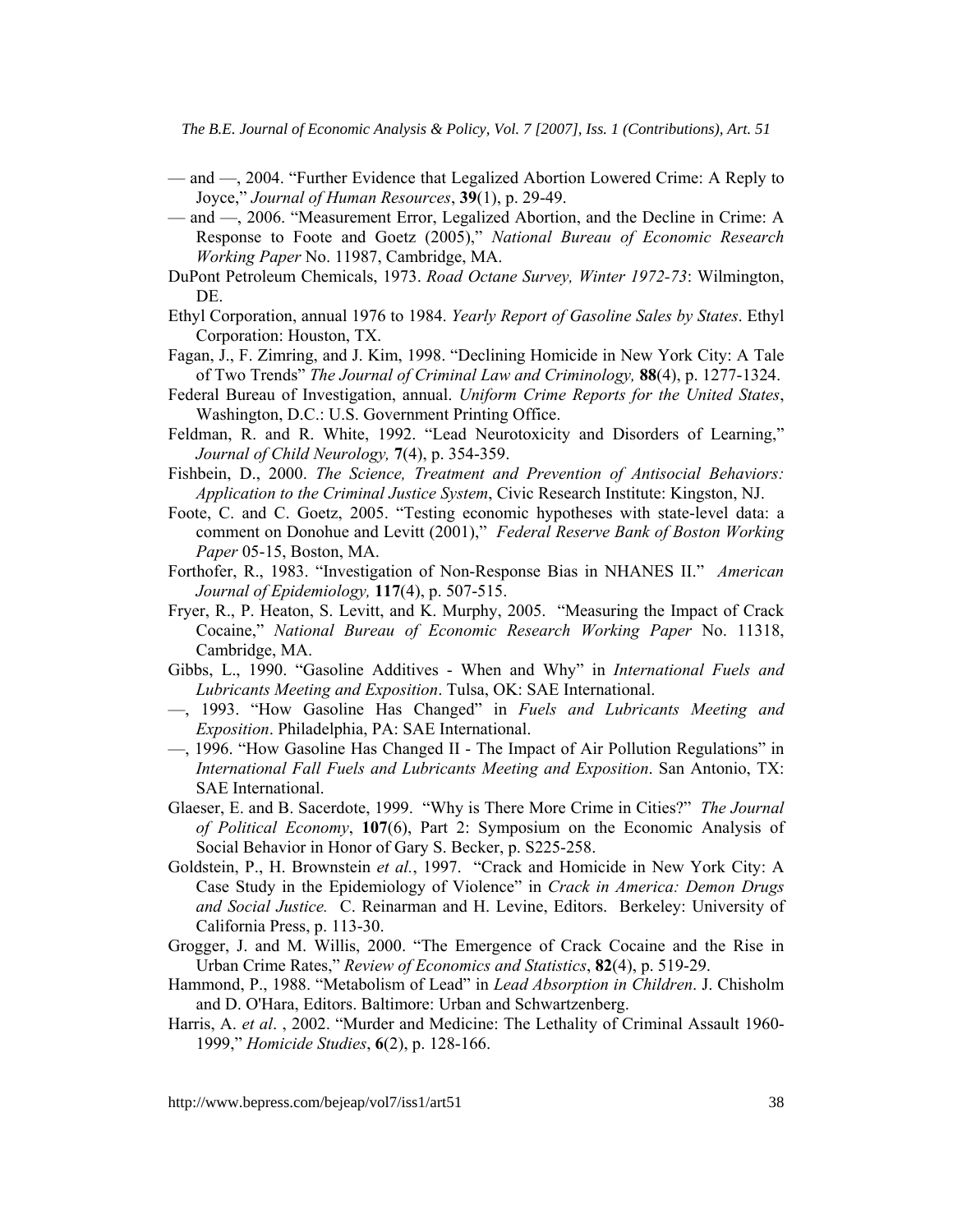Reyes: The Impact of Childhood Lead Exposure on Crime

Herrnstein, R. and C. Murray, 1996. *The Bell Curve*, New York: Simon & Schuster.

- Hilton, F. and A. Levinson, 1998. "Factoring the Environmental Kuznets Curve: Evidence from Automotive Lead Emissions," *Journal of Environmental Economics and Management*, **35**(2), p. 126-141.
- Joyce, T., 2004. "Did Legalized Abortion Lower Crime?" *Journal of Human Resources*, **39**(1), Winter 2004, p. 1-28.
- —, 2004. "Further Tests of Abortion and Crime," *National Bureau of Economic Research Working Paper* No. 10564, Cambridge, MA.
- Kandel, E., Mednick, S., 1991. "Perinatal Complications Predict Violent Offending." *Criminology*, **29**(3), p. 518-530.
- Levitt, S., 2004. "Understanding Why Crime Fell in the 1990s: Four Factors that Explain the Decline and Six that Do Not," *Journal of Economic Perspectives,* **18**(1), p. 163- 190.
- Liu, X., K. Dietrich *et al.*, 2002. "Do Children with Falling Blood Lead Levels Have Improved Cognition?," *Pediatrics*, **110**(4), p. 787-791.
- Loeber, R., 1990. "Development and Risk Factors of Juvenile Antisocial Behavior and Delinquency," *Clinical Psychology Review,* **10**, p. 1-41.
- Lott, J., and D. Mustard, 1997. "Crime, Deterrence, and Right-to-Carry Concealed Handguns," *Journal of Legal Studies,* **26**(1), p. 1-68.
- Maltz, M., 1998. "Which Homicides Decreased? Why?" *The Journal of Criminal Law and Criminology,* **88**(4), p.1489-1496.
- Masters, R., 2001. "Biology and Politics: Linking Nature to Nurture," *Annual Review of Political Science,* **4**, p. 345-369.
- —, B. Hone *et al.*, 1998. "Environmental Pollution, Neurotoxicity and Criminal Violence," in *Environmental Toxicology: Current Developments*. J. Rose. Amsterdam, Netherlands: Gordon & Breach Science Publishers, p. 1-61.
- McCabe, P., 1991. "Low Level Lead Toxicity," *Childhood Education,* **68**(2), p. 88-92.
- Miller, T., M. Cohen, and S. Rossman, 1993. "Victim Costs of Violent Crime and Resulting Injuries," *Health Affairs,* **12**(4), p. 186-197.
- Moffitt, T. and P. Silva, 1988. "Self-Reported Delinquency, Neuropsychological Deficit, and History of Attention Deficit Disorder," *Journal of Abnormal Child Psychology,*  **16**(5), p. 553-569.
- National Cancer Institute, 2006. *Surveillance, Epidemiology, and End Results (SEER) Program Public-Use Data 1973-2003* (www.seer.cancer.gov). NCI Surveillance Research Program: Bethesda. November 2005 data submission.
- National Center for Health Statistics, U.S. Department of Health and Human Services. *Second National Health and Nutrition Examination Survey, (NHANES II), 1976- 1980.* Hyattsville, MD: Centers for Disease Control and Prevention.
- National Institute for Petroleum Energy Research and BETC, 1947-1989. *Motor Gasoline Survey, Summer and Winter*. U.S. Department of Energy.
- and —, 1982. *Trends in Motor Gasolines: 1942-1981*. U.S. Department of Energy.
- Needleman, H., 1985. "The Neurobehavioral Effects of Low-Level Exposure to Lead in Childhood," *International Journal of Mental Health,* **14**(3), p. 64-77.
- —, 1995. "Environmental Lead and Children's Intelligence," *British Medical Journal,*  **310**(6989), p. 1408.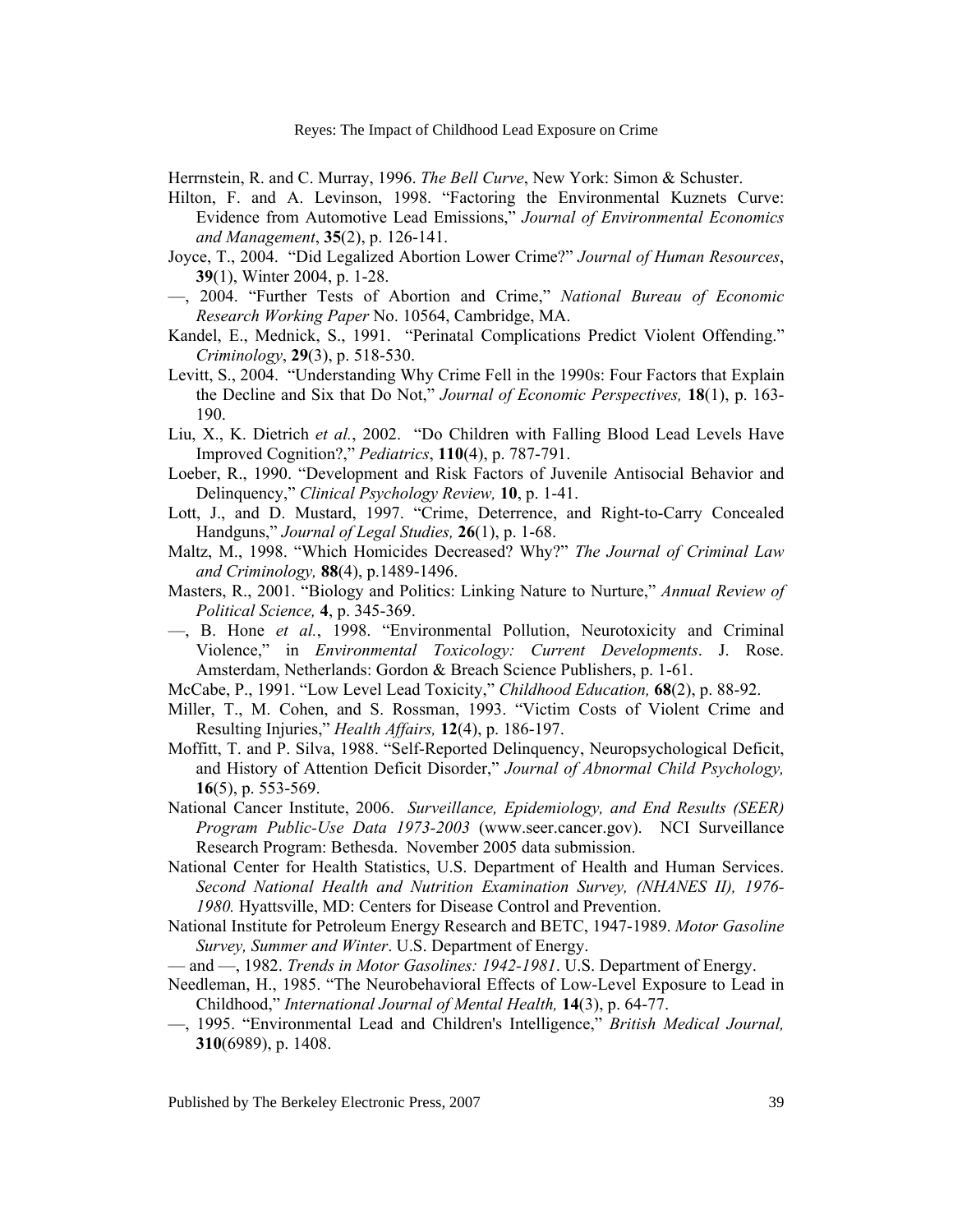*The B.E. Journal of Economic Analysis & Policy, Vol. 7 [2007], Iss. 1 (Contributions), Art. 51*

- and D. Bellinger, 1981. "The Epidemiology of Low-Level Lead Exposure in Childhood," *Journal of the American Academy of Child Psychiatry,* **20**(3), p. 496- 512.
- and C. Gatsonis, 1990. "Low-Level Lead Exposure and the IQ of Children: A Metaanalysis of Modern Studies," *Journal of the American Medical Association,* **263**(5), p. 673-678.
- , C. Gunnoe *et al.*, 1979. "Deficits in Psychologic and Classroom Performance of Children with Elevated Dentine Lead Levels," *New England Journal of Medicine,*  **300**(13), p. 689-695.
- , J. Riess *et al.*, 1996. "Bone Lead Levels and Delinquent Behavior," *Journal of the American Medical Association,* **275**(5), p. 363-369.
- , A. Schell, *et al.*, 1990. "The Long-Term Effects of Exposure to Little Doses of Lead in Childhood: An 11 Year Follow-up Report," *New England Journal of Medicine,* **322**(2), p. 83-88.
- Nevin, R., 2000. "How Lead Exposure Relates to Temporal Changes in IQ, Violent Crime, and Unwed Pregnancy," *Environmental Research,* **83**(1), p. 1-22.
- Nriagu, J., 1990. "The Rise and Fall of Leaded Gasoline," *Science of the Total Environment,* **92**, p. 13-28.
- Pirkle, J. , D. Brody *et al.*, 1994. "The Decline in Blood Lead Levels in the United States: The National Health and Nutrition Examination Surveys (NHANES)," *Journal of the American Medical Association,* **272**(4), p. 284-291.
- Reyes, J. 2007. "Environmental Policy as Social Policy? The Impact of Childhood Lead Exposure on Crime," *National Bureau of Economic Research Working Paper* No. 13097, Cambridge, MA.
- Ruggles, S., M. Sobek *et al.*, 2003. *Integrated Public Use Microdata Series: Version 3.0.* Minneapolis, University of Minnesota.
- Satterfield, J., 1987. "Childhood Diagnostic and Neurophysiological Predictors of Teenage Arrest Rates: An Eight-Year Prospective Study," in *The Causes of Crime: New Biological Approaches*, S. Mednick, T. Moffitt, and S. Stack, Editors. Cambridge University Press: New York, NY, p. 146-167.
- Schwartz, J., 1994. "Low Level Lead Exposure and Children's IQ: A Meta-Analysis and Search for a Threshold," *Environmental Research,* **65**(1), p. 42-55.
- and H. Pitcher, 1989. "The Relationship Between Gasoline Lead and Blood Lead in the United States," *Journal of Official Statistics,* **5**(4), p. 421-431.
- Staiger, D. and J. Stock, 1997. "Instrumental Variables Regression with Weak Instruments," *Econometrica*, **65**(3), p. 557-586.
- Stock, J. and M. Yogo, 2002. "Testing for Weak Instruments in Linear IV Regression," *National Bureau of Economic Research Technical Working Paper* No. 284, Cambridge, MA.
- Troesken, W., 2006. *The Great Lead Water Pipe Disaster*. Cambridge: MIT Press.
- United States Bureau of the Census, 2003. *Migration and Geographic Mobility in Metropolitan and Nonmetropolitan America: 1995 to 2000.* U.S. Census Bureau: Washington, D.C.
- U.S. Environmental Protection Agency, 1973. *EPA Requires Phase-Out of Lead in All Grades of Gasoline*. U.S. EPA: Washington, D.C.

http://www.bepress.com/bejeap/vol7/iss1/art51